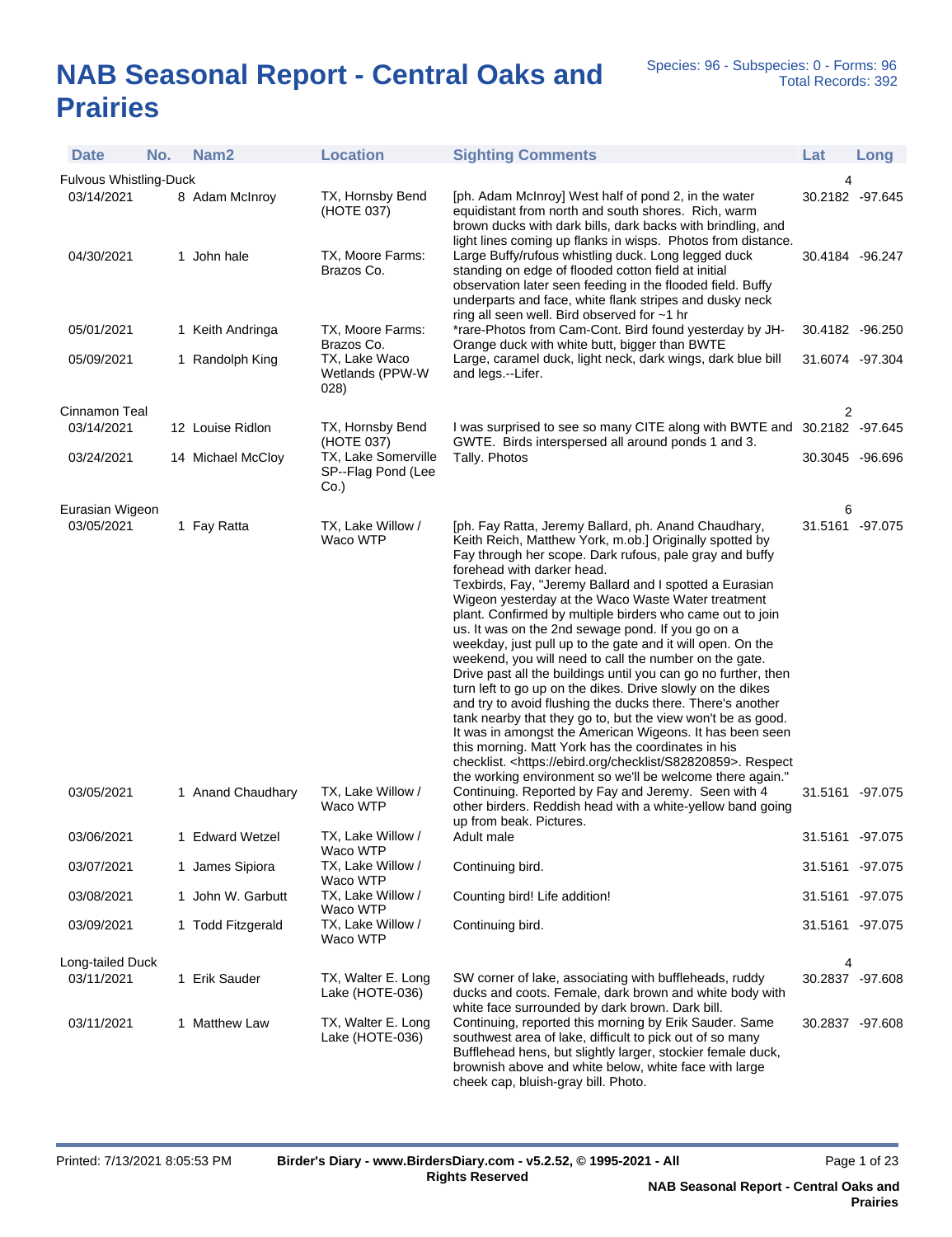| <b>Date</b>                 | No. | Nam <sub>2</sub>  | <b>Location</b>                        | <b>Sighting Comments</b>                                                                                                                                                                                                                                                                                                                                                                                                                                                                                                                                                                                                                                                                                                                                                                                                                                                                                                                                                                                                   | Lat                   | Long |
|-----------------------------|-----|-------------------|----------------------------------------|----------------------------------------------------------------------------------------------------------------------------------------------------------------------------------------------------------------------------------------------------------------------------------------------------------------------------------------------------------------------------------------------------------------------------------------------------------------------------------------------------------------------------------------------------------------------------------------------------------------------------------------------------------------------------------------------------------------------------------------------------------------------------------------------------------------------------------------------------------------------------------------------------------------------------------------------------------------------------------------------------------------------------|-----------------------|------|
| 03/12/2021                  |     | 1 Caleb Helsel    | TX, Walter E. Long<br>Lake (HOTE-036)  | Kevin Ebert spotted it in the western part of the lake. Dark<br>brown female with diamond shaped white eye patch. We<br>enjoyed some binocular/scope views at a distance, but<br>after a while a kayaker flushed it. The bird was seen flying<br>far to the northeast before disappearing around the<br>peninsula. Goodbye:/                                                                                                                                                                                                                                                                                                                                                                                                                                                                                                                                                                                                                                                                                               | 30.2837 -97.608       |      |
| 03/14/2021                  |     | 1 Richard Kaskan  | TX, Walter E. Long<br>Lake (HOTE-036)  | eBird flagged as rare. With Bufflehead around 30.285130, - 30.2837 -97.608<br>97.611002. Photos attached.                                                                                                                                                                                                                                                                                                                                                                                                                                                                                                                                                                                                                                                                                                                                                                                                                                                                                                                  |                       |      |
| Helmeted Guineafowl         |     |                   |                                        |                                                                                                                                                                                                                                                                                                                                                                                                                                                                                                                                                                                                                                                                                                                                                                                                                                                                                                                                                                                                                            | 3                     |      |
| 03/24/2021                  |     | 41 Kenneth Bader  | TX, North Star<br>Greenbelt, Austin    |                                                                                                                                                                                                                                                                                                                                                                                                                                                                                                                                                                                                                                                                                                                                                                                                                                                                                                                                                                                                                            | 30.3937 -97.695       |      |
| 04/11/2021                  |     | 14 Randolph King  | TX, China Spring:<br>McLennan Co.      |                                                                                                                                                                                                                                                                                                                                                                                                                                                                                                                                                                                                                                                                                                                                                                                                                                                                                                                                                                                                                            | 31.6357 -97.323       |      |
| 05/10/2021                  |     | 8 David Estrada   | TX, North Star<br>Greenbelt, Austin    | Foraging in south and central-east field areas.                                                                                                                                                                                                                                                                                                                                                                                                                                                                                                                                                                                                                                                                                                                                                                                                                                                                                                                                                                            | 30.3937 -97.695       |      |
| Chukar                      |     |                   |                                        |                                                                                                                                                                                                                                                                                                                                                                                                                                                                                                                                                                                                                                                                                                                                                                                                                                                                                                                                                                                                                            | 1                     |      |
| 03/15/2021                  |     | 1 Tim Farek       | TX, Valley Mills area:<br>McLennan Co. | Grayish brown body with red eyes and orange eye ring.<br>Distinctive black stripe separates light throat from grey<br>head. Black and rust stripes down sides. In road 1/2 mile<br>down from the 1st home on the left. Escaped bird? See<br>photos                                                                                                                                                                                                                                                                                                                                                                                                                                                                                                                                                                                                                                                                                                                                                                         | 31.6305 -97.390       |      |
| Least Grebe<br>05/23/2021   |     | 1 Darrell Vollert | TX, Burton area:<br>Washington Co.     | 5/24, "Heard calling yesterday while running the Burton<br>Breeding Bird Survey route. Returned today to try to get a<br>visual. Found an opening in the fence line to see the pond<br>from the road. Observed one bird calling on a small pond<br>surrounded by vegetation. Small, dark grebe with yellow<br>irises. Dove often and called quite often. Very familiar with<br>the distinctive call. Got a cell phone video of the grebe<br>calling."<br>Darrell on RBAS, "Yesterday morning I heard a Least<br>Grebe calling at one of the stops on the Burton BBS route<br>in Washington County. This morning I went back to the<br>location at the junction of Sandstone Road and FM to get a<br>visual. I found an opening in the fence row where I could<br>see the pond from the road. The grebe called quite often<br>and dove often. The pond is surrounded by vegetation and<br>appears to be a good nesting site. The species has nested<br>in the county a few times.  Omitted FM2780 from<br>previous posting. | 2<br>30.2182 -96.629  |      |
| 05/24/2021<br>Western Grebe |     | 1 Darrell Vollert | TX, Burton area:<br>Washington Co.     | Heard calling yesterday while running the Burton Breeding<br>Bird Survey route. Returned today to try to get a visual.<br>Found an opening in the fence line to see the pond from<br>the road. Observed one bird calling on a small pond<br>surrounded by vegetation. Small, dark grebe with yellow<br>irises. Dove often and called quite often. Very familiar with<br>the distinctive call. Got a cell phone video of the grebe<br>calling.                                                                                                                                                                                                                                                                                                                                                                                                                                                                                                                                                                              | 30.2182 -96.629<br>22 |      |
| 03/10/2021                  |     | 1 Janet Davis     | TX, Walter E. Long<br>Lake (HOTE-036)  | Huge surprise swimming near the dam face with Eared<br>Grebes, American Coots, Ruddy Ducks, and Northern<br>Shovelers. Large grebe with long thin greenish yellow bill,<br>red eyes, strikingly long slender neck, black cap extending<br>below eye (unlike Clark's Grebe); black extending all<br>the way down the back of the neck; white coloration<br>extending from lower mandible down front of neck, chest,<br>and belly, which was visible when bird preened. Brownish<br>gray wings and back. At least twice as large as nearby<br>Eareds. Floating with head tucked a majority of the time.<br>Great views with scope and binoculars. Photo to follow.                                                                                                                                                                                                                                                                                                                                                           | 30.2837 -97.608       |      |
| 03/11/2021                  |     | 1 Tyler Miloy     | TX, Walter E. Long<br>Lake (HOTE-036)  | Large thin grebe with straight dull yellow bill. Sharply<br>contrasting black and white plumage, with black extending                                                                                                                                                                                                                                                                                                                                                                                                                                                                                                                                                                                                                                                                                                                                                                                                                                                                                                      | 30.2837 -97.608       |      |
| 03/12/2021                  |     | 1 Jane Tillman    | TX, Walter E. Long<br>Lake (HOTE-036)  | well below eye. Near shore by dam<br>Continuing by dam.                                                                                                                                                                                                                                                                                                                                                                                                                                                                                                                                                                                                                                                                                                                                                                                                                                                                                                                                                                    | 30.2837 -97.608       |      |
|                             |     |                   |                                        |                                                                                                                                                                                                                                                                                                                                                                                                                                                                                                                                                                                                                                                                                                                                                                                                                                                                                                                                                                                                                            |                       |      |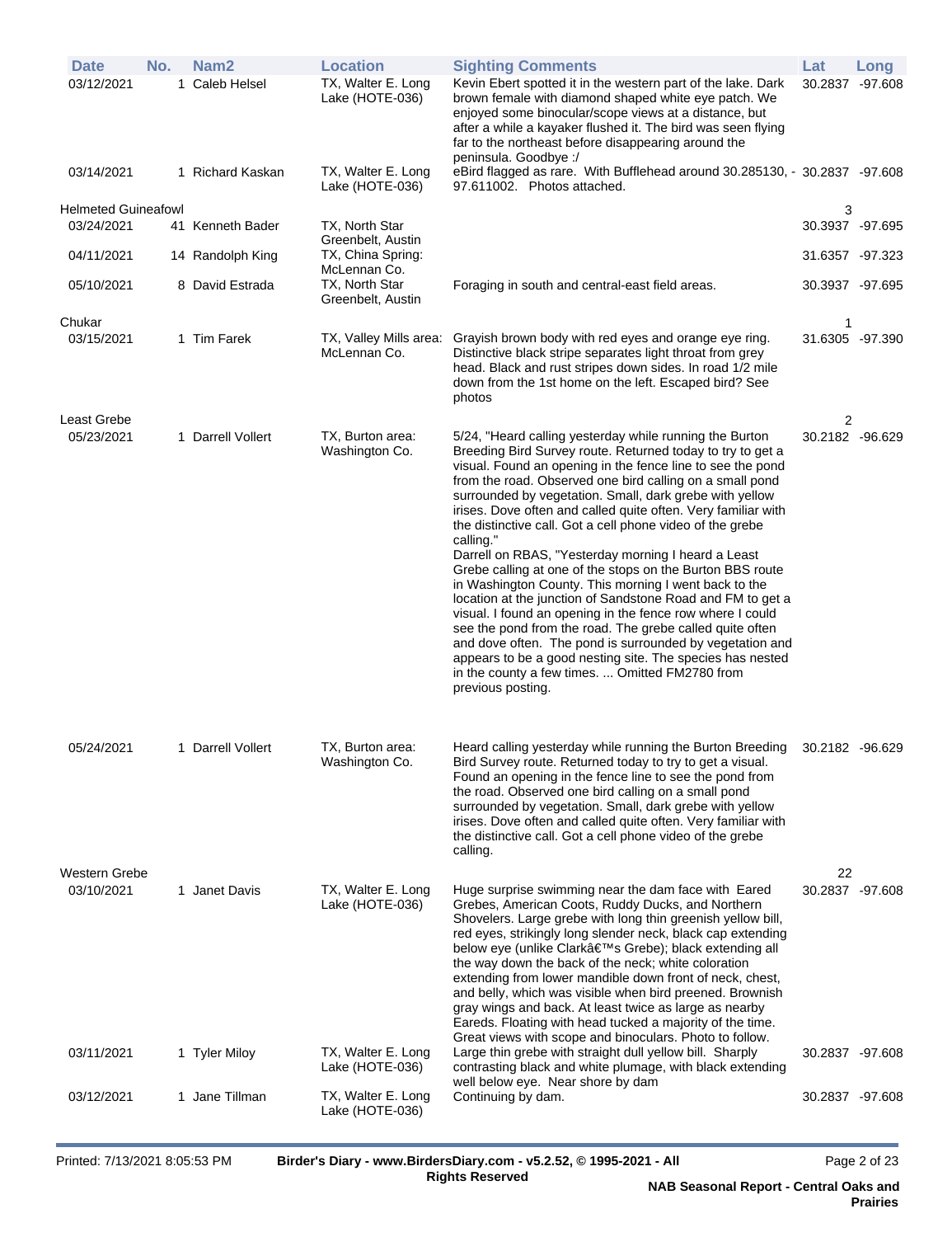| <b>Date</b><br>03/13/2021      | No. | Nam <sub>2</sub><br>1 Jeff Hall | <b>Location</b><br>TX, Walter E. Long                    | <b>Sighting Comments</b><br>near the dam just beyond the reeds                                                                                                                                                                                                                                                                                                                                                                                                                                     | Lat                  | Long<br>30.2837 -97.608 |
|--------------------------------|-----|---------------------------------|----------------------------------------------------------|----------------------------------------------------------------------------------------------------------------------------------------------------------------------------------------------------------------------------------------------------------------------------------------------------------------------------------------------------------------------------------------------------------------------------------------------------------------------------------------------------|----------------------|-------------------------|
| 03/14/2021                     |     | 1 Richard Kaskan                | Lake (HOTE-036)<br>TX, Walter E. Long<br>Lake (HOTE-036) | eBird flagged as rare. Continuing bird, near reeds by dam. 30.2837 -97.608<br>Photos attached.                                                                                                                                                                                                                                                                                                                                                                                                     |                      |                         |
| 03/15/2021                     |     | 1 Lauren Wojcik                 | TX, Walter E. Long<br>Lake (HOTE-036)                    | Continuing bird at this location. Swimming near the dam, in 30.2837 -97.608<br>group of ruddy ducks.                                                                                                                                                                                                                                                                                                                                                                                               |                      |                         |
| 03/16/2021                     |     | 1 Janet Davis                   | TX, Walter E. Long<br>Lake (HOTE-036)                    | Continuing near the dam among Ruddies, Bufflehead, and<br>Coots. Photo to follow.                                                                                                                                                                                                                                                                                                                                                                                                                  | 30.2837 -97.608      |                         |
| 03/17/2021                     |     | 1 Skip Mencio                   | TX, Walter E. Long<br>Lake (HOTE-036)                    | Single bird near dam. Black surrounds a red eye.<br>Continuing bird.                                                                                                                                                                                                                                                                                                                                                                                                                               | 30.2837 -97.608      |                         |
| 03/18/2021                     |     | 1 Derrick Mims                  | TX, Walter E. Long<br>Lake (HOTE-036)                    | Continuing bird. Much larger bird when compared to the<br>other grebe species found on the lake. Was observed<br>moving along the shoreline from the dam all the way to the<br>open area near the boat ramp.                                                                                                                                                                                                                                                                                       | 30.2837 -97.608      |                         |
| 03/20/2021                     |     | 1 Joellen Peters                | TX, Walter E. Long<br>Lake (HOTE-036)                    | Continuing bird. On south side by dam                                                                                                                                                                                                                                                                                                                                                                                                                                                              |                      | 30.2837 -97.608         |
| 03/21/2021                     |     | 1 Steven Self                   | TX, Walter E. Long<br>Lake (HOTE-036)                    | I saw this bird near the dam end of Walter E. Long Lake,<br>swimming among a group of American Coots. It had red<br>eyes and a long pale yellow beak. Including photos.                                                                                                                                                                                                                                                                                                                            | 30.2837 -97.608      |                         |
| 03/23/2021                     |     | 1 beau schaefer                 | TX, Hornsby Bend<br>(HOTE 037)                           | Continuing at Walter long; large black and white grebe with<br>long drab yellow-green bill slightly upturned, black cap<br>below the eye to rule out Clark's                                                                                                                                                                                                                                                                                                                                       | 30.2182 -97.645      |                         |
| 03/25/2021                     |     | 1 Chuck Sexton                  | TX, Walter E. Long<br>Lake (HOTE-036)                    | Continuing bird, foraging in far SE corner of lake, typically<br>within 50 yards of the dam.                                                                                                                                                                                                                                                                                                                                                                                                       |                      | 30.2837 -97.608         |
| 03/27/2021                     |     | 1 Austin Jones                  | TX, Walter E. Long<br>Lake (HOTE-036)                    | Seen near the jetty on south end of the lake                                                                                                                                                                                                                                                                                                                                                                                                                                                       |                      | 30.2837 -97.608         |
| 03/28/2021                     |     | 1 Jeremy Webster                | TX, Walter E. Long<br>Lake (HOTE-036)                    | Continuing large black/white grebe. Grayish flanks, black<br>through eye, yellow-tinged bill. Seen north of the dam<br>frequently diving. County bird 300!                                                                                                                                                                                                                                                                                                                                         | 30.2837 -97.608      |                         |
| 03/29/2021                     |     | 1 Tyler Miloy                   | TX, Walter E. Long<br>Lake (HOTE-036)                    | Continuing near dam                                                                                                                                                                                                                                                                                                                                                                                                                                                                                |                      | 30.2837 -97.608         |
| 03/30/2021                     |     | 1 Hank George                   | TX, Walter E. Long<br>Lake (HOTE-036)                    | continuing seen swimming next to dam, large grebe with<br>white and black neck and red eyes                                                                                                                                                                                                                                                                                                                                                                                                        |                      | 30.2837 -97.608         |
| 04/04/2021                     |     | 1 Janet Davis                   | TX, Walter E. Long<br>Lake (HOTE-036)                    | Remarkably continuing along the dam face. Photo to follow. 30.2837 -97.608                                                                                                                                                                                                                                                                                                                                                                                                                         |                      |                         |
| 04/04/2021                     |     | 2 Rich Kostecke                 | TX, Granger Lake--<br>Friendship Park                    | Poor (no, really pretty horrible) distant photos. Large<br>grebes, black on top, white on bottom, yellow-green bill<br>(appeared dull colored, not bright), extensive black on face<br>rear seemed to drop below eye. Stayed in middle of lake,<br>make even scope views difficult. In photo, 3 American<br>Coots to left, Bufflehead to right.                                                                                                                                                    |                      | 30.7190 -97.340         |
| 04/04/2021                     |     | 2 Rich Kostecke                 | TX, Granger Lake<br>Dam area & Overlook                  | Still too distant for good looks from dam, horrible, horrible<br>distant photo! Large grebe, black on top, white on bottom,<br>yellow-green bill (appeared dull colored, not bright),<br>extensive black on face rear seemed to drop below eye.                                                                                                                                                                                                                                                    |                      | 30.6856 -97.338         |
| 04/05/2021                     |     | 1 Brush Freeman                 | TX, Granger Lake<br>Area (HOTE 031)                      | Maybe two (two birds together) very far out on lake and<br>scope absoultley required                                                                                                                                                                                                                                                                                                                                                                                                               |                      | 30.7002 -97.359         |
| 04/11/2021                     |     | 1 Richard Deulofeut             | TX, Walter E. Long<br>Lake (HOTE-036)                    | Surprised to still see this continuing bird near dam so deep 30.2837 -97.608<br>into the spring. Lifer for Mark!                                                                                                                                                                                                                                                                                                                                                                                   |                      |                         |
| Groove-billed Ani              |     |                                 |                                                          |                                                                                                                                                                                                                                                                                                                                                                                                                                                                                                    | 1                    |                         |
| 05/06/2021                     |     | 1 Richard Kaskan                | TX, Berry Springs<br>Park, Georgetown                    | eBird flagged as rare. Byron Stone found this bird in the<br>grass behind the dumpster at the end of the upper parking<br>lot. Eventually I saw it briefly on the mowed grass, then it<br>moved up into the small tree most uphill from the dumpster,<br>where I photographed it. Kelly Holligan stopped by and<br>got on the bird, then some dogs spooked it and it flew off<br>towards the general vicinity of the restrooms. I had to<br>leave, and did not see it again. I will attach photos. | 30.6820 -97.641      |                         |
| <b>Black-billed Cuckoo</b>     |     |                                 |                                                          |                                                                                                                                                                                                                                                                                                                                                                                                                                                                                                    | 1                    |                         |
| 05/10/2021                     |     | 1 Laura Sare                    | TX, Texas A&M<br>Univ.--Research Park                    | Saw flying - no rufous in wings                                                                                                                                                                                                                                                                                                                                                                                                                                                                    |                      | 30.6029 -96.360         |
| Common Nighthawk<br>05/19/2021 |     | 28 Brandy Falise                | TX, Bee Creek Park<br>/ Anderson<br>Arboretum (PPW-W     | Circling above Bee creek park and cemetery. Calling while<br>circling. Photos to follow                                                                                                                                                                                                                                                                                                                                                                                                            | 2<br>30.6019 -96.306 |                         |
| 05/20/2021                     |     | 60 Sean Mecredy                 | 009)<br>TX, Granger Lake<br>Area (HOTE 031)              | one group of 45 midday, others roosting singly                                                                                                                                                                                                                                                                                                                                                                                                                                                     |                      | 30.7002 -97.359         |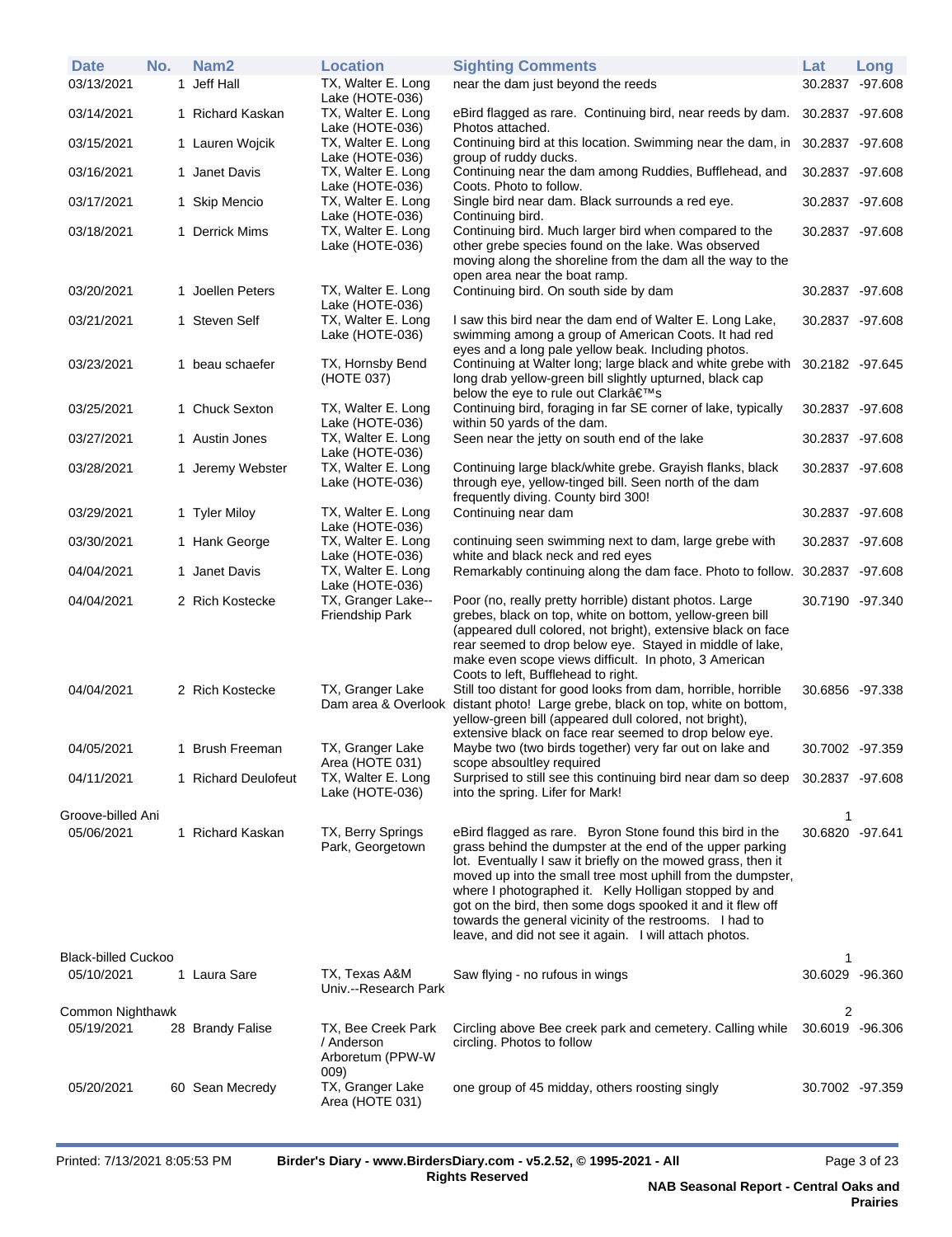| <b>Date</b>                 | No. | Nam <sub>2</sub>                        | <b>Location</b>                                                                              | <b>Sighting Comments</b>                                                                                                                                                                                                                                                                                                                                                                                                                                                                                                                                                                                                                                                                                                                                                                                                                            | Lat                                | Long |
|-----------------------------|-----|-----------------------------------------|----------------------------------------------------------------------------------------------|-----------------------------------------------------------------------------------------------------------------------------------------------------------------------------------------------------------------------------------------------------------------------------------------------------------------------------------------------------------------------------------------------------------------------------------------------------------------------------------------------------------------------------------------------------------------------------------------------------------------------------------------------------------------------------------------------------------------------------------------------------------------------------------------------------------------------------------------------------|------------------------------------|------|
| Chuck-will's-widow          |     |                                         |                                                                                              |                                                                                                                                                                                                                                                                                                                                                                                                                                                                                                                                                                                                                                                                                                                                                                                                                                                     | 2                                  |      |
| 04/30/2021                  |     | 22 Charlie Plimpton                     | TX, Fort Hood East<br>Range--South<br>(Restricted Access)                                    | Heard at multiple points along a survey route.                                                                                                                                                                                                                                                                                                                                                                                                                                                                                                                                                                                                                                                                                                                                                                                                      | 31.1562 -97.661                    |      |
| 05/28/2021                  |     | 28 Charlie Plimpton                     | TX, Fort Hood East<br>Range--South<br>(Restricted Access)                                    | Heard at multiple points while conducting nocturnal bird<br>surveys.                                                                                                                                                                                                                                                                                                                                                                                                                                                                                                                                                                                                                                                                                                                                                                                | 31.1562 -97.661                    |      |
| <b>Chimney Swift</b>        |     |                                         |                                                                                              |                                                                                                                                                                                                                                                                                                                                                                                                                                                                                                                                                                                                                                                                                                                                                                                                                                                     | 2                                  |      |
| 04/20/2021                  |     | 329 Laurie Miraglia                     | TX, Austin (Travis<br>Co.)                                                                   | Roost. Swifts began flying around chimney at 8:11 p.m.<br>First swift entered chimney at 8:16, most between 8:19-<br>8:21 and several then straggled into chimney until 8:36 p.m.                                                                                                                                                                                                                                                                                                                                                                                                                                                                                                                                                                                                                                                                   | 30.2508 -97.759                    |      |
| 04/27/2021                  |     | 397 Laurie Miraglia                     | TX, Austin (Travis<br>Co.)                                                                   | Roost. 1st swift entered chimney at 7:53, with a rush of<br>about 60 entering at 8:00 p.m. The swifts then arrived in<br>small waves for another 30 minutes. Last swift entered<br>chimney at 8:38.                                                                                                                                                                                                                                                                                                                                                                                                                                                                                                                                                                                                                                                 | 30.2508 -97.759                    |      |
| Virginia Rail<br>03/13/2021 |     | 2 Jay Packer                            | TX, Marlin City Lakes                                                                        | [rec. Jay Parker, Amy Parker] The first Virginia Rail<br>responded to playback closer to the road from the marsh.<br>The second responded to Sora playback closer to the lake<br>spillway. Grunt calls, like a car engine trying to start.<br>Attempted to get recordings. Car drove by in the first<br>recording and the bird was giving short barks/grunts in the<br>second recording. Upon examining the recordings, the<br>wind is very high, causing abysmal audio quality. Please<br>open the sound files in the Macaulay Library to see the<br>notes associated with the audio, which include details<br>about exactly how many seconds in to the clip the bird can<br>be heard. In the first clip (ML317264891), the bird sounded<br>very much like the recording in ML247898861 found here:<br>https://macaulaylibrary.org/asset/247898861 | 2<br>31.3460 -96.863               |      |
| 03/18/2021                  |     | 1 Dina Perry                            | TX, Marlin City Lakes                                                                        | [Dina Perry] South end of new city lake in reedy area at<br>spillway. Responded when taped grunt call was played.                                                                                                                                                                                                                                                                                                                                                                                                                                                                                                                                                                                                                                                                                                                                   | 31.3460 -96.863                    |      |
| <b>Purple Gallinule</b>     |     |                                         |                                                                                              |                                                                                                                                                                                                                                                                                                                                                                                                                                                                                                                                                                                                                                                                                                                                                                                                                                                     | 27                                 |      |
| 04/06/2021<br>04/07/2021    |     | 1 Carrie Roszell<br>1 Richard Deulofeut | TX, Southeast<br>Greenway, Mueller<br>TX, Southeast                                          | Have a photo<br>WOW!!!! Continuing adult bird first reported by Carrie                                                                                                                                                                                                                                                                                                                                                                                                                                                                                                                                                                                                                                                                                                                                                                              | 30.2905 -97.693<br>30.2905 -97.693 |      |
|                             |     |                                         | Greenway, Mueller                                                                            | Roszell. Seen on south edge of pond, across from culvert,<br>then moved east along the lower trail by the water.<br>Beautiful coot-sized bird, purplish-blue fronted, teal sided.<br>Has fully developed red bill with yellow tip and pale blue<br>shield on forehead. Yellow legs with long toes. Delighted to<br>see this vibrant lifer.                                                                                                                                                                                                                                                                                                                                                                                                                                                                                                          |                                    |      |
| 04/08/2021                  |     | 1 Jack Lehman                           | TX, Southeast                                                                                | continuing bird                                                                                                                                                                                                                                                                                                                                                                                                                                                                                                                                                                                                                                                                                                                                                                                                                                     | 30.2905 -97.693                    |      |
| 04/09/2021                  |     | 1 Nancy Gentzel                         | Greenway, Mueller<br>TX, Mueller<br>Southeast Greenway-<br>-Tilley str. / Manor<br>rd. ponds | In southeast pond of Mueller Park                                                                                                                                                                                                                                                                                                                                                                                                                                                                                                                                                                                                                                                                                                                                                                                                                   | 30.2907 -97.690                    |      |
| 04/09/2021                  |     | 1 Don Brode                             | TX, Southeast<br>Greenway, Mueller                                                           | Unmistakable iridescent with red/yellow bill feeding in golf<br>course side bank in reeds. Obscured photos coming. Fun<br>bird!                                                                                                                                                                                                                                                                                                                                                                                                                                                                                                                                                                                                                                                                                                                     | 30.2905 -97.693                    |      |
| 04/10/2021                  |     | 1 Raquel Estevez                        | TX, Southeast<br>Greenway, Mueller                                                           | Purple neck and greenish blue wings. Powder blue spot at<br>top of bill, then red.-Seen on matt of vegetation near storm<br>drain                                                                                                                                                                                                                                                                                                                                                                                                                                                                                                                                                                                                                                                                                                                   | 30.2905 -97.693                    |      |
| 04/11/2021                  |     | 1 Virginia Hoffman                      | TX, Southeast<br>Greenway, Mueller                                                           | Continuing bird near south shore. (Not a great shot, but<br>enough to see it was there before it scooted back into the<br>plants).                                                                                                                                                                                                                                                                                                                                                                                                                                                                                                                                                                                                                                                                                                                  | 30.2905 -97.693                    |      |
| 04/12/2021                  |     | 1 Justin Bosler                         | TX, Southeast<br>Greenway, Mueller                                                           | continuing ad., skulking thru aquatic veg on SW shore of<br>wetland, photos                                                                                                                                                                                                                                                                                                                                                                                                                                                                                                                                                                                                                                                                                                                                                                         | 30.2905 -97.693                    |      |
| 04/13/2021                  |     | 1 Adam McInroy                          | TX, Southeast<br>Greenway, Mueller                                                           | Continuing. South bank this morning, a little east of<br>previous locations.                                                                                                                                                                                                                                                                                                                                                                                                                                                                                                                                                                                                                                                                                                                                                                        | 30.2905 -97.693                    |      |
| 04/13/2021                  |     | 1 Hannah Mindeman S TX, Southeast       | Greenway, Mueller                                                                            | Continuing bird                                                                                                                                                                                                                                                                                                                                                                                                                                                                                                                                                                                                                                                                                                                                                                                                                                     | 30.2905 -97.693                    |      |
| 04/15/2021                  |     | 1 Virginia Hoffman                      | TX, Southeast<br>Greenway, Mueller                                                           | Continuing bird. Remained visible for about 1 minute until<br>American Coot approached it. Photo to follow.                                                                                                                                                                                                                                                                                                                                                                                                                                                                                                                                                                                                                                                                                                                                         | 30.2905 -97.693                    |      |
| 04/16/2021                  |     | 1 MaryG Zell                            | TX, Southeast<br>Greenway, Mueller                                                           | Walking through reeds at the north central part of the pond.<br>Continuing bird.                                                                                                                                                                                                                                                                                                                                                                                                                                                                                                                                                                                                                                                                                                                                                                    | 30.2905 -97.693                    |      |
| 04/17/2021                  |     | 1 Barb lindenmuth                       | TX, Southeast<br>Greenway, Mueller                                                           | Continuing adult! Foraging in Central Park of W section of<br>the ponds. Photos.                                                                                                                                                                                                                                                                                                                                                                                                                                                                                                                                                                                                                                                                                                                                                                    | 30.2905 -97.693                    |      |

Printed: 7/13/2021 8:05:53 PM **Birder's Diary - www.BirdersDiary.com - v5.2.52, © 1995-2021 - All**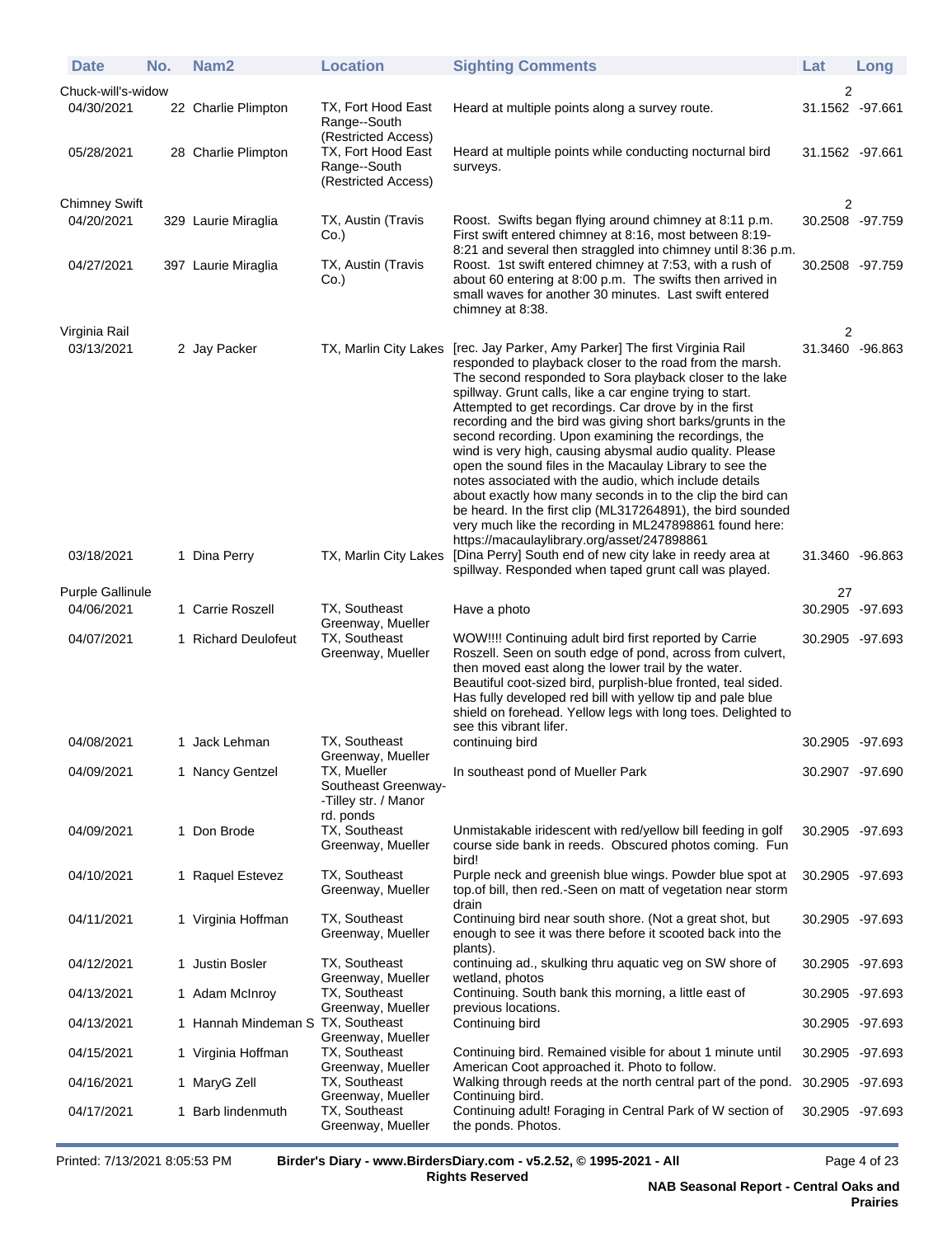| <b>Date</b>                 | No. | Nam <sub>2</sub>   | <b>Location</b>                                                           | <b>Sighting Comments</b>                                                                                                                                                                                                                                                                                                                                                                                                                                                                                                                      | Lat             | Long    |
|-----------------------------|-----|--------------------|---------------------------------------------------------------------------|-----------------------------------------------------------------------------------------------------------------------------------------------------------------------------------------------------------------------------------------------------------------------------------------------------------------------------------------------------------------------------------------------------------------------------------------------------------------------------------------------------------------------------------------------|-----------------|---------|
| 04/18/2021                  |     | 1 Amy Reynolds     | TX, Southeast<br>Greenway, Mueller                                        | Continuing bird. seen in middle of green plants just east of<br>the flood sign. Have pictures                                                                                                                                                                                                                                                                                                                                                                                                                                                 | 30.2905         | -97.693 |
| 04/19/2021                  |     | 1 Paul Sunby       | TX, Southeast<br>Greenway, Mueller                                        | Purple-bodied coot-like bird with long yellow legs, bluish<br>wings, pale blue forehead, red bill. Was being mercilessly<br>harassed by Great-tailed Grackles which mostly kept it<br>pinned to heavy cover.                                                                                                                                                                                                                                                                                                                                  | 30.2905 -97.693 |         |
| 04/20/2021                  |     | 1 Kelly Coles      | TX, Southeast<br>Greenway, Mueller                                        | Ongoing bird                                                                                                                                                                                                                                                                                                                                                                                                                                                                                                                                  | 30.2905 -97.693 |         |
| 04/21/2021                  |     | 1 Alex Lamoreaux   | TX, Southeast<br>Greenway, Mueller                                        | Continuing in SW portion near turtle basking spot. Attacked<br>a female GTGR. Photos.                                                                                                                                                                                                                                                                                                                                                                                                                                                         | 30.2905 -97.693 |         |
| 04/22/2021                  |     | 1 Isaac Sanchez    | TX, Southeast<br>Greenway, Mueller                                        | Bird flushed several times by Coots and/or Grackles.<br>Found midway between west end of the pond and bridge.                                                                                                                                                                                                                                                                                                                                                                                                                                 | 30.2905 -97.693 |         |
| 04/24/2021                  |     | 1 Cheryl McGrath   | TX, Southeast<br>Greenway, Mueller                                        | Continuing bird. Greenish purple gallinule with red shield                                                                                                                                                                                                                                                                                                                                                                                                                                                                                    | 30.2905 -97.693 |         |
| 04/25/2021                  |     | 1 Virginia Hoffman | TX, Southeast<br>Greenway, Mueller                                        | Continuing Bird, irredesent purple-black-teal upper,<br>yellow/orange legs, orange and red beak, similar in shape<br>and size to American Coot. Location: in island of<br>vegetation near south shore, located in western 1/3 of pond<br>(from Tilley St end). The Gallinule seems to hide from<br>people on the lower foot trail, best to stand way above and<br>wait for it to peak out. Watched it today for 5 to 10 minutes.<br>Photo to follow.                                                                                          | 30.2905 -97.693 |         |
| 04/26/2021                  |     | 1 Tammy Brown      | TX, Southeast<br>Greenway, Mueller                                        | In the middle of the first pond, purple with red and yellow<br>bill.                                                                                                                                                                                                                                                                                                                                                                                                                                                                          | 30.2905 -97.693 |         |
| 04/27/2021                  |     | 1 MaryG Zell       | TX, Southeast<br>Greenway, Mueller                                        | Recurring bird. Seen in the reeds in the south central part<br>of the pond.                                                                                                                                                                                                                                                                                                                                                                                                                                                                   | 30.2905 -97.693 |         |
| 04/30/2021                  |     | 1 Wendy Harte      | TX, Southeast<br>Greenway, Mueller                                        | Bluish purple neck, black and green back, dark belly<br>orange and whitish yellow bill. Continues here.                                                                                                                                                                                                                                                                                                                                                                                                                                       | 30.2905 -97.693 |         |
| 05/02/2021                  |     | 1 Arthur Mercado   | TX, Southeast<br>Greenway, Mueller                                        | Continuing. On south shore, near beaver dam. Photo.                                                                                                                                                                                                                                                                                                                                                                                                                                                                                           | 30.2905 -97.693 |         |
| 05/08/2021                  |     | 1 Shelia Hargis    | TX, Southeast<br>Greenway, Mueller                                        | I finally saw this continuing bird! Bluish/purplish/greenish<br>rail with brownish back, red bill with yellow bill tip and light<br>blue shield on head.                                                                                                                                                                                                                                                                                                                                                                                      | 30.2905 -97.693 |         |
| 05/14/2021                  |     | 1 Vander Stoetz    | TX, Southeast<br>Greenway, Mueller                                        | Pics to follow                                                                                                                                                                                                                                                                                                                                                                                                                                                                                                                                | 30.2905 -97.693 |         |
| 05/30/2021                  |     | 4 Ryan Shaw        | TX, Carlos Lake                                                           | All seen in one field of view feeding on top of lily pads.                                                                                                                                                                                                                                                                                                                                                                                                                                                                                    | 30.6045 -96.081 |         |
| <b>Black-bellied Plover</b> |     |                    |                                                                           |                                                                                                                                                                                                                                                                                                                                                                                                                                                                                                                                               | 2               |         |
| 03/19/2021                  |     | 10 Danny Pickens   | TX, Richland Creek<br>WMA (N.                                             | Photos available.                                                                                                                                                                                                                                                                                                                                                                                                                                                                                                                             | 31.9833 -96.081 |         |
| 05/04/2021                  |     | 14 Simon Kiacz     | Unit)(Freestone Co.)<br>TX, Brazos Co.--<br>Sims Lane/Sims<br>Lane Cutoff | *rare--1 cont. Solo bird and a flock of 13 almost full<br>breeding plumage.                                                                                                                                                                                                                                                                                                                                                                                                                                                                   | 30.6749 -96.517 |         |
| American Golden-Plover      |     |                    |                                                                           |                                                                                                                                                                                                                                                                                                                                                                                                                                                                                                                                               | 21              |         |
| 03/03/2021                  |     | 1 Tom Huston       | TX, Hornsby Bend<br>(HOTE 037)                                            | SE corner of West Pond 1                                                                                                                                                                                                                                                                                                                                                                                                                                                                                                                      | 30.2182 -97.645 |         |
| 03/05/2021                  |     | 5 Jane Tillman     | TX, Hornsby Bend<br>(HOTE 037)                                            | Medium sized shorebirds flew in to north end of 1w, briefly<br>landed then took off. After a few minutes they returned but<br>did not land. There was too much human activity for them<br>perhaps. When they flew in we noticed no white in tail,<br>ruling out BBPL. Brown/gray back sort of mottled which<br>gave a rich color, round plover head, small bill, very distinct<br>supercilium which supports AGPL. Good if brief scope<br>view Terrible photo. It's blurred, showing birds in<br>flight. Long-winged, angular shape to wings. | 30.2182 -97.645 |         |
| 03/29/2021                  |     | 26 Rich Kostecke   | TX, Williamson Co.--<br>CR352 (megafield<br>S. of Alligator Rd)<br>area   | Counted individuals in flock                                                                                                                                                                                                                                                                                                                                                                                                                                                                                                                  | 30.7531 -97.382 |         |
| 03/29/2021                  |     | 31 Rich Kostecke   | TX, Granger area:<br>Williamson Co.                                       | Counted individuals                                                                                                                                                                                                                                                                                                                                                                                                                                                                                                                           | 30.7308 -97.362 |         |
| 04/03/2021                  |     | 29 Arman Moreno    | TX, Granger area:<br>Williamson Co.                                       | Careful 1X1 count in flooded field                                                                                                                                                                                                                                                                                                                                                                                                                                                                                                            | 30.7258         | -97.369 |
| 04/04/2021                  |     | 85 Jason Leifester | TX, Thrall area:<br>Williamson Co.                                        | Exact count, but probably far more were out there. They<br>were in the heavily grazed pastures with very short grass<br>all along CR 435 for about the first 2.5 miles south of 79.                                                                                                                                                                                                                                                                                                                                                           | 30.5415 -97.229 |         |
| 04/05/2021                  |     | 68 Gary Yoder      | TX, Shipp / Stagners<br>Lake                                              | Probably undercounted                                                                                                                                                                                                                                                                                                                                                                                                                                                                                                                         | 29.9886 -97.120 |         |
| 04/05/2021                  |     | 250 Gary Yoder     | TX, Fayette Co.--<br>Seydler rd<br>sand/gravel ponds                      | Rough count given truck traffic. Certainly hundreds.                                                                                                                                                                                                                                                                                                                                                                                                                                                                                          | 29.8113 -96.785 |         |
|                             |     |                    |                                                                           |                                                                                                                                                                                                                                                                                                                                                                                                                                                                                                                                               |                 |         |

Printed: 7/13/2021 8:05:53 PM **Birder's Diary - www.BirdersDiary.com - v5.2.52, © 1995-2021 - All**

Page 5 of 23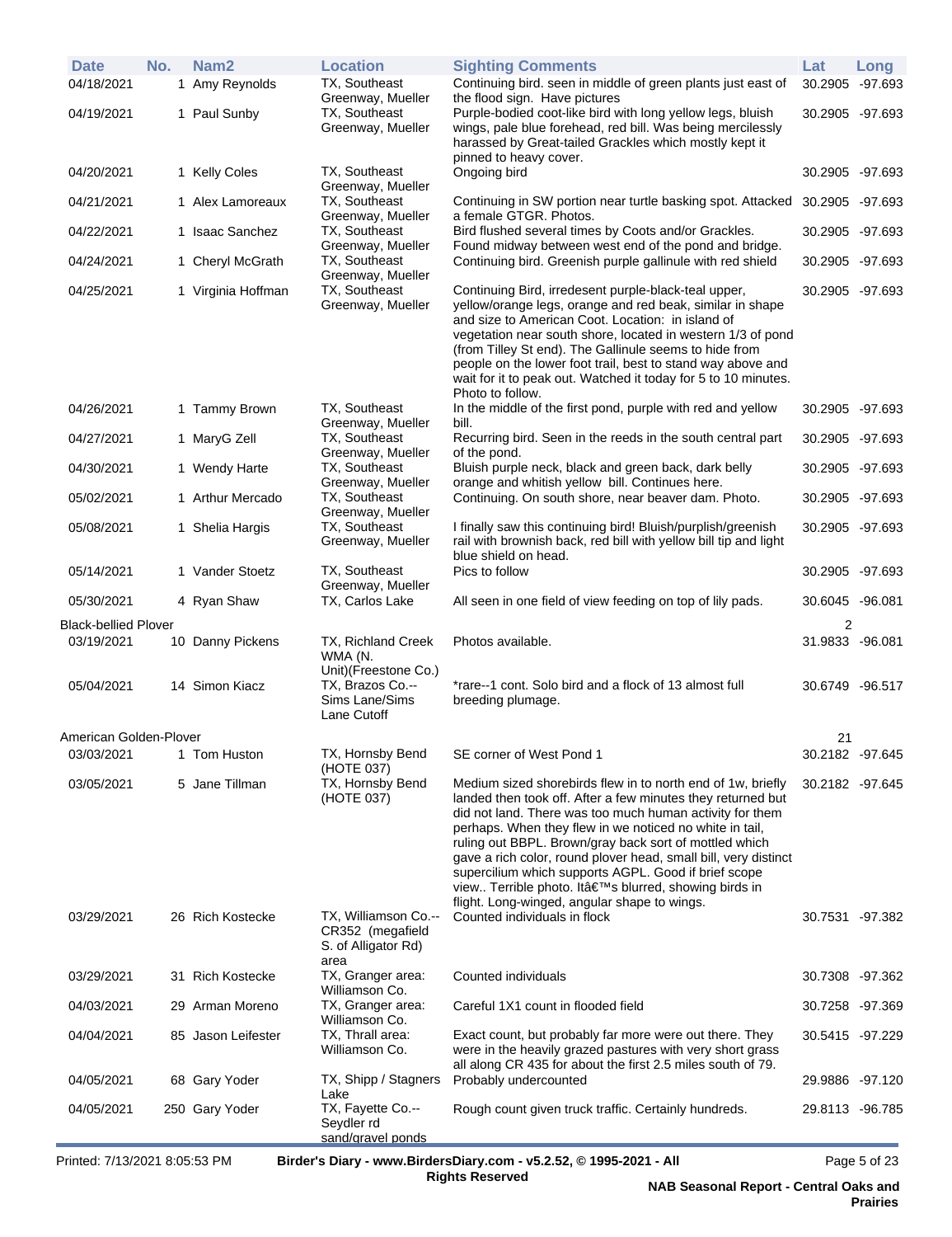| <b>Date</b>         | No. | Nam <sub>2</sub>       | <b>Location</b>                                         | <b>Sighting Comments</b>                                                                                                                                                                                                                                                                                                                                                                                                                                                                                                                                                               | Lat             | Long |
|---------------------|-----|------------------------|---------------------------------------------------------|----------------------------------------------------------------------------------------------------------------------------------------------------------------------------------------------------------------------------------------------------------------------------------------------------------------------------------------------------------------------------------------------------------------------------------------------------------------------------------------------------------------------------------------------------------------------------------------|-----------------|------|
| 04/05/2021          |     | 314 Simon Kiacz        | TX, Brazos Co.--<br>Sims Lane/Sims<br>Lane Cutoff       | *high* 1x1 count. Likely missed many; spread evenly<br>throughout the entire sod farm                                                                                                                                                                                                                                                                                                                                                                                                                                                                                                  | 30.6749 -96.517 |      |
| 04/09/2021          |     | 300 Tyler Scott        | TX, Brazos Co.--<br>Sims Lane/Sims<br>Lane Cutoff       | Roughly 200 in one field. Easily 100 more scattered.                                                                                                                                                                                                                                                                                                                                                                                                                                                                                                                                   | 30.6749 -96.517 |      |
| 04/11/2021          |     | 13 nicole land         | TX, Corsicana area:<br>Navarro Co.                      | On a cow pasture next to my house. Near the wetlands.<br>Will add photos                                                                                                                                                                                                                                                                                                                                                                                                                                                                                                               | 32.0042 -96.152 |      |
| 04/11/2021          |     | 40 Galen Stewart       | TX, Thrall area:<br>Williamson Co.                      | Two large ougps, one on CR436 and other on CR435<br>feeding in pastures                                                                                                                                                                                                                                                                                                                                                                                                                                                                                                                | 30.5724 -97.225 |      |
| 04/11/2021          |     | 100 Meredith Anderson  | TX, Brazos Co .--<br>Sims Lane/Sims<br>Lane Cutoff      | Continuing. Large number, this is low estimate. Greyish<br>belly and cap w/ contrasting white supercilium                                                                                                                                                                                                                                                                                                                                                                                                                                                                              | 30.6749 -96.517 |      |
| 04/16/2021          |     | 850 Simon Kiacz        | TX, Brazos Co.--<br>Sims Lane/Sims<br>Lane Cutoff       | *high Estimate; many separate flocks of 50-100 in<br>addition to a large flock of a few hundred in the western<br>most section                                                                                                                                                                                                                                                                                                                                                                                                                                                         | 30.6749 -96.517 |      |
| 04/17/2021          |     | 200 Vaishali Katju     | TX, Brazos Co.--<br>Sims Lane/Sims<br>Lane Cutoff       | Minimum estimate. Widely distributed on sod fields on both<br>sides of road.                                                                                                                                                                                                                                                                                                                                                                                                                                                                                                           | 30.6749 -96.517 |      |
| 04/24/2021          |     | 137 Vaishali Katju     | TX, Brazos Co.--<br>Sims Lane/Sims<br>Lane Cutoff       | Tallied in consecutive, nonoverlapping photographs. More<br>likely to be an underestimate.                                                                                                                                                                                                                                                                                                                                                                                                                                                                                             | 30.6749 -96.517 |      |
| 05/01/2021          |     | 10 Caleb Helsel        | TX, Hornsby Bend<br>(HOTE 037)                          | Flagged as a high count. Saw a flock of exactly ten<br>pluvialis plovers flying over the trail near platt lane                                                                                                                                                                                                                                                                                                                                                                                                                                                                         | 30.2182 -97.645 |      |
| 05/01/2021          |     | 12 Simon Kiacz         | TX, Allen<br>Farm/Millican area<br>(FM159)              | *high-Actual count of a solo and flock of 11                                                                                                                                                                                                                                                                                                                                                                                                                                                                                                                                           | 30.3975 -96.240 |      |
| 05/04/2021          |     | 1 Cindy & Gene Cunni   | TX, Hornsby Bend<br>(HOTE 037)                          | Checkered back, dark face with white arc from eyebrow to<br>cheek. Distinguished from American golden plover by white<br>visible below tail. See photos                                                                                                                                                                                                                                                                                                                                                                                                                                | 30.2182 -97.645 |      |
| 05/05/2021          |     | 24 Micky Eubanks       | TX, Brazos Co.--<br>Sims Lane/Sims<br>Lane Cutoff       | Estimated                                                                                                                                                                                                                                                                                                                                                                                                                                                                                                                                                                              | 30.6749 -96.517 |      |
| 05/19/2021          |     | 17 Simon Kiacz         | TX, Brazos Co.--<br>Sims Lane/Sims<br>Lane Cutoff       | *high-1x1 count                                                                                                                                                                                                                                                                                                                                                                                                                                                                                                                                                                        | 30.6749 -96.517 |      |
| Semipalmated Plover |     |                        |                                                         |                                                                                                                                                                                                                                                                                                                                                                                                                                                                                                                                                                                        | 1               |      |
| 05/27/2021          |     | 25 Meredith Anderson   | TX, Brazos Co.--<br>Sims Lane/Sims<br>Lane Cutoff       | Scattered among wrsa feeding. Smaller size, rufousy on<br>top with black legs w/ head and neck streaking.                                                                                                                                                                                                                                                                                                                                                                                                                                                                              | 30.6749 -96.517 |      |
| Piping Plover       |     |                        |                                                         |                                                                                                                                                                                                                                                                                                                                                                                                                                                                                                                                                                                        | 9               |      |
| 04/10/2021          |     | 1 Caleb Helsel         | TX, Hornsby Bend<br>(HOTE 037)                          | Continuing on pond 1 W. Will upload some distant photos                                                                                                                                                                                                                                                                                                                                                                                                                                                                                                                                | 30.2182 -97.645 |      |
| 04/15/2021          |     | 2 Jane Tillman         | TX, Lake Travis--<br><b>Bob Wentz Windy</b><br>Point Pk | Banded pale small plovers with orangey bills with black tips 30.4128 -97.900<br>and orangey legs. No dark patch behind eyes as in snowy.<br>It was more whitish there. Clean white above bill with<br>narrow black band across forehead. Interesting that narrow<br>black band on breast was not broken. On island, At first<br>hard to see as out on narrow spit, but they got very close to<br>the channel between the island and point. Photos to be<br>added. Edit: (In the photo with the Semipalmated Plover<br>you can see this is a different piping-some bands are<br>white.) |                 |      |
| 04/16/2021          |     | 1 Daniel Kelch         | TX, Belton Lake--<br><b>Temple Lake Park</b>            | adult with leg bands. Photographed                                                                                                                                                                                                                                                                                                                                                                                                                                                                                                                                                     | 31.1332 -97.497 |      |
| 04/17/2021          |     | 1 Jeff Hall            | TX, Belton Lake--<br>Temple Lake Park                   | In the shoreline at the west side, continuing bird.                                                                                                                                                                                                                                                                                                                                                                                                                                                                                                                                    | 31.1332 -97.497 |      |
| 04/17/2021          |     | 1 Jane Tillman         | TX, Lake Travis--<br><b>Bob Wentz Windy</b><br>Point Pk | Refound by Vincent. Small dry sand color plover with<br>narrow complete breastband. May be one from a couple<br>days ago as color bands look similar. Hope to verify with<br>photos.                                                                                                                                                                                                                                                                                                                                                                                                   | 30.4128 -97.900 |      |
| 04/17/2021          |     | 1 Steve Snyder         | TX, Temple Lions<br>Park                                | Previously reported on 4-16.                                                                                                                                                                                                                                                                                                                                                                                                                                                                                                                                                           | 31.1328 -97.497 |      |
| 04/18/2021          |     | 1 Andy & Ellen Filtnes | TX, Lake Travis--<br><b>Bob Wentz Windy</b><br>Point Pk | Continuing. Relocated by Vincent O'Brien this morning.                                                                                                                                                                                                                                                                                                                                                                                                                                                                                                                                 | 30.4128 -97.900 |      |
| 04/18/2021          |     | 1 Scott Snyder         | TX, Belton Lake--<br><b>Temple Lake Park</b>            | Photo added.                                                                                                                                                                                                                                                                                                                                                                                                                                                                                                                                                                           | 31.1332 -97.497 |      |
| 04/19/2021          |     | 2 MaryG Zell           | TX, Hornsby Bend<br>(HOTE 037)                          | In NE corner of pond 1W                                                                                                                                                                                                                                                                                                                                                                                                                                                                                                                                                                | 30.2182 -97.645 |      |

Printed: 7/13/2021 8:05:53 PM **Birder's Diary - www.BirdersDiary.com - v5.2.52, © 1995-2021 - All Rights Reserved**

Page 6 of 23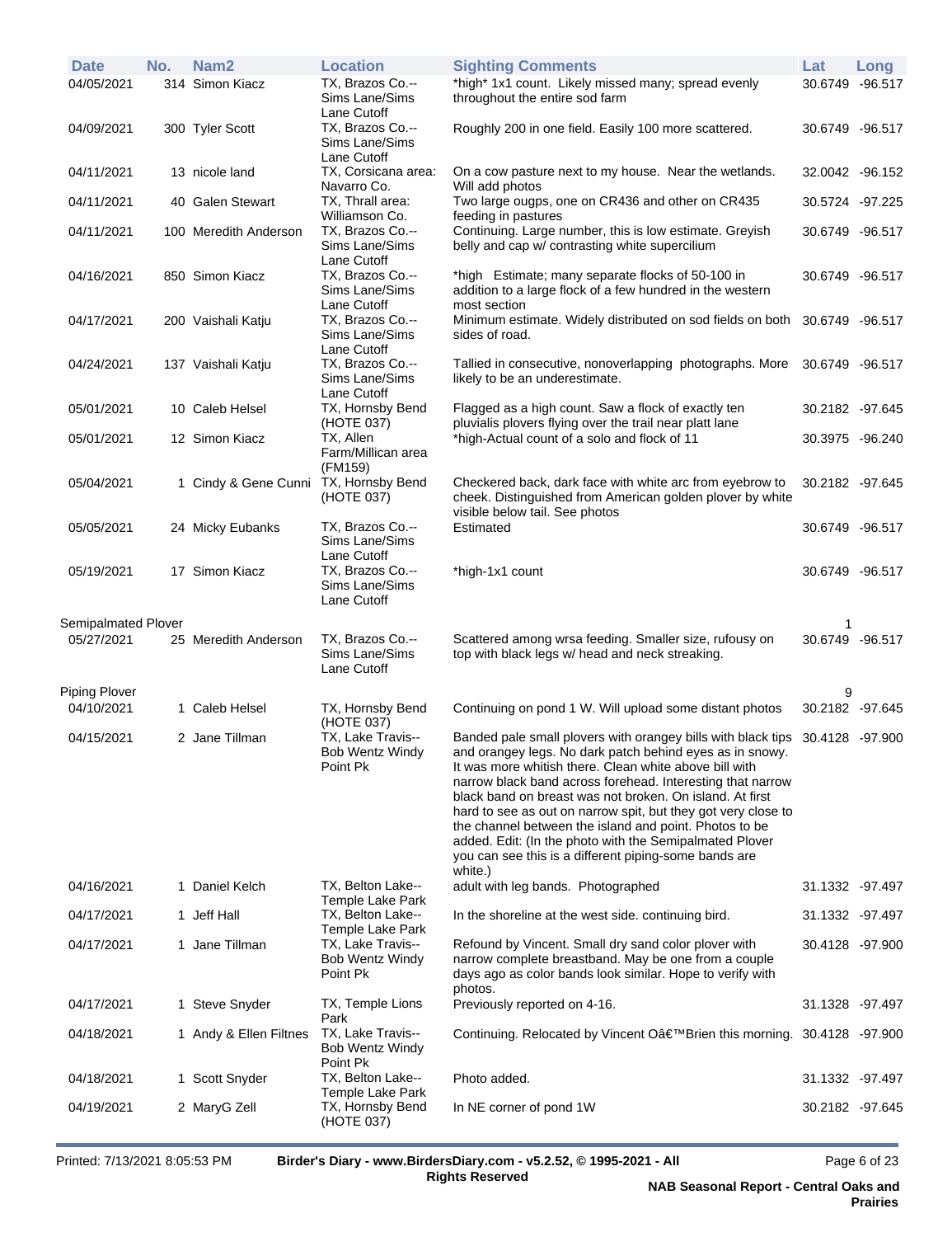| <b>Date</b>                            | No. | Nam <sub>2</sub>    | <b>Location</b>                                                       | <b>Sighting Comments</b>                                                                                                                                                                                                                   | Lat                  | Long      |
|----------------------------------------|-----|---------------------|-----------------------------------------------------------------------|--------------------------------------------------------------------------------------------------------------------------------------------------------------------------------------------------------------------------------------------|----------------------|-----------|
| Hudsonian Godwit                       |     |                     |                                                                       |                                                                                                                                                                                                                                            |                      |           |
| 05/27/2021                             |     | 4 Meredith Anderson | TX, Brazos Co.--<br>Sims Lane/Sims<br>Lane Cutoff                     | [Meredith Anderson, Garett Hodne] Continuing. Males with<br>dark red bellies and darker overall, females barred and<br>appear grey overall; upturned bills. Foraging at end of Sim<br>cutoff rd.                                           | 30.6749              | $-96.517$ |
| <b>Baird's Sandpiper</b><br>03/18/2021 |     | 2 Dina Perry        | TX, Marlin-The Falls                                                  | Medium sandpiper with long wings, black legs and buff<br>wash across breast. Photos tba                                                                                                                                                    | 6<br>31.2474 -96.920 |           |
| 04/16/2021                             |     | 550 Simon Kiacz     | TX, Brazos Co.--<br>Sims Lane/Sims<br>Lane Cutoff                     | *high Estimate; a few large flocks of over 150 birds plus<br>many more scattered about the sod farm                                                                                                                                        | 30.6749 -96.517      |           |
| 04/17/2021                             |     | 500 Vaishali Katju  | TX, Brazos Co .--<br>Sims Lane/Sims<br>Lane Cutoff                    | Minimum estimate. Abundant flocks of 20-50 birds<br>interspersed with American Golden Plovers.                                                                                                                                             | 30.6749 -96.517      |           |
| 05/03/2021                             |     | 65 Simon Kiacz      | TX, Brazos Co.--<br>Sims Lane/Sims<br>Lane Cutoff                     | *high-Estimate, conservative                                                                                                                                                                                                               | 30.6749 -96.517      |           |
| 05/04/2021                             |     | 100 Irby Lovette    | TX, Brazos Co.--<br>Sims Lane/Sims<br>Lane Cutoff                     | Conservative count                                                                                                                                                                                                                         | 30.6749 -96.517      |           |
| 05/05/2021                             |     | 27 Vaishali Katju   | TX, Brazos Co.--<br>Sims Lane/Sims<br>Lane Cutoff                     | Individually counted over the entire transect through the<br>turf farm. Multiple flocks of 5-10 birds interspersed with<br>other peep shorebirds.                                                                                          | 30.6706 -96.542      |           |
| Least Sandpiper                        |     |                     |                                                                       |                                                                                                                                                                                                                                            | 1                    |           |
| 04/10/2021                             |     | 800 Justin Bosler   | TX, Hornsby Bend<br>(HOTE 037)                                        | 4-5x as numerous as PESA, very conservative est.                                                                                                                                                                                           | 30.2182 -97.645      |           |
| <b>Short-billed Dowitcher</b>          |     |                     |                                                                       |                                                                                                                                                                                                                                            | 3                    |           |
| 04/16/2021                             |     | 1 beau schaefer     | TX, Renner Road<br>Ponds                                              | [ph. Beau Schaefer] Bird seen with 5 LB Dow; much<br>thinner profile with slightly longer primary projection,<br>relatively short bill, and pale orange color as opposed to<br>darker red on LB; also much more white under tail than LB.- | 31.4213 -97.030      |           |
| 04/17/2021                             |     | 1 beau schaefer     | TX, Lake Waco<br>Wetlands (PPW-W<br>028)                              | -LB also were seen attacking and pushing away the SB.<br>[ph. Beau Schaefer] Orange coloration fairly clear<br>compared to reddish on long-billed.                                                                                         | 31.6074 -97.304      |           |
| 05/03/2021                             |     | 1 Simon Kiacz       | TX, Brazos Co.--<br>Sims Lane/Sims<br>Lane Cutoff                     | *rare-Shorter bill and smaller size. More details and photos<br>later                                                                                                                                                                      | 30.6749 -96.517      |           |
| Long-billed Dowitcher                  |     |                     |                                                                       |                                                                                                                                                                                                                                            | 1                    |           |
| 04/18/2021                             |     | 400 Greg Cook       | TX, Lake Somerville<br>SP (Lee Co.) (Nails<br>Crk & Flag Pond)        | Huge groups were being chased around by eagles and a<br>Peregrine. When flying by, all call notes were LBDO                                                                                                                                | 30.2950 -96.664      |           |
| American Woodcock                      |     |                     |                                                                       |                                                                                                                                                                                                                                            | 2                    |           |
| 04/02/2021                             |     | 1 Charlie Plimpton  | TX, Belton Lake--<br>Taylor Valley rd.<br>area (Restricted<br>Access) | Flushed from side of the road                                                                                                                                                                                                              | 31.1896 -97.599      |           |
| 04/30/2021                             |     | 1 Brush Freeman     | TX, Utley cabin                                                       | Photographed by a remote game came at water feature.<br>Not personally seen                                                                                                                                                                | 30.2168 -97.425      |           |
| Lesser Black-backed Gull               |     |                     |                                                                       |                                                                                                                                                                                                                                            | 1                    |           |
| 05/02/2021                             |     | 1 Rich Kostecke     | TX, Granger Lake--<br>Friendship Park                                 | [ph. Rich Kostecke]                                                                                                                                                                                                                        | 30.7190 -97.340      |           |
| Least Tern                             |     |                     |                                                                       |                                                                                                                                                                                                                                            | 9                    |           |
| 04/18/2021                             |     | 1 Greg Cook         | TX, Lake Somerville<br>SP (Lee Co.) (Nails<br>Crk & Flag Pond)        | Small white tern, with white forehead                                                                                                                                                                                                      | 30.2950 -96.664      |           |
| 05/01/2021                             |     | 1 Bruce Neville     | TX, Lake Bryan<br>(PPW-W 012)                                         | a very small term. mostly white face and underparts. light<br>gray upperparts. all dark crown connected to a black line<br>going through eye. to the yellow bill. will add photo later.                                                    | 30.7063 -96.464      |           |
| 05/01/2021                             |     | 1 Jane Tillman      | TX, Lake Travis--<br><b>Bob Wentz Windy</b><br>Point Pk               | Dainty tern with white forehead and yellow bill                                                                                                                                                                                            | 30.4128 -97.900      |           |
| 05/04/2021                             |     | 1 Jane Tillman      | TX, Lake Travis--<br>Bob Wentz Windy<br>Point Pk                      | Small tern fishing when I arrived and hunkered down on<br>east tip of island with the avocets. Bright white forehead,<br>yellow bill with tiny bit of black at end. Black wing tips.<br>Photo to be added.                                 | 30.4128 -97.900      |           |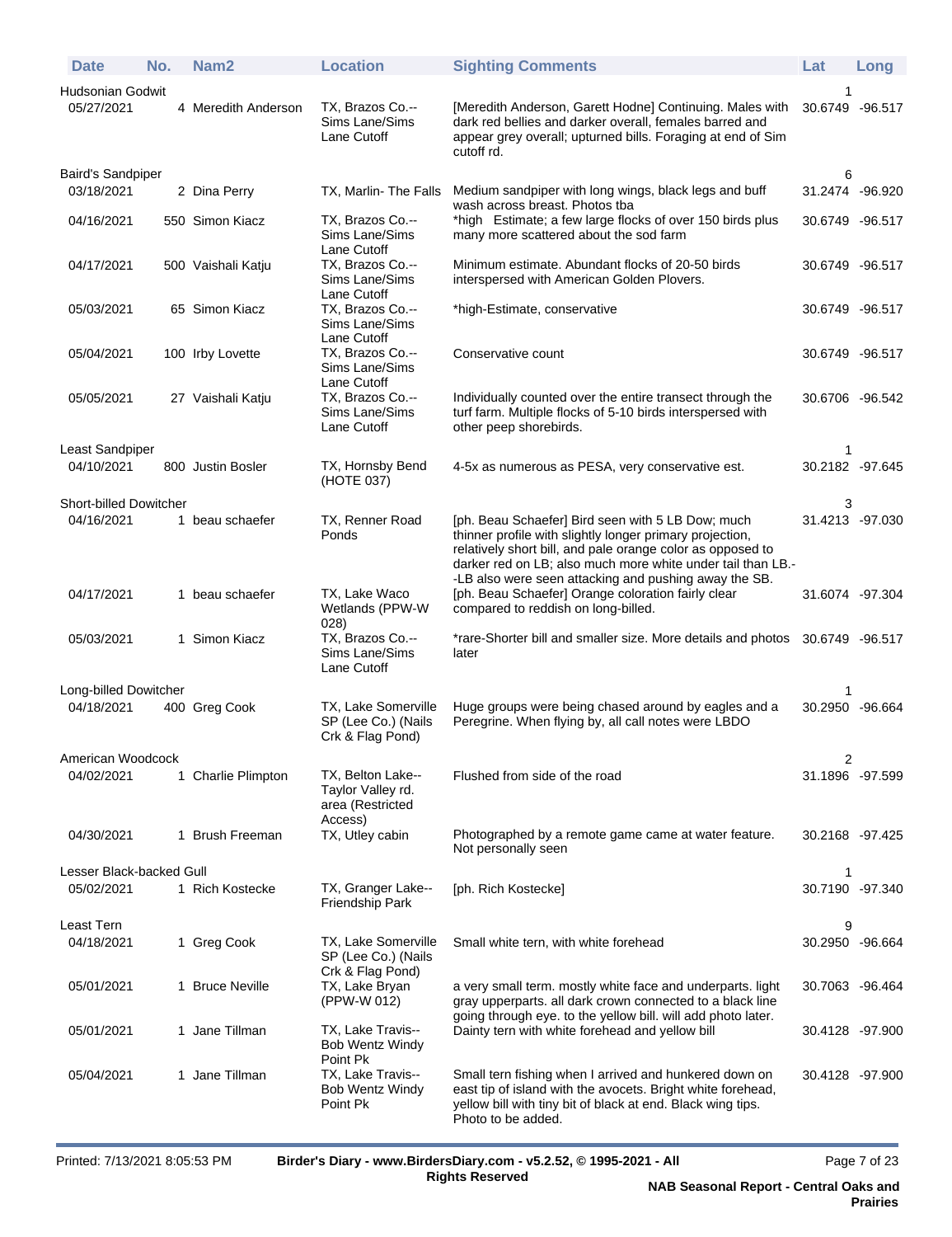| <b>Date</b>                | No. | Nam <sub>2</sub>       | <b>Location</b>                                         | <b>Sighting Comments</b>                                                                                                                                                                                                                                                                                                                                                                                                                                                                                                                                                                        | Lat                   | Long    |
|----------------------------|-----|------------------------|---------------------------------------------------------|-------------------------------------------------------------------------------------------------------------------------------------------------------------------------------------------------------------------------------------------------------------------------------------------------------------------------------------------------------------------------------------------------------------------------------------------------------------------------------------------------------------------------------------------------------------------------------------------------|-----------------------|---------|
| 05/04/2021                 |     | 1 Janet Davis          | TX, Lake Travis--<br><b>Bob Wentz Windy</b><br>Point Pk | Continuing bird first seen by Jane Tillman after<br>Saturday's storm. Small term with white forehead,<br>black cap and yellow bill. White breast and belly, Gray back<br>and wings. Black wing tips. Mostly resting on sandy spit at<br>island encircled by Sanderlings and Baird's<br>Sandpipers. Occasionally took flight for several minutes at<br>a time. Fast wing beats in the stiff wind. Distant photos<br>taken.                                                                                                                                                                       | 30.4128               | -97.900 |
| 05/12/2021                 |     | 2 Manuel Salgado       | TX, Brazos Co.--<br>Sims Lane/Sims<br>Lane Cutoff       | Small tern with black head and white spot near yellow bill<br>with black spots at front. Have pictures.                                                                                                                                                                                                                                                                                                                                                                                                                                                                                         | 30.6749 -96.517       |         |
| 05/12/2021                 |     | 1 Jane Tillman         | TX, Lake Travis--<br>Bob Wentz Windy<br>Point Pk        | Yet another Least Tern! Flying with the Black Terns but<br>could not relocate. Good binocular view of White forehead<br>on smaller tern with yellow bill, too distant to see black tip.<br>Line of Black on leading edge of wing. Gray back.                                                                                                                                                                                                                                                                                                                                                    | 30.4128 -97.900       |         |
| 05/18/2021                 |     | 2 Janet Davis          | TX, Lake Travis--<br><b>Bob Wentz Windy</b><br>Point Pk | Spotted earlier by Jane and Andy. Flying, diving, and<br>resting on the shoreline among Franklin's Gulls and<br>Black-bellied Plover. Petite terns with yellow bills and white<br>foreheads. Black cap.                                                                                                                                                                                                                                                                                                                                                                                         | 30.4128 -97.900       |         |
| 05/19/2021                 |     | 6 Richard Kaskan       | TX, Granger Lake<br>Area (HOTE 031)                     | eBird flagged as rare. Tim Fennell alerted me about the<br>presence of these birds on the reservoir, and I caught up<br>with them at Willis Creek Park. 5 adults and a bird that I<br>wondered about for a while, but I'm reasonably sure it is a<br>subadult. I will attach a poor photo - they were pretty<br>distant, but I got good scope looks. Small yellow-billed<br>terns with white foreheads. The non-adult had a black bill<br>and dark carpal bar; some black on the head but more<br>white than the others. In the photo are 5 of the six - the<br>non-adult is the leftmost bird. | 30.7002 -97.359       |         |
| Caspian Tern<br>04/30/2021 |     | 1 Bruce Neville        | TX, Madison Co.--<br>Virginia Lane Lake                 | a large tern standing in shallow water by a very low island. 31.0341 -95.686<br>Considerably larger than nearby FOTE. Black crown with a<br>few white spots in the forehead. Otherwise light gray<br>upperparts and all white face and underparts black on the<br>primaries seen only infrequently as bird was positioned<br>looking directly at us, occasionally turning its head so we<br>could see its profile. Oh yes, and a big honking bright red<br>bill                                                                                                                                 | 1                     |         |
| Common Tern<br>05/19/2021  |     | 3 Andy & Ellen Filtnes | TX, Lake Travis--<br><b>Bob Wentz Windy</b><br>Point Pk | Photos. Grey under parts. Tail shorter than wings. Darker<br>bill. Flight photo shows white tail vs gray in Forster's                                                                                                                                                                                                                                                                                                                                                                                                                                                                           | 1<br>30.4128 -97.900  |         |
| Common Loon<br>04/03/2021  |     | 2 Arman Moreno         | TX, Granger Lake--                                      | In alternate, floating way out                                                                                                                                                                                                                                                                                                                                                                                                                                                                                                                                                                  | 16<br>30.6820 -97.353 |         |
| 04/03/2021                 |     | 3 Jay Packer           | Wilson H. Fox Park<br>TX, Gibbons Creek                 | All birds swimming together. Distinctive flat headed shape.                                                                                                                                                                                                                                                                                                                                                                                                                                                                                                                                     | 30.6095 -96.065       |         |
| 04/04/2021                 |     | 2 Rich Kostecke        | Reservoir<br>TX, Granger Lake                           | Dark above, white below.<br>Continuing. Photo.                                                                                                                                                                                                                                                                                                                                                                                                                                                                                                                                                  | 30.6856 -97.338       |         |
|                            |     |                        | Dam area & Overlook                                     |                                                                                                                                                                                                                                                                                                                                                                                                                                                                                                                                                                                                 |                       |         |
| 05/02/2021                 |     | 1 Vincent O'Brien      | TX, Lake Travis--<br><b>Bob Wentz Windy</b><br>Point Pk | Distant loon spotted by Jeff. Nonbreeding-like bird with<br>distinct well contrasting jagged dark border to pale long<br>thick neck. Common-like pale neck collar seemed to rule<br>out other species. Distant views with 20-80 scope. May<br>have useable photos to upload shortly.                                                                                                                                                                                                                                                                                                            | 30.4128 -97.900       |         |
| 05/03/2021                 |     | 1 Fred Collins         | TX, Camp Creek<br>Lake (restricted<br>access)           | Breeding plumage. Too distant for photo. Watched and<br>tried to digiscope for several minutes. Flapped it's<br>wings a couple of times. Wings all dark above. Bill long and<br>pointed, appeared dark at the distance. Typical loon profile.                                                                                                                                                                                                                                                                                                                                                   | 31.0580 -96.304       |         |
| 05/11/2021                 |     | 2 Gil Eckrich          | TX, Belton Lake--<br>Temple Lake Park                   | Photographed                                                                                                                                                                                                                                                                                                                                                                                                                                                                                                                                                                                    | 31.1332 -97.497       |         |
| 05/14/2021                 |     | 2 Andy & Ellen Filtnes | TX, Lake Travis--<br><b>Bob Wentz Windy</b><br>Point Pk | Initially seen together, later separated. One called several<br>times. Photos                                                                                                                                                                                                                                                                                                                                                                                                                                                                                                                   | 30.4128 -97.900       |         |
| 05/14/2021                 |     | 1 Doug Orama           | TX, Belton Lake--<br>Temple Lake Park                   | I have been looking for loons unsuccessfully thus far until<br>this morning when I heard a call from out on the water.<br>Unmistakable loon call. I turned and looked toward it just in<br>time to see it submerge.                                                                                                                                                                                                                                                                                                                                                                             | 31.1332 - 97.497      |         |
| 05/17/2021                 |     | 1 Andy & Ellen Filtnes | TX, Lake Travis--<br><b>Bob Wentz Windy</b><br>Point Pk | Continuing -photo                                                                                                                                                                                                                                                                                                                                                                                                                                                                                                                                                                               | 30.4128 -97.900       |         |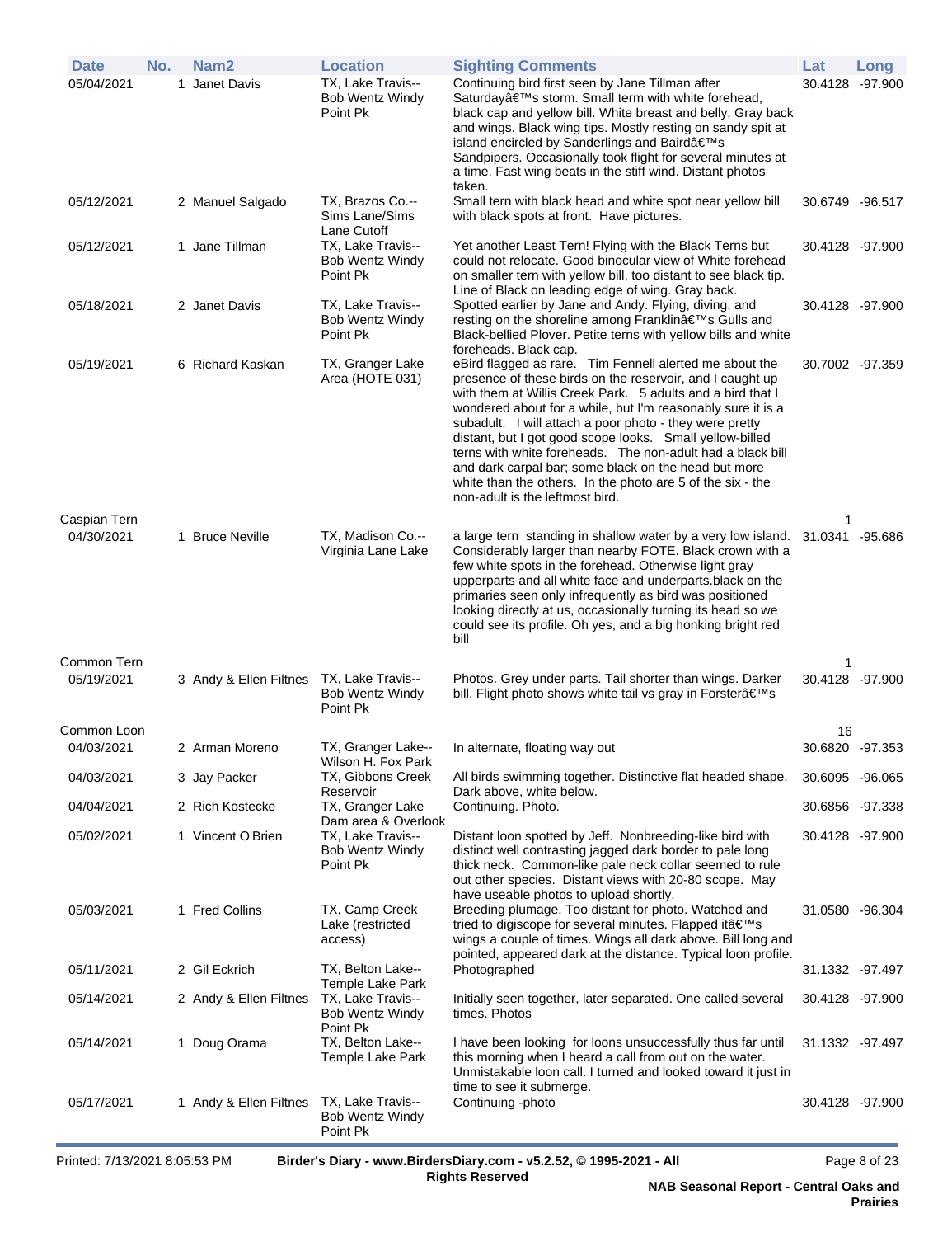| <b>Date</b><br>05/17/2021          | No. | Nam <sub>2</sub><br>1 Doug Orama | <b>Location</b><br>TX, Belton Lake--                                               | <b>Sighting Comments</b><br>Seen swimming fairly close to shore for a good period of                                                                                                                                                                                                                                                                                                                                                                                                                                                                                                                                                          | Lat<br>31.1332 -97.497 | Long |
|------------------------------------|-----|----------------------------------|------------------------------------------------------------------------------------|-----------------------------------------------------------------------------------------------------------------------------------------------------------------------------------------------------------------------------------------------------------------------------------------------------------------------------------------------------------------------------------------------------------------------------------------------------------------------------------------------------------------------------------------------------------------------------------------------------------------------------------------------|------------------------|------|
| 05/18/2021                         |     | 1 Janet Davis                    | <b>Temple Lake Park</b><br>TX, Lake Travis--<br><b>Bob Wentz Windy</b><br>Point Pk | time before it dove and disappeared. Photographed.<br>Possibly two birds. Spotted the first swimming not far from<br>the Whimbrel resting on the island. Later saw another loon<br>swimming on the opposite side of the lake to the northwest,<br>but could not relocate the first in the spot where it had been<br>floating.                                                                                                                                                                                                                                                                                                                 | 30.4128 -97.900        |      |
| 05/19/2021                         |     | 2 Andy & Ellen Filtnes           | TX, Lake Travis--<br><b>Bob Wentz Windy</b><br>Point Pk                            | See at some distance west of the point. Overall pale<br>appearance. Likely the same two birds seen recently.<br>Spotted by Justin Bosler and Aldo observed by Jane<br>Tillman & Lance Felber.                                                                                                                                                                                                                                                                                                                                                                                                                                                 | 30.4128 -97.900        |      |
| 05/20/2021                         |     | 2 Andy & Ellen Filtnes           | TX, Lake Travis--<br><b>Bob Wentz Windy</b><br>Point Pk                            | Continuing. Seen at distance to west of point and also<br>close to the island. Photo                                                                                                                                                                                                                                                                                                                                                                                                                                                                                                                                                          | 30.4128 -97.900        |      |
| 05/22/2021                         |     | 1 Andy & Ellen Filtnes           | TX, Lake Travis--<br><b>Bob Wentz Windy</b><br>Point Pk                            | Continuing. Seen near eastern edge of island.                                                                                                                                                                                                                                                                                                                                                                                                                                                                                                                                                                                                 | 30.4128 -97.900        |      |
| 05/23/2021                         |     | 2 Vincent O'Brien                | TX, Lake Travis--<br><b>Bob Wentz Windy</b><br>Point Pk                            | Continuing bird. Pair of loons seen near the sandbar.<br>Block-headed looking loons with broken border to neck,<br>large bills. Good views of both birds, but could only get<br>photo of one. Seen with Jane, Adam, and Terry.                                                                                                                                                                                                                                                                                                                                                                                                                | 30.4128 -97.900        |      |
| 05/24/2021                         |     | 2 Justin Bosler                  | TX, Lake Travis--<br><b>Bob Wentz Windy</b><br>Point Pk                            | continuing 2 in basic plumage, actively diving together way<br>out to NE behind northernmost island                                                                                                                                                                                                                                                                                                                                                                                                                                                                                                                                           | 30.4128 -97.900        |      |
| Glossy Ibis<br>05/05/2021          |     | 1 Micky Eubanks                  | TX, Brazos Co.--<br>Sims Lane/Sims<br>Lane Cutoff                                  | Glossy x White-faced Ibis (hybrid)                                                                                                                                                                                                                                                                                                                                                                                                                                                                                                                                                                                                            | 1<br>30.6749 -96.517   |      |
| Harris's Hawk<br>03/10/2021        |     | 1 MaryG Zell                     | TX, Round Rock:<br>Williamson Co.                                                  | On power line along a busy road                                                                                                                                                                                                                                                                                                                                                                                                                                                                                                                                                                                                               | 1<br>30.4961 -97.652   |      |
| White-tailed Hawk                  |     |                                  |                                                                                    |                                                                                                                                                                                                                                                                                                                                                                                                                                                                                                                                                                                                                                               | 2                      |      |
| 04/24/2021                         |     | 1 Sandy Dillard                  | TX, Brazos Co.--<br>Sims Lane/Sims<br>Lane Cutoff                                  | Juvenile molding into adult that's what it look like definitely<br>had a white tail long wings the rustiest patches starting to<br>come in                                                                                                                                                                                                                                                                                                                                                                                                                                                                                                    | 30.6749 -96.517        |      |
| 05/15/2021                         |     | 1 Richard Harman                 | TX, Bastrop County                                                                 | Adult in classic plumage of grey, white and reddish brown<br>seen perched and then in flight close to the road. Very<br>clear view of very typical grey †hood'. Has been<br>reported on this stretch previously.                                                                                                                                                                                                                                                                                                                                                                                                                              | 30.3812 -97.369        |      |
| Broad-winged Hawk                  |     |                                  |                                                                                    |                                                                                                                                                                                                                                                                                                                                                                                                                                                                                                                                                                                                                                               | 1                      |      |
| 04/06/2021                         |     | 3,297 Simon Kiacz                | TX, Bryan: Brazos<br>Co.                                                           | Estimate. 2x2 count except large kettles which got 10x10<br>counts                                                                                                                                                                                                                                                                                                                                                                                                                                                                                                                                                                            | 30.6727 -96.322        |      |
| Swainson's Hawk<br>04/29/2021      | 1   |                                  | TX, Allen<br>Farm/Millican area<br>(FM159)                                         | [ph. Cathy Stark, RBAS Facebook] I'd help please? He<br>was perched on FM 159<br>Bert, "I concur with the others in that this is a juvenile<br>Swainson's Hawk. The field marks I noted that fit juvenile<br>Swainson's are: malar mark from forward of eye to dark<br>patch on side of breast, thin dark eyeline, dark bill with<br>yellow cere, white throat, vague white "V" on back, whitish<br>head, wingtips lightly shorter than tail tip, brown tail has<br>numerous thin black bands, spotted black white undertail<br>covets contrast with darker secondaries and primaries, leg<br>feathers not barred, lacks dark patagial mark." | 1<br>30.3995 -96.241   |      |
| <b>Burrowing Owl</b><br>03/18/2021 |     | 1 Robert Tizard                  | TX, O D Butler<br><b>Animal Science</b><br>Complex                                 | [ph. Robert Tizard]                                                                                                                                                                                                                                                                                                                                                                                                                                                                                                                                                                                                                           | 1<br>30.5550 -96.414   |      |
| Red-naped Sapsucker                |     |                                  |                                                                                    |                                                                                                                                                                                                                                                                                                                                                                                                                                                                                                                                                                                                                                               | 1                      |      |
| 03/14/2021                         |     | 1 Janet Davis                    | TX, Commons Ford<br><b>Ranch Metro Park</b>                                        | A very nice surprise. Namesake red nape. Bright red throat 30.3374 -97.893<br>with clear demarcation. Seen in creekside pecan near<br>hillside restroom. We saw the bird again on the other side<br>of the creek and were lucky to spend a lot of time<br>observing this beauty. Photo to follow.                                                                                                                                                                                                                                                                                                                                             |                        |      |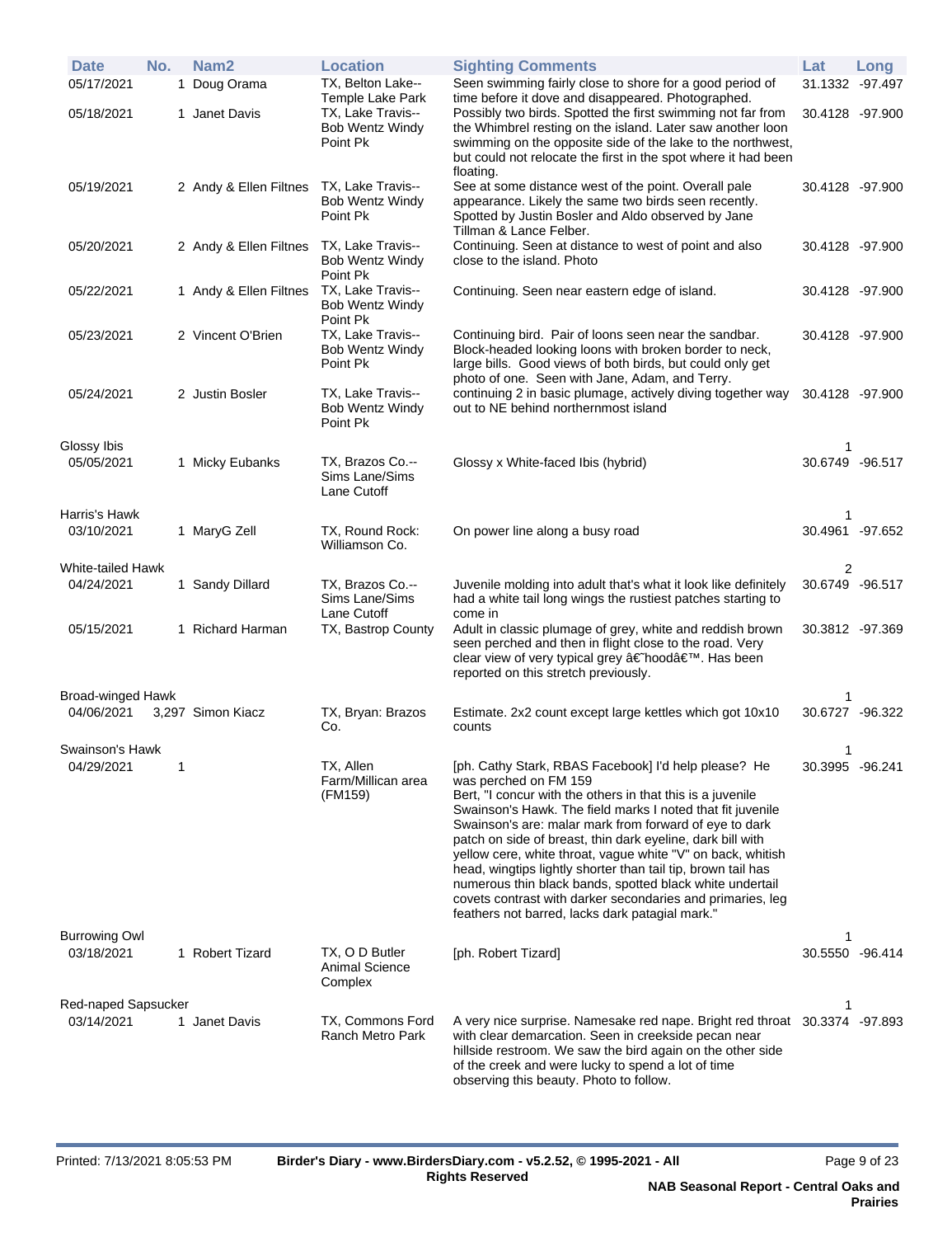| <b>Date</b>                           | No. |   | Nam <sub>2</sub>    | <b>Location</b>                            | <b>Sighting Comments</b>                                                                                                                                                                                                                                                                                                                                                                                                                                                                                                                                                                                                                                                                                                                                                                                  | Lat             | Long            |
|---------------------------------------|-----|---|---------------------|--------------------------------------------|-----------------------------------------------------------------------------------------------------------------------------------------------------------------------------------------------------------------------------------------------------------------------------------------------------------------------------------------------------------------------------------------------------------------------------------------------------------------------------------------------------------------------------------------------------------------------------------------------------------------------------------------------------------------------------------------------------------------------------------------------------------------------------------------------------------|-----------------|-----------------|
| <b>Crested Caracara</b><br>03/22/2021 |     | 2 |                     | TX, College Station:<br>Brazos Co.         | [FaceBook RBAS] Vaishali Katju, "I am happy to report that<br>a Crested Caracara pair has got established right behind<br>our property. I see them daily now and they are very active                                                                                                                                                                                                                                                                                                                                                                                                                                                                                                                                                                                                                     | 0.0000          | 0.0000          |
|                                       |     |   |                     |                                            | patrolling the forest."                                                                                                                                                                                                                                                                                                                                                                                                                                                                                                                                                                                                                                                                                                                                                                                   |                 |                 |
| American Kestrel<br>05/14/2021        |     |   | 2 Ken English       | TX, Brenham:                               | These are occasional visitors around our property. No                                                                                                                                                                                                                                                                                                                                                                                                                                                                                                                                                                                                                                                                                                                                                     | 4               | 30.2837 -96.518 |
| 05/19/2021                            |     |   | 2 linda hale        | Washington Co.<br>TX, Carter Lake,         | residents I am aware of.<br>Observed two adult birds on the wire next to the utility pole                                                                                                                                                                                                                                                                                                                                                                                                                                                                                                                                                                                                                                                                                                                 | 30.5838 -96.255 |                 |
|                                       |     |   |                     | <b>College Station</b>                     | they nested in last year. Observed male catch prey, either<br>eat or tear it, maybe both, then fly to the presumed nest in<br>the hollow arm with food then it left without the food. I was<br>not close enough to hear the young as I did last year, but<br>will try later for sound recordings.                                                                                                                                                                                                                                                                                                                                                                                                                                                                                                         |                 |                 |
| 05/20/2021                            |     |   | 2 linda hale        | TX, Carter Lake,<br><b>College Station</b> | Continuing birds that I have been observing. I saw adult<br>male and female on the wire of a utility pole. I saw the<br>female adult carry food into one of the hollow arms of the<br>utility pole, the same one they nested in last year. Also<br>observed droppings running down the side of the pole.                                                                                                                                                                                                                                                                                                                                                                                                                                                                                                  | 30.5838 -96.255 |                 |
| 05/25/2021                            |     |   | 2 linda hale        | TX, Carter Lake,<br><b>College Station</b> | Went by to check on the kestrels nesting on Bradley Road.<br>I was finally able to hear the young up in the nest arm. I<br>got a recording. It is faint, but best I could do. I observed<br>the male eating a rodent on top of a railroad tie fence<br>corner post, so I had an idea of the rodent's size. It is the<br>largest prey I have seen one of the kestrels take yet.<br>Comparing it to the post, I'd say it was larger than a large<br>deer mouse. He ate on it for a very long time. The female<br>flew in, but I didn't see him share. Then he flew up to the<br>wire near the nest pole. I was hoping he would fly in and<br>feed the babies, but he and the female were not happy with<br>my presence. I did not want to harass them, so I backed<br>up, but they still wouldn't relax and | 30.5838 -96.255 |                 |
| <b>Monk Parakeet</b>                  |     |   |                     |                                            |                                                                                                                                                                                                                                                                                                                                                                                                                                                                                                                                                                                                                                                                                                                                                                                                           |                 |                 |
| 04/14/2021                            |     |   | 3 Bernd Gravenstein | TX, Bastrop County                         | Flyover. Green and gray, long tail, gave distinctive<br>squawking call.                                                                                                                                                                                                                                                                                                                                                                                                                                                                                                                                                                                                                                                                                                                                   | 30.1222 -97.371 |                 |
| Brown-crested Flycatcher              |     |   |                     |                                            |                                                                                                                                                                                                                                                                                                                                                                                                                                                                                                                                                                                                                                                                                                                                                                                                           |                 |                 |
| 04/29/2021                            |     |   | 1 Richard Harman    | TX, Harman Ranch<br>(private)              | Irregular yet annual visitor here. Distinctive call heard.                                                                                                                                                                                                                                                                                                                                                                                                                                                                                                                                                                                                                                                                                                                                                | 30.2175 -97.415 |                 |
| 05/08/2021                            |     |   | 1 Brush Freeman     | TX, Peggy Garner<br>Park                   | diagonstic whit callss and chatters, most HO but seen as it<br>flew from one tree to another in private yards. Not GCFL<br>for sure. overall duller. I recorded it and will post later and<br>to Inaturalist. I believe this is a county bird for me, at least I<br>don't show entering one to ebird before                                                                                                                                                                                                                                                                                                                                                                                                                                                                                               | 30.5395 -97.838 |                 |
| 05/09/2021                            |     |   | 1 Brush Freeman     | TX, Peggy Garner<br>Park                   | HO continuing from yesterday in neighborhood next to<br>park. Only heard "whit" callsBe aware a GCFL is also in<br>this area.                                                                                                                                                                                                                                                                                                                                                                                                                                                                                                                                                                                                                                                                             | 30.5395 -97.838 |                 |
| 05/15/2021                            |     |   | 1 Brush Freeman     | TX, Peggy Garner<br>Park                   | [Brush Freeman, at his home near Peggy Garner Park]<br>"Continuing. Heard only from down the street from<br>usDistinct whit calls and some chattering"                                                                                                                                                                                                                                                                                                                                                                                                                                                                                                                                                                                                                                                    | 30.5395 -97.838 |                 |
| Couch's Kingbird                      |     |   |                     |                                            |                                                                                                                                                                                                                                                                                                                                                                                                                                                                                                                                                                                                                                                                                                                                                                                                           | 3               |                 |
| 04/24/2021                            |     |   | 2 Daniel Kelch      | TX, Belton                                 | I saw four Kingbirds in a parking lot, and decided to take a<br>better look. Two of the birds sounded like Couch's<br>Kingbirds, so I played a call to see if they would react.<br>When I played the call they vocalized back. They also flew<br>straight to my truck and one time kind of hovered around it.<br>The two Western Kingbirds did not react to the call I<br>played. Their behavior appeared to be that of defending<br>territory or nest sight. I think this might be a mated pair<br>based on behavior. The two COKI stayed together most of<br>the time. I also took photos of what I think could be<br>courting behavior.                                                                                                                                                                | 31.0772 -97.457 |                 |
| 04/25/2021                            |     |   | 2 Randy Pinkston    | TX, Belton                                 | active nest-building by adult pair. photos coming. definite<br>Couch's vocalizations confirmed.                                                                                                                                                                                                                                                                                                                                                                                                                                                                                                                                                                                                                                                                                                           | 31.0768 -97.458 |                 |
| 04/28/2021                            |     |   | 1 Charlie Plimpton  | TX, Belton                                 | Briefly seen after it popped out of a Live Oak tree and onto<br>the telephone wires. I looked away for a moment and it<br>disappeared. Most likely coming off and on the nest. Did<br>not see a second bird.                                                                                                                                                                                                                                                                                                                                                                                                                                                                                                                                                                                              | 31.0768 -97.458 |                 |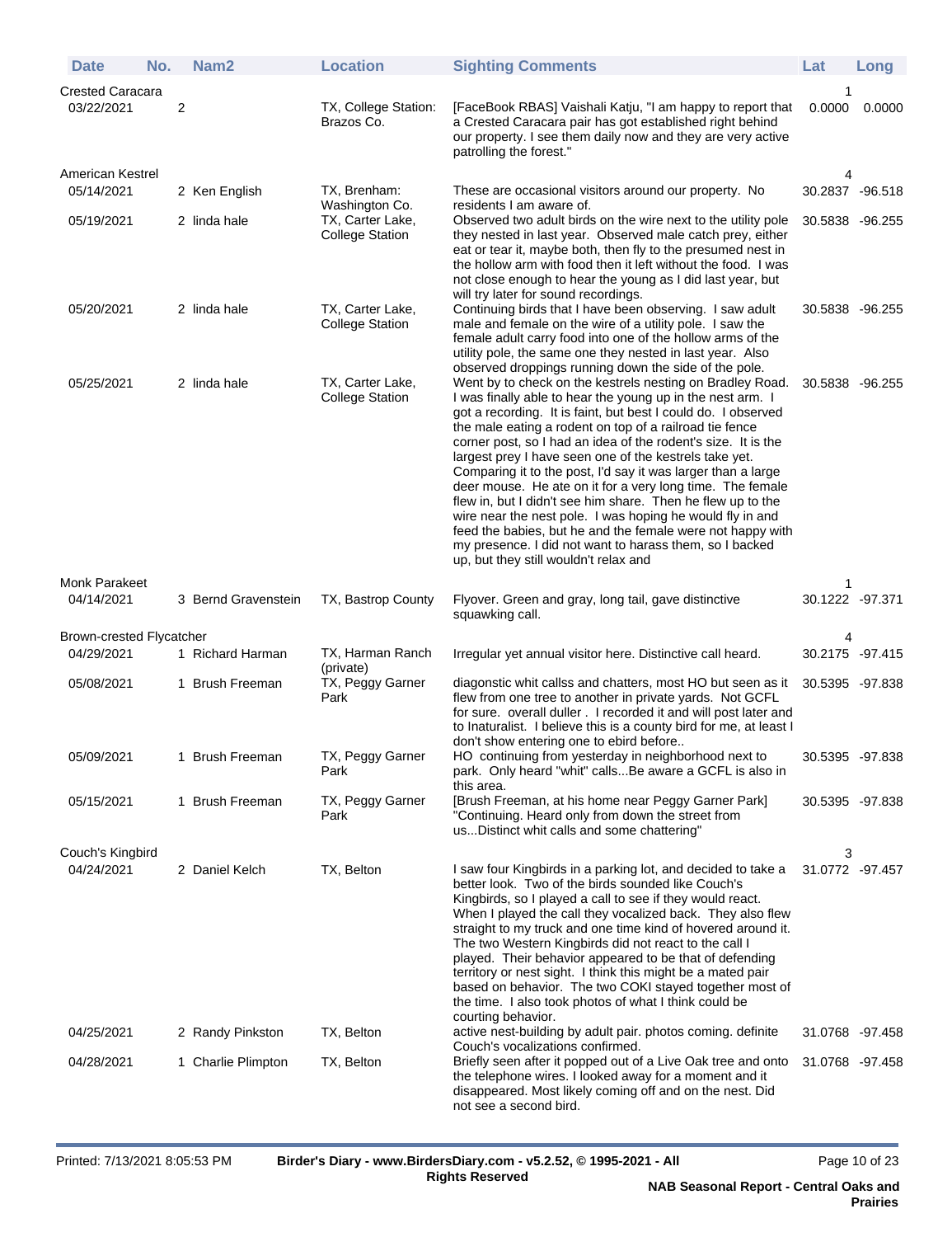| <b>Date</b>                            | No. | Nam <sub>2</sub>                        | <b>Location</b>                                               | <b>Sighting Comments</b>                                                                                                                                                                                                      | Lat                                | Long |
|----------------------------------------|-----|-----------------------------------------|---------------------------------------------------------------|-------------------------------------------------------------------------------------------------------------------------------------------------------------------------------------------------------------------------------|------------------------------------|------|
| Loggerhead Shrike                      |     |                                         |                                                               |                                                                                                                                                                                                                               | 2                                  |      |
| 03/13/2021                             |     | 16 Shelia Hargis                        | TX, Shipp / Stagners<br>Lake                                  | Seen throughout the route. Not an unusual number for this<br>road.                                                                                                                                                            | 29.9879 -97.119                    |      |
| 05/06/2021                             |     | 12 James Giocomo                        |                                                               | TX, Old Settlers Pond There are at least 15 active territories in the park and 10<br>active nests                                                                                                                             | 30.5382 -97.626                    |      |
| <b>Bell's Vireo</b>                    |     |                                         |                                                               |                                                                                                                                                                                                                               | $\overline{c}$                     |      |
| 05/07/2021                             |     | 11 Bill Reiner Jr.                      | TX, Pace Bend Park                                            | Abundant from Mudd Cove northeast through day use<br>area, where they have bred in large numbers in the past.                                                                                                                 | 30.4418 -98.035                    |      |
| 05/14/2021                             |     | 11 Bill Reiner Jr.                      | TX, Pace Bend Park                                            | Four males counter-singing in one spot. Others scattered<br>along eastern edge of day use area, where large colony<br>has nested in past years.                                                                               | 30.4418 -98.035                    |      |
| <b>Blue-headed Vireo</b><br>05/30/2021 |     | 1 Paul Kyle                             | TX, Chaetura                                                  | Seen here in this location before                                                                                                                                                                                             | 30.3764 -97.922                    |      |
|                                        |     |                                         | Canyon Sanctuary<br>(restricted access)                       |                                                                                                                                                                                                                               |                                    |      |
| Plumbeous Vireo                        |     |                                         |                                                               |                                                                                                                                                                                                                               |                                    |      |
| 05/01/2021                             |     | 1 Brush Freeman                         | TX, Cedar Park:<br>Williamson Co.                             | [Brush Freeman] all gray vireo with no sign of yellow<br>singing on occasion, recorded 1 photo. Audio recording<br>and spectrogram ML334659351 all gray vireo with no sign<br>of yellow singing on occasion, recorded 1 photo | 30.5470 -97.838                    |      |
| Common Raven                           |     |                                         |                                                               |                                                                                                                                                                                                                               | 2                                  |      |
| 05/22/2021                             |     | 6 Kenneth Bader                         | TX, JJ Pickle<br><b>Research Campus</b>                       | nearly fledged chicks                                                                                                                                                                                                         | 30.3885 -97.727                    |      |
| 05/23/2021                             |     | 7 Kenneth Bader                         | TX, JJ Pickle<br>Research Campus                              | [ph. Kenneth Bader] missed one chick yesterday                                                                                                                                                                                | 30.3885 -97.727                    |      |
| <b>Purple Martin</b>                   |     |                                         |                                                               |                                                                                                                                                                                                                               |                                    |      |
| 05/26/2021                             |     | 191 Andy Balinsky                       | TX, Hornsby Bend<br>(HOTE 037)                                | Includes 131 young in nests.                                                                                                                                                                                                  | 30.2182 -97.645                    |      |
| <b>Cliff Swallow</b>                   |     |                                         |                                                               |                                                                                                                                                                                                                               | 3                                  |      |
| 03/17/2021                             |     | 150 Justin Bosler                       | TX, Riverbend Pk<br>(Bastrop Co.)                             | SH 71 colony returning en masse                                                                                                                                                                                               | 30.0183 -97.145                    |      |
| 03/25/2021                             |     | 400 Chuck Berthoud                      | TX, Anderson area:<br>Grimes Co.                              | Estimated there were about 200 birds in the air and in the<br>nests until all of a sudden every bird flu at one point<br>possibly due to and unseen Raptor. Estimate was doubled<br>when all birds were visible.              | 30.5948 -96.077                    |      |
| 04/20/2021                             |     | 2,500 Michael Brady                     | TX, Bastrop County                                            | 2000+ occupied nests under these overpasses.<br>Conservative count                                                                                                                                                            | 30.0178 -97.147                    |      |
| Carolina Chickadee                     |     |                                         |                                                               |                                                                                                                                                                                                                               | 3                                  |      |
| 05/10/2021                             |     | 35 Callen Inman                         | TX, Platt Lane<br>(Travis Co.)                                | Lots of fledglings and were very vocal. Many groups of 3-6<br>individuals could even be an underestimate at 35                                                                                                                | 30.2320 -97.635                    |      |
| 05/13/2021                             |     | 23 Matthew Law                          | TX, Walter E. Long<br>Lake (HOTE-036)                         | Flagged for high count. Vocally whizzed between trees on<br>both west end and south strip of the park. Various groups<br>of 4-8 birds.                                                                                        | 30.2837 -97.608                    |      |
| 05/17/2021                             |     | 21 Callen Inman                         | TX, Milton Reimers<br>Ranch Park                              | At least this many seen and heard. Very vocal due to<br>presence of fledglings Common in appropriate habitat at<br>this location                                                                                              | 30.3642 -98.123                    |      |
| <b>Black-crested Titmouse</b>          |     |                                         |                                                               |                                                                                                                                                                                                                               | 2                                  |      |
| 05/14/2021<br>05/29/2021               |     | 23 Bill Reiner Jr.<br>25 Beth Horikoshi | TX, Pace Bend Park<br>TX, Baker Sanctuary                     | Several family groups, including one of at least 6.<br>Many older fledglings                                                                                                                                                  | 30.4418 -98.035<br>30.4826 -97.873 |      |
| <b>Red-breasted Nuthatch</b>           |     |                                         |                                                               |                                                                                                                                                                                                                               | $\overline{2}$                     |      |
| 05/07/2021                             |     | 1 Martin Byhower                        | TX, Berry Springs<br>Park, Georgetown                         | Dark eyeline, heard call, but unusually pale bird. See photo                                                                                                                                                                  | 30.6820 -97.641                    |      |
| 05/08/2021                             |     | 1 Paul DiFiore                          | TX, Boggy Creek<br>Greenbelt, Austin                          | Amazed this bird is still here. Photo.                                                                                                                                                                                        | 30.2676 -97.714                    |      |
| White-breasted Nuthatch                |     |                                         |                                                               |                                                                                                                                                                                                                               | 1                                  |      |
| 03/04/2021                             |     | 1 Bruce Neville                         | TX, Madison Co.-<br>Wilson Shoals rd.                         | by "yank-yank" call                                                                                                                                                                                                           | 30.9292 -95.619                    |      |
| <b>Blue-gray Gnatcatcher</b>           |     |                                         |                                                               |                                                                                                                                                                                                                               | 4                                  |      |
| 03/25/2021                             |     | 18 Cameron Johnson                      | TX, Texas A&M<br>Univ.--Ecology &<br>Natural Resource<br>area | Conservative estimate. One tree alone had at least 12.<br>Another tree had at least 5. Another was found alone.                                                                                                               | 30.5734 -96.365                    |      |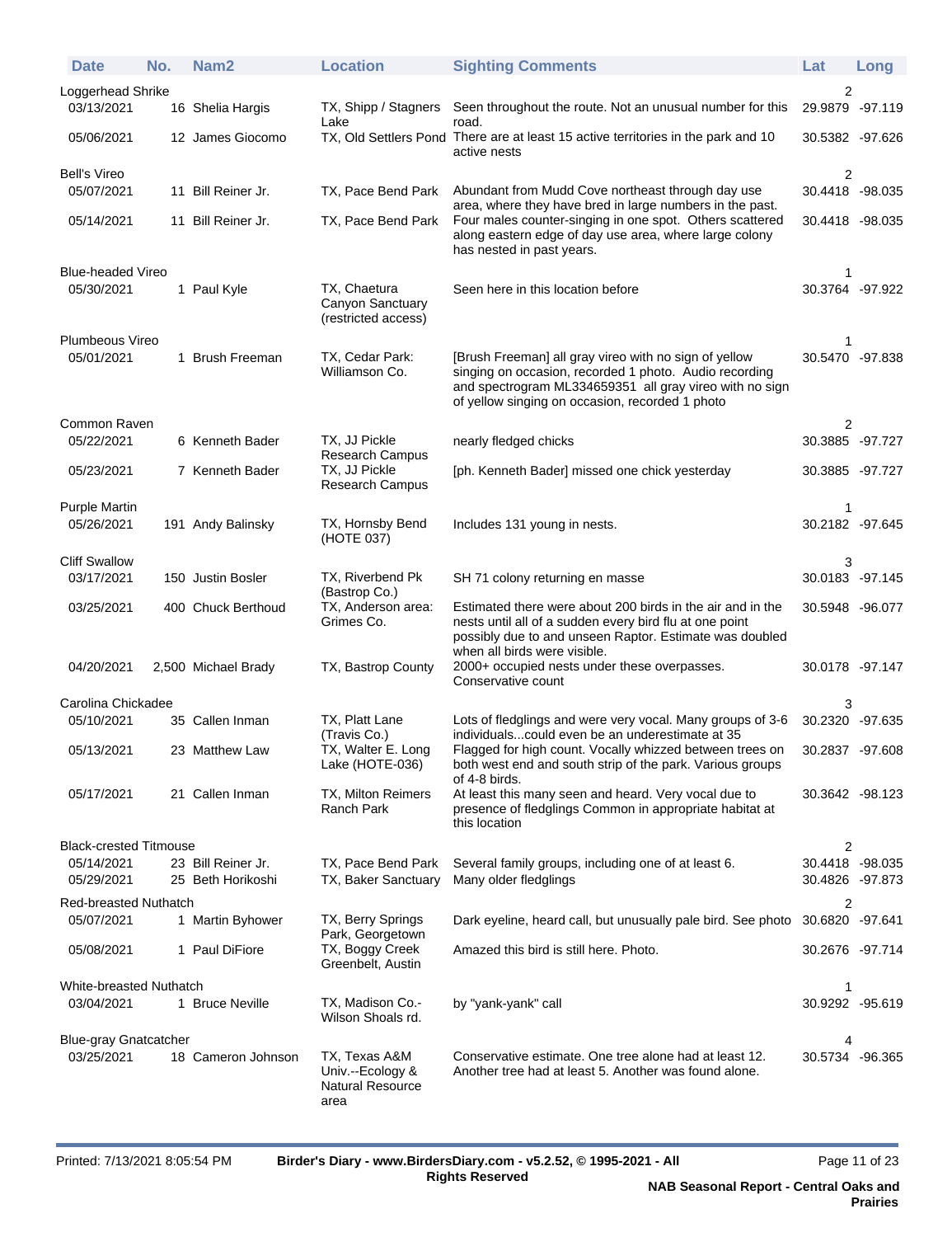| <b>Date</b>          | No. | Nam <sub>2</sub>    | <b>Location</b>                                                      | <b>Sighting Comments</b>                                                                                                                                                                                                                                                                                                                                                                                                                                                                                                                                                                                             | Lat             | Long |
|----------------------|-----|---------------------|----------------------------------------------------------------------|----------------------------------------------------------------------------------------------------------------------------------------------------------------------------------------------------------------------------------------------------------------------------------------------------------------------------------------------------------------------------------------------------------------------------------------------------------------------------------------------------------------------------------------------------------------------------------------------------------------------|-----------------|------|
| 03/25/2021           |     | 18 Dianne Robinson  | TX, Texas A&M<br>Univ.--Ecology &<br><b>Natural Resource</b><br>area | Multiple mixed flocks with chickadees, warblers across<br>property                                                                                                                                                                                                                                                                                                                                                                                                                                                                                                                                                   | 30.5734 -96.365 |      |
| 03/29/2021           |     | 23 Byron Stone      | TX, Fort Parker SP<br>(PPW-W024)                                     | Pairs and trios everywhere                                                                                                                                                                                                                                                                                                                                                                                                                                                                                                                                                                                           | 31.5943 -96.530 |      |
| 04/01/2021           |     | 16 Cameron Johnson  | TX, Texas A&M<br>Univ.--Ecology &<br><b>Natural Resource</b><br>area | Conservative count. Two large groups and several smaller<br>ones.                                                                                                                                                                                                                                                                                                                                                                                                                                                                                                                                                    | 30.5734 -96.365 |      |
| Western Bluebird     |     |                     |                                                                      |                                                                                                                                                                                                                                                                                                                                                                                                                                                                                                                                                                                                                      | 3               |      |
| 03/12/2021           |     | 5 Tim Farek         | TX, Valley Mills area:<br>McLennan Co.                               | [ph. Tim Farek] 3 males 2 females In trees and on fence<br>lines. Near Hwy 6 north side Wolf road. Completely blue<br>head. Red on back.                                                                                                                                                                                                                                                                                                                                                                                                                                                                             | 31.6228 -97.413 |      |
| 03/13/2021           |     | 7 Matthew York      | TX, Valley Mills area:<br>McLennan Co.                               | Continuing birds reported by Tim Farek. Excellent, we were 31.5926 -97.385<br>feeling left out of the Western Bluebird phenomenon this<br>winter. Males blue throat and head, red breast with fairly<br>extensive chestnut on the back. Female a bit of a grayscale<br>version with grayish head and throat with dusky faded light<br>red breast, some very light faded hint of pale reddish on<br>back, blue wings. 31.62337 -97.41360, and foraging<br>northward along road'a fenceline and fenceline hackberry<br>trees, at times further distance into the private property on<br>west side of the road. photos. |                 |      |
| 03/15/2021           |     | 5 Nicholas DeMaio   | TX, Valley Mills area:<br>McLennan Co.                               | Seen about 1:03pm. Property at 3405 Wolf Ln. The birds<br>were perching on the fence and foraging on the ground on<br>the east side of the road. It's the property with the<br>rust/maroon colored cattle gate. Good views of the males<br>in good light. Blue on throat, blue on lower belly. Thanks to<br>everyone who posted notes.                                                                                                                                                                                                                                                                               | 31.6233 -97.413 |      |
| Mountain Bluebird    |     |                     |                                                                      |                                                                                                                                                                                                                                                                                                                                                                                                                                                                                                                                                                                                                      | 4               |      |
| 03/05/2021           |     | 1 Anand Chaudhary   | TX, McLennan Co.--<br>Old Crawford rd.                               | Continuing, known location. Female/immature. Dull gray,<br>darker back and wings. Tinge of blue seen in flight.<br>Pictures.                                                                                                                                                                                                                                                                                                                                                                                                                                                                                         | 31.5847 -97.339 |      |
| 03/06/2021           |     | 16 Anand Chaudhary  | TX, McLennan<br>County                                               | At location where Sage Thrasher was reported from.<br>Observed for >15 minutes. At least two bright blue adult<br>males.                                                                                                                                                                                                                                                                                                                                                                                                                                                                                             | 31.6333 -97.391 |      |
| 03/13/2021           |     | 13 Anand Chaudhary  | TX, McLennan<br>County                                               | Continuing. Bright blue male and rest were gray with shiny<br>blue mixed on wing and tails.                                                                                                                                                                                                                                                                                                                                                                                                                                                                                                                          | 31.6333 -97.391 |      |
| 03/15/2021           |     | 5 Tim Farek         | TX, Valley Mills area:<br>McLennan Co.                               | Continuing birds. All females. Brown and gray bird with<br>bright blue wings. Blue on tails and rear. Thin bills. Did not<br>see a male. See photos                                                                                                                                                                                                                                                                                                                                                                                                                                                                  | 31.6305 -97.390 |      |
| Veery                |     |                     |                                                                      |                                                                                                                                                                                                                                                                                                                                                                                                                                                                                                                                                                                                                      | $\overline{2}$  |      |
| 04/24/2021           |     | 1 Meredith Anderson | TX, Texas A&M<br>Univ.--Ecology &<br><b>Natural Resource</b><br>area | Heard only, but clearly. Two stage descending call, nasal,<br>almost mechanical quality. Singing in chorus with<br>swainson's thrush& yellow rumped first thing in the<br>morning near white creek ravine. Heard by two people that<br>work/have worked with birds in areas of eastern us where<br>veerys sing incessantly                                                                                                                                                                                                                                                                                           | 30.5734 -96.365 |      |
| 04/26/2021           |     | 1 Matthew Louder    | TX, Texas A&M<br>University main<br>campus                           | Rufous back and face. Pale spots limited to upper chest;<br>no eye ring. Poor phone pics attached. Observed clearly<br>from &It 10 ft                                                                                                                                                                                                                                                                                                                                                                                                                                                                                | 30.6155 -96.341 |      |
| Long-billed Thrasher |     |                     |                                                                      |                                                                                                                                                                                                                                                                                                                                                                                                                                                                                                                                                                                                                      | 6               |      |
| 03/27/2021           |     | 1 Nick A. Komar Jr. | TX, Onion Creek<br>Metropolitan Park                                 | [Nick Komar Jr.] Singing. Along cactus trail north of creek.<br>All black bill with grey cheek.<br>Justin Bosler, "On Saturday, 27 March, Nick Komar Jr.<br>found a territorial Long-billed Thrasher along the Onion<br>Creek Greenbelt. The bird continues this afternoon/evening<br>in the same area and is vigorously singing. There are very<br>few legit records for the county and probably equally as<br>many mis-identifed Brown Thrashers over the years. Come<br>on out and get a verified one!<br>Coordinates of it's favored singing perch here: 30.1671016,<br>-97.7482072                              | 30.1618 -97.756 |      |
| 03/30/2021           |     | 1 Justin Bosler     | TX, Onion Creek<br>Metropolitan Park                                 | continuing ad. m, vigorously singing on territory, along<br>greenbelt trail at: 30.1671016, -97.7482072, audio<br>recordings tba                                                                                                                                                                                                                                                                                                                                                                                                                                                                                     | 30.1618 -97.756 |      |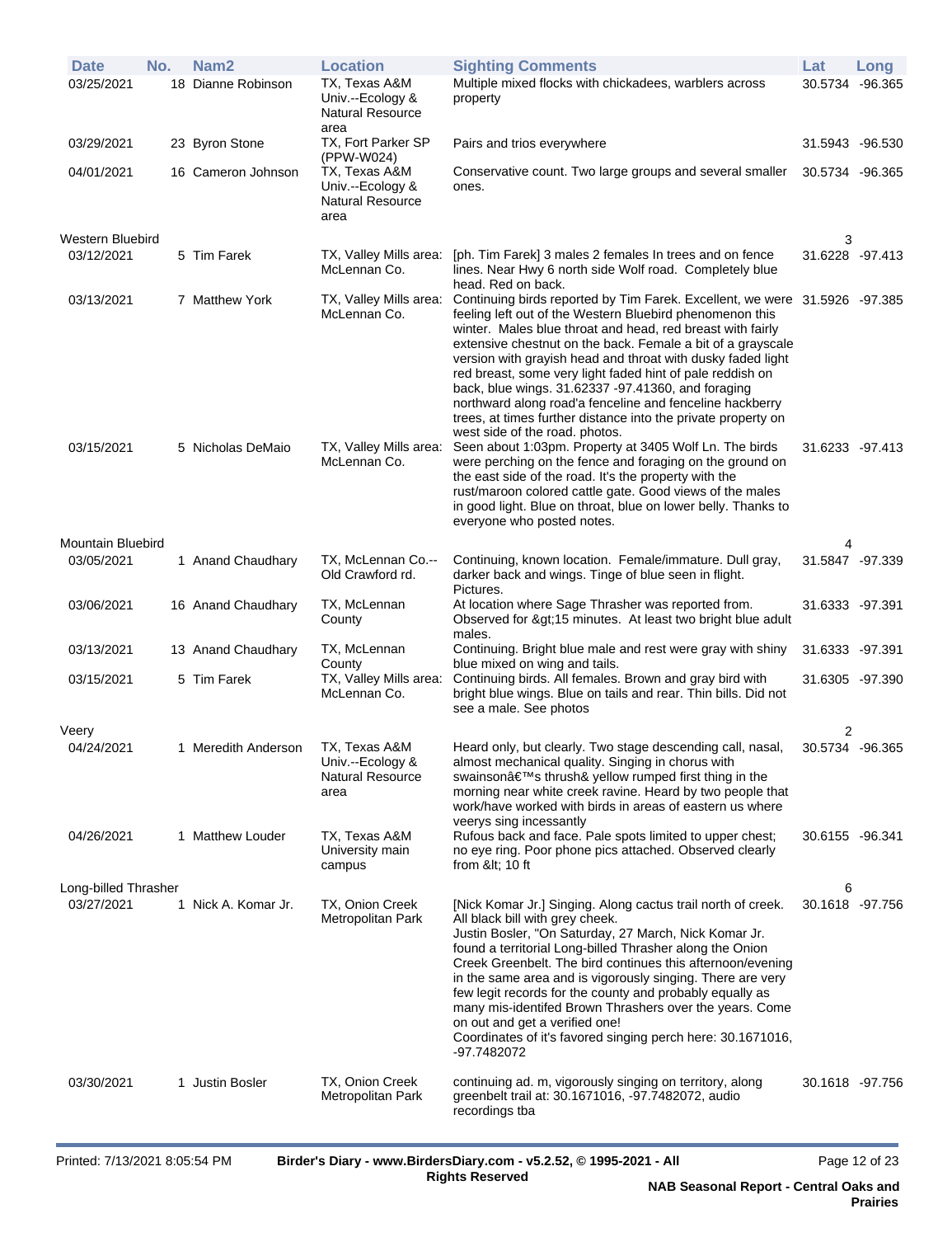| <b>Date</b>                 | No. | Nam <sub>2</sub>  | <b>Location</b>                        | <b>Sighting Comments</b>                                                                                                                                                                                                                                                                                                                                                                                                                                                                                                                                                                                                                                                                                                                                                                                           | Lat                  | Long |
|-----------------------------|-----|-------------------|----------------------------------------|--------------------------------------------------------------------------------------------------------------------------------------------------------------------------------------------------------------------------------------------------------------------------------------------------------------------------------------------------------------------------------------------------------------------------------------------------------------------------------------------------------------------------------------------------------------------------------------------------------------------------------------------------------------------------------------------------------------------------------------------------------------------------------------------------------------------|----------------------|------|
| 03/31/2021                  |     | 1 Carlos Ross     | TX, Onion Creek<br>Greenbelt           | Continuing bird reported by Nick Komar and Justin Bosler.<br>Just off walking path in thick brush, about 1km SW of north<br>trailhead. (30.1668120, -97.7484117)                                                                                                                                                                                                                                                                                                                                                                                                                                                                                                                                                                                                                                                   | 30.1706 -97.742      |      |
| 04/02/2021                  |     | 1 Janet Davis     | TX, Onion Creek<br>Metropolitan Park   | Continuing bird first found by Nick Komar and Kiwi. Heard<br>and then seen in thick cover a few feet from coordinates<br>that Justin Bosler listed from the other day: 30.1671016, -<br>97.7482072. First heard call, walked over to investigate,<br>and then bird sang while perching mid-canopy in a cedar<br>elm for a few seconds: loud, clear, distinctive burbling<br>song. Bird flew in direction of trail and then perched again<br>in a thicket out of view. We walked over to relocate and<br>met up with Caleb Helsel, who also had heard the bird<br>singing. Bird sang briefly a second time and then<br>disappeared. Large dark rufous brown thrasher with long,<br>slightly curved black bill, gray face, long tail, thin wing bars,<br>and bold black stripes on breast and belly. We spent the ne | 30.1618 -97.756      |      |
| 04/06/2021                  |     | 1 Jeffrey Jackson | TX, Onion Creek<br>Metropolitan Park   | Continuing bird first heard singing, was able to locate at top 30.1618 -97.756<br>of small Cedar Elm. Gray-brown Thrasher with dark<br>streaking on breast. 30.1673352, -97.7481277 audio<br>recording tba                                                                                                                                                                                                                                                                                                                                                                                                                                                                                                                                                                                                         |                      |      |
| 05/02/2021                  |     | 1 Brush Freeman   | TX, Utley cabin                        | Photos taken by remote critter cam from May 2 to 5. Not<br>personally seen but same cam also took photos of Brown<br>Thrasher previously in spring for good comparison. Will<br>post photos when I am able.                                                                                                                                                                                                                                                                                                                                                                                                                                                                                                                                                                                                        | 30.2168 -97.425      |      |
| Sage Thrasher<br>03/04/2021 |     | 1 Bruce Neville   | TX, Madison Co.--<br>Bundic Road/CR431 | Owling at a flock of white-throated sparrows, hoping, in<br>vain, to pull out a Harris's sparrow, or better. Noticed a<br>medium-sized passerine perched at the end of a branch<br>about 4 feet above the ground above a gate in the<br>hedgerow. Breast off-white with dense, thin, dark gray<br>streaking (not black and droplike); bill longer than robin's<br>and dark, very weakly curved, shorter and less curved than<br>Toxostoma thrashers; tail relatively short, weakly rounded,<br>not mobile. Bird was perched facing me. When I realized<br>it was not a brown thrasher, and approached, it dropped<br>into the tangles of the hedgerow. The details of the<br>upperparts were not seen, but they were definitely gray, not<br>rufous. According to Birds of North America, the first eggs<br>οf     | 1<br>30.9246 -96.133 |      |
| Scaly-breasted Munia        |     |                   |                                        |                                                                                                                                                                                                                                                                                                                                                                                                                                                                                                                                                                                                                                                                                                                                                                                                                    | 2                    |      |
| 03/15/2021                  |     | 1 Mark McDermott  | TX, College Station:<br>Brazos Co.     | Initially identified and reported by Kevin Skow. Origin<br>unknown! Have photos and sound recording. Only saw one<br>bird. Heard a possible second bird. Kevin has<br>photographed two birds together. At feeder of private<br>residence.                                                                                                                                                                                                                                                                                                                                                                                                                                                                                                                                                                          | 30.4977 -96.276      |      |
| 03/27/2021                  |     | 2 Bill Eisele     | TX, Brazos County                      | Continuing birds for about 2 weeks. Appeared at 6:30 pm<br>and fed on the ground. Also heard their high-pitched "chee"<br>calls. Visible for about 5 minutes. See photos.                                                                                                                                                                                                                                                                                                                                                                                                                                                                                                                                                                                                                                          | 30.5040 -96.295      |      |
| Purple Finch                |     |                   |                                        |                                                                                                                                                                                                                                                                                                                                                                                                                                                                                                                                                                                                                                                                                                                                                                                                                    | 4                    |      |
| 03/06/2021                  |     | 48 Bill Eisele    | TX, College Station--<br>Woodcreek     | Continuing, large flock. One group of 23 and then they flew<br>off in one direction, and then later another large group of<br>25+. PUFI coming in and out in small groups all day.<br>Probably many more.                                                                                                                                                                                                                                                                                                                                                                                                                                                                                                                                                                                                          | 30.5914 -96.275      |      |
| 03/11/2021                  |     | 43 Bill Eisele    | TX, College Station--<br>Woodcreek     | Continuing, large flock. Probably many more because I<br>was in the house, and I could not see the top of the trees.<br>At 10 am I had a high count of 36 PUFI together at the<br>feeders. I had 11 male PUFI today, which I think is a high<br>for the backyard.                                                                                                                                                                                                                                                                                                                                                                                                                                                                                                                                                  | 30.5914 -96.275      |      |
| 03/12/2021                  |     | 31 Bill Eisele    | TX, College Station--<br>Woodcreek     | Continuing, large flock.                                                                                                                                                                                                                                                                                                                                                                                                                                                                                                                                                                                                                                                                                                                                                                                           | 30.5914 -96.275      |      |
| 03/25/2021                  |     | 3 Nathan Cowan    | TX, Waco:<br>McLennan Co.              | Continuing birds that have made sporadic appearances. 1<br>male and 2 female/immature.                                                                                                                                                                                                                                                                                                                                                                                                                                                                                                                                                                                                                                                                                                                             | 31.5506 -97.201      |      |
| Pine Siskin<br>03/01/2021   |     | 130 Bill Eisele   | TX, College Station--                  | Continuing, large flock. 10x10 estimate. Likely conservative 30.5914 -96.275                                                                                                                                                                                                                                                                                                                                                                                                                                                                                                                                                                                                                                                                                                                                       | 32                   |      |
| 03/01/2021                  |     | 1 Dan Allen       | Woodcreek<br>TX, Allen Ranch:          | count.<br>limited streaking on sides and breast. Wide wing bars,                                                                                                                                                                                                                                                                                                                                                                                                                                                                                                                                                                                                                                                                                                                                                   | 30.1206 -97.157      |      |
| 03/01/2021                  |     | 325 Simon Kiacz   | Bastrop Co.<br>TX, Bryan: Brazos       | yellow on upper back of tail.<br>Estimate; hordes on feeders all day                                                                                                                                                                                                                                                                                                                                                                                                                                                                                                                                                                                                                                                                                                                                               | 30.6727 -96.322      |      |
|                             |     |                   | Co.                                    |                                                                                                                                                                                                                                                                                                                                                                                                                                                                                                                                                                                                                                                                                                                                                                                                                    |                      |      |

Printed: 7/13/2021 8:05:54 PM **Birder's Diary - www.BirdersDiary.com - v5.2.52, © 1995-2021 - All Rights Reserved**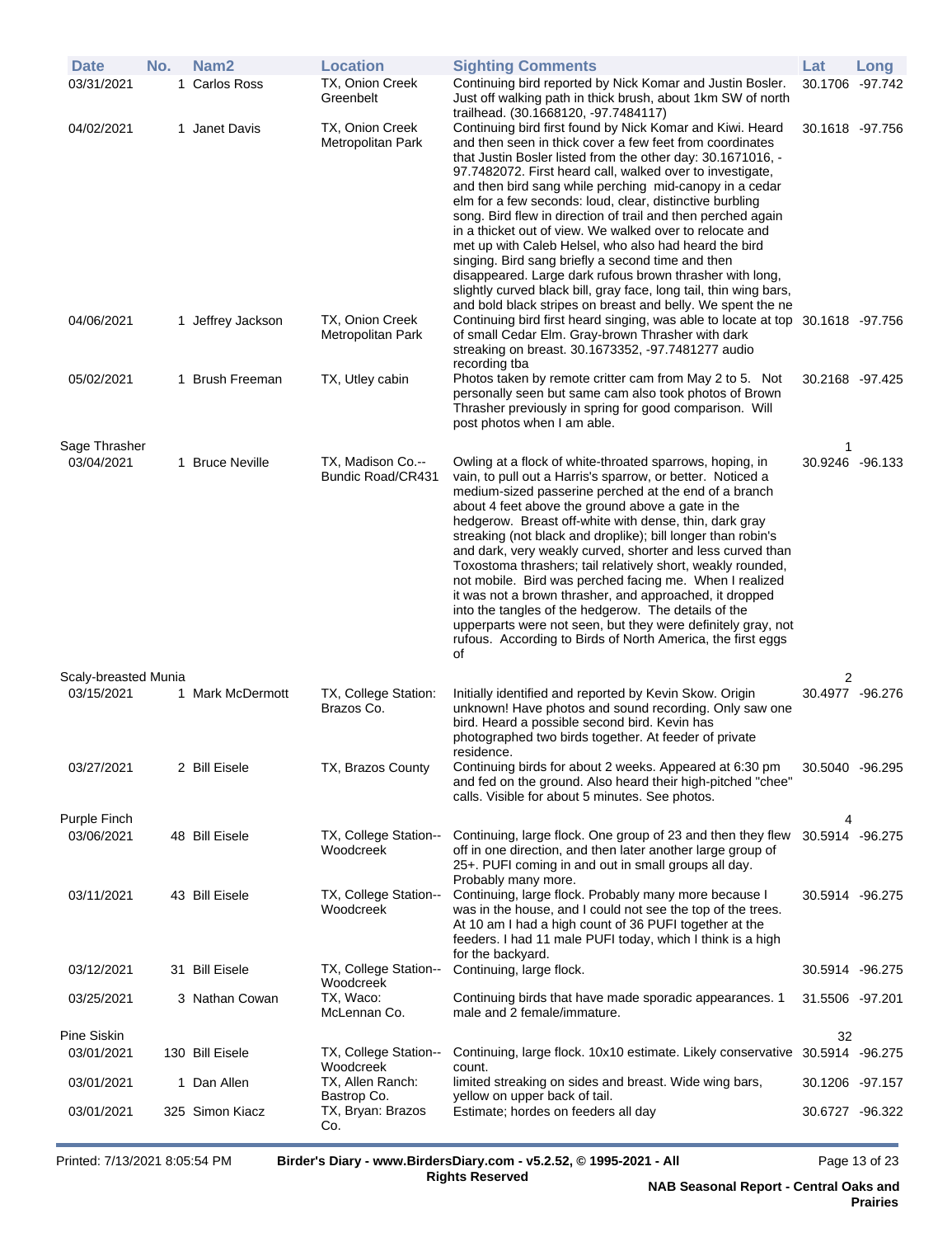| <b>Date</b> | No. | Nam <sub>2</sub>  | <b>Location</b>                               | <b>Sighting Comments</b>                                                                                                                                                                                                                                                                                                                                                                                                                                                                                                                         | Lat             | Long            |
|-------------|-----|-------------------|-----------------------------------------------|--------------------------------------------------------------------------------------------------------------------------------------------------------------------------------------------------------------------------------------------------------------------------------------------------------------------------------------------------------------------------------------------------------------------------------------------------------------------------------------------------------------------------------------------------|-----------------|-----------------|
| 03/02/2021  |     | 150 Bill Eisele   | TX, College Station--<br>Woodcreek            | Continuing, large flock. 10x10 estimate.                                                                                                                                                                                                                                                                                                                                                                                                                                                                                                         | 30.5914 -96.275 |                 |
| 03/03/2021  |     | 150 Bill Eisele   | TX, College Station--<br>Woodcreek            | Continuing, large flock. 10x10 estimate. Very flighty and<br>probably many more than this. When I stepped outside, the<br>birds were even more buzzy and excited, and several were<br>even signing.                                                                                                                                                                                                                                                                                                                                              | 30.5914 -96.275 |                 |
| 03/03/2021  |     | 113 Brandy Falise | TX, Brazos County                             | Actual count but may be missing some due to line of sight<br>and how spread out they were. Even on the roof of our<br>sunroom.                                                                                                                                                                                                                                                                                                                                                                                                                   | 30.5632 -96.287 |                 |
| 03/05/2021  |     | 160 Bill Eisele   | TX, College Station--<br>Woodcreek            | Continuing, large flock. Probably an underestimate.                                                                                                                                                                                                                                                                                                                                                                                                                                                                                              | 30.5914 -96.275 |                 |
| 03/06/2021  |     | 200 Bill Eisele   | TX, College Station--<br>Woodcreek            | Continuing, large flock. Estimate, likely conservative. On 2<br>occasions, most of the winter flock flew off, and there were<br>probably 300+ birds total.                                                                                                                                                                                                                                                                                                                                                                                       | 30.5914 -96.275 |                 |
| 03/07/2021  |     | 56 Nathan Cowan   | TX, Waco:<br>McLennan Co.                     | Numbers have been gradually increasing over past couple<br>of weeks.                                                                                                                                                                                                                                                                                                                                                                                                                                                                             | 31.5506 -97.201 |                 |
| 03/08/2021  |     | 120 Bill Eisele   | TX, College Station--<br>Woodcreek            | Continuing, large flock. 10x10 estimate.                                                                                                                                                                                                                                                                                                                                                                                                                                                                                                         | 30.5914 -96.275 |                 |
| 03/09/2021  |     | 150 Bill Eisele   | TX, College Station--<br>Woodcreek            | Continuing, large flock. 10x10 estimate, and probably more. 30.5914 -96.275                                                                                                                                                                                                                                                                                                                                                                                                                                                                      |                 |                 |
| 03/10/2021  |     | 230 Bill Eisele   | TX, College Station--<br>Woodcreek            | Continuing, large flock. 10x10 estimate, likely conservative<br>because I could not see up into the trees.                                                                                                                                                                                                                                                                                                                                                                                                                                       | 30.5914 -96.275 |                 |
| 03/10/2021  |     | 2 Bill Eisele     | TX, College Station--<br>Woodcreek            | Continuing green morphs. At least 2 present in the huge<br>PISI flock, and I have had multiple in the past. Yellow cast<br>above, less distinct striping on sides/breast and plainer<br>face. Overall more strong yellow color.                                                                                                                                                                                                                                                                                                                  |                 | 30.5914 -96.275 |
| 03/11/2021  |     | 200 Bill Eisele   | TX, College Station--<br>Woodcreek            | Continuing, large flock. 10x10 estimate. Probably even<br>more up in the trees that I could not see.                                                                                                                                                                                                                                                                                                                                                                                                                                             | 30.5914 -96.275 |                 |
| 03/11/2021  |     | 2 Bill Eisele     | TX, College Station--<br>Woodcreek            | 2 birds continuing. Today I saw them fighting a bit for the<br>thistle feeder sock. These green morph birds appear<br>slightly larger, and they do seem to dominate the thistle<br>feeder. These 2 birds have an overall yellow cast much<br>more substantial than the other PISI, less distinct<br>patterning on the face and lighter striping. Very active<br>birds, so unfortunately I could not get a photo when they<br>were both together. I did get some photos of 1 of the birds<br>(the bird that seemed to have more yellow coloring). | 30.5914 -96.275 |                 |
| 03/12/2021  |     | 180 Bill Eisele   | TX, College Station--<br>Woodcreek            | Continuing, very large flock.                                                                                                                                                                                                                                                                                                                                                                                                                                                                                                                    | 30.5914 -96.275 |                 |
| 03/13/2021  |     | 80 Bill Eisele    | TX, College Station--<br>Woodcreek            | Continuing, large flock. Smaller flock today, probably<br>because I was outside.                                                                                                                                                                                                                                                                                                                                                                                                                                                                 | 30.5914 -96.275 |                 |
| 03/18/2021  |     | 61 beau schaefer  | TX, Bosque River-<br>Middle: McLennan<br>Co.  | Probably an undercount. Had 3 large groups.                                                                                                                                                                                                                                                                                                                                                                                                                                                                                                      | 31.5615 -97.573 |                 |
| 03/22/2021  |     | 81 beau schaefer  | TX, Bosque River-<br>Middle: McLennan<br>Co.  | Likely an undercount; had 5 large groups one of which had<br>38 birds. They were everywhere there were trees<br>especially along the river                                                                                                                                                                                                                                                                                                                                                                                                       | 31.5615 -97.573 |                 |
| 03/23/2021  |     | 57 Nathan Cowan   | TX, Waco:<br>McLennan Co.                     | An increased number over previous days. Covering<br>feeders and water features.                                                                                                                                                                                                                                                                                                                                                                                                                                                                  | 31.5506 -97.201 |                 |
| 03/29/2021  |     | 51 beau schaefer  | TX, Waco:<br>McLennan Co.                     | Two groups seen and heard well. 37 in courtyard at lovers<br>leap and 14 along river trail                                                                                                                                                                                                                                                                                                                                                                                                                                                       | 31.5862 -97.165 |                 |
| 04/18/2021  |     | 58 beau schaefer  | TX, Lake Waco<br>Wetlands (PPW-W<br>028)      | 3 large groups                                                                                                                                                                                                                                                                                                                                                                                                                                                                                                                                   | 31.6074 -97.304 |                 |
| 04/19/2021  |     | 3 DEBBIE MC       | TX, Austin Co.--<br>Wallis area               | Continuing birds                                                                                                                                                                                                                                                                                                                                                                                                                                                                                                                                 |                 | 29.6476 -96.140 |
| 04/30/2021  |     | 3 Donna Lewis     | TX, Gause area:<br>Milam Co.                  | A few of them are still here They haven't all left yet                                                                                                                                                                                                                                                                                                                                                                                                                                                                                           | 30.7312 -96.722 |                 |
| 05/01/2021  |     | 16 Marilyn Tears  | TX, Camp Creek<br>Lake (restricted<br>access) | Small finches, heavily dark-streaked, with narrow spiked<br>bills. Variable yellow streaking in wings and tail. Sixteen<br>Siskins were carefully counted, present at once. Four<br>siskins were present at the feeders for most of this viewing<br>session, and suddenly this larger flock joined them. One<br>bird seemed larger, yellower; we finally decided it too was a<br>Siskin. Photos tba.                                                                                                                                             | 31.0580 -96.304 |                 |
| 05/01/2021  |     | 2 Donna Lewis     | TX, Gause area:<br>Milam Co.                  | Most are gone, but 2 were in my feeder again this morning 30.7312 -96.722                                                                                                                                                                                                                                                                                                                                                                                                                                                                        |                 |                 |
| 05/04/2021  |     | 60 Justin Bosler  | TX, Jaycee<br>(Northside) Park, La<br>Grange  | multiple flocks, very conservative count                                                                                                                                                                                                                                                                                                                                                                                                                                                                                                         | 29.9083 -96.891 |                 |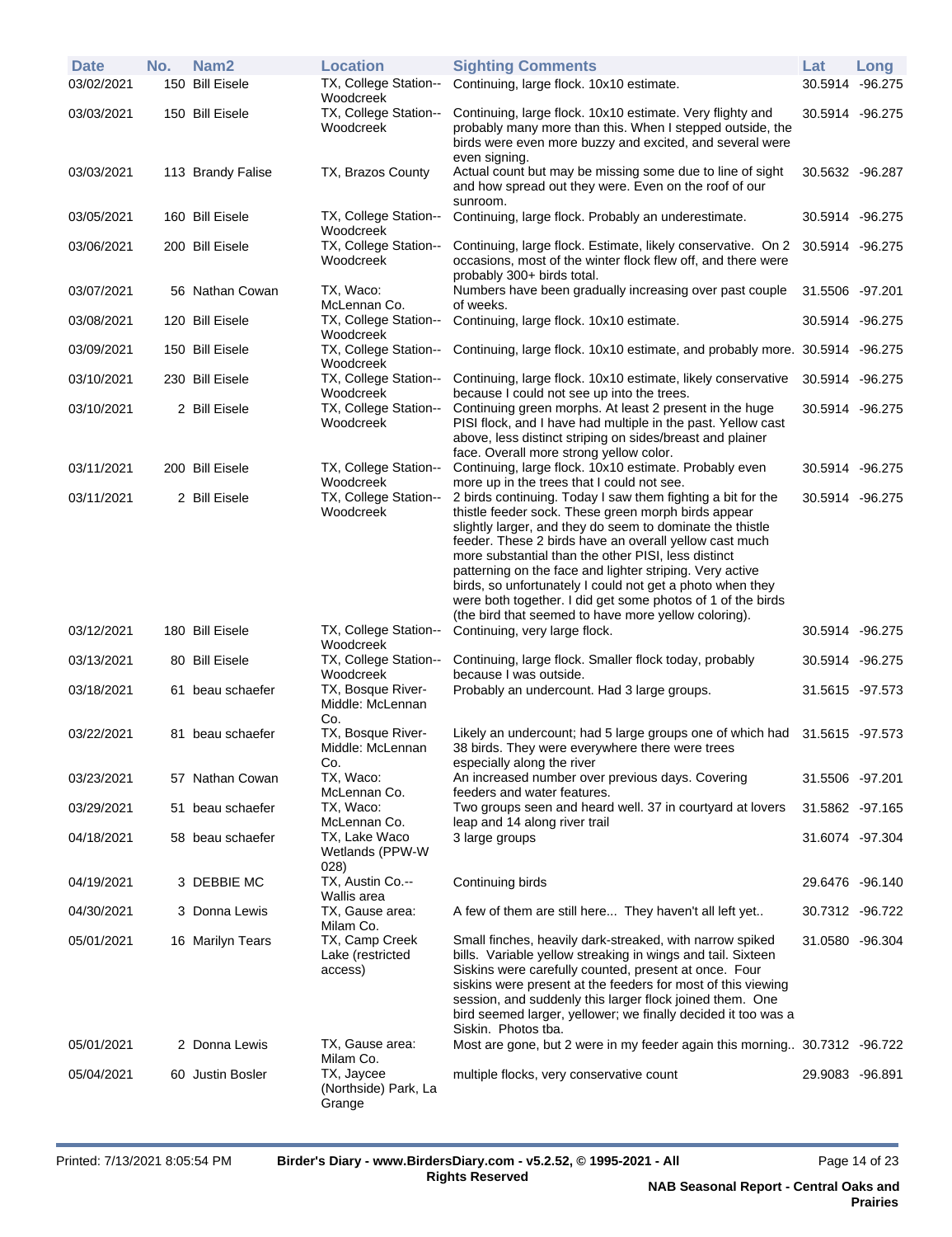| <b>Date</b><br>05/10/2021  | No. | Nam <sub>2</sub><br>1 Donald Brightsmith   | <b>Location</b><br>TX, College Station:<br>Brazos Co.         | <b>Sighting Comments</b><br>Still have one left from invasion thus winter. Only one seen<br>all day. Still coming to thistle feeder. Smaller than female<br>house finch, heavily striped pointier bill, yellow in tail.                                                                                                                                                                                                                                                                                                                | Lat<br>30.6594 -96.271 | Long                 |
|----------------------------|-----|--------------------------------------------|---------------------------------------------------------------|----------------------------------------------------------------------------------------------------------------------------------------------------------------------------------------------------------------------------------------------------------------------------------------------------------------------------------------------------------------------------------------------------------------------------------------------------------------------------------------------------------------------------------------|------------------------|----------------------|
| 05/12/2021                 |     | 1 Donald Brightsmith                       | TX, College Station:<br>Brazos Co.                            | Coming to feeder. Bright yellow in wings and tail. Heavily<br>striped, pointed bill, smaller than house finch.                                                                                                                                                                                                                                                                                                                                                                                                                         | 30.6594 -96.271        |                      |
| 05/20/2021                 |     | 1 Justin Bosler                            | TX, The Preserve at<br><b>Travis Creek</b>                    | h.o. - classic rising call note, high flyover                                                                                                                                                                                                                                                                                                                                                                                                                                                                                          | 30.2479 -97.844        |                      |
| 05/23/2021<br>05/24/2021   |     | 1 Shirley Wilkerson<br>1 Shirley Wilkerson | TX, Brazos County<br>TX, Brazos County                        | came to feeder in the rain<br>came to feeder today {and yesterday in the rain}                                                                                                                                                                                                                                                                                                                                                                                                                                                         | 30.7751<br>30.7751     | -96.300<br>$-96.300$ |
| Chestnut-collared Longspur |     |                                            |                                                               |                                                                                                                                                                                                                                                                                                                                                                                                                                                                                                                                        | 3                      |                      |
| 03/20/2021                 |     | 5 Suzanne Kho                              | TX, Lake Travis--<br><b>Bob Wentz Windy</b><br>Point Pk       | Continuing birds discovered by Vincent O'Brien this<br>morning. Remarkably well-camouflaged in scrubby<br>vegetation along water's edge. First observed a drab<br>female type and then a flock of five with two more colorful<br>males with rufous napes and black bellies. Thanks to Jane<br>and Vincent for excellent directions. (Digiscoped photo<br>attached.)                                                                                                                                                                    | 30.4128 -97.900        |                      |
| 03/21/2021                 |     | 4 JL& YP                                   | TX, Lake Travis--<br><b>Bob Wentz Windy</b><br>Point Pk       | continuing. at least 2 males and 2 females.                                                                                                                                                                                                                                                                                                                                                                                                                                                                                            | 30.4128 -97.900        |                      |
| 04/15/2021                 |     | 3 Janet Davis                              | TX, Lake Travis--<br><b>Bob Wentz Windy</b><br>Point Pk       | A surprise: foraging amid rocks and foliage near boat<br>ramp. Photo to follow.                                                                                                                                                                                                                                                                                                                                                                                                                                                        | 30.4128 -97.900        |                      |
| Cassin's Sparrow           |     |                                            |                                                               |                                                                                                                                                                                                                                                                                                                                                                                                                                                                                                                                        | 3                      |                      |
| 05/02/2021                 |     | 1 Shelia Hargis                            | TX, Bastrop Co.--<br>Sayers Rd. (CR157)                       | With Grasshopper Sparrow on road, obvious eye-ring,<br>dingy faint streaks across upper breast and flanks, grayish<br>wash across upper breast. In same general area as last<br>year's singing bird, just a little further north near cattle<br>gate.                                                                                                                                                                                                                                                                                  | 30.2019 -97.360        |                      |
| 05/02/2021                 |     | 2 Brush Freeman                            | TX, Williamson<br>County (west)                               | 1 HO one seen breiefly way out from road.                                                                                                                                                                                                                                                                                                                                                                                                                                                                                              | 30.7450 -97.936        |                      |
| 05/05/2021                 |     | 1 Sean Mecredy                             | TX, Milam Co.--<br>CR402 Donahoe<br>Creek bridge area         | singing in flight display                                                                                                                                                                                                                                                                                                                                                                                                                                                                                                              |                        | 30.8141 -97.276      |
| <b>Grasshopper Sparrow</b> |     |                                            |                                                               |                                                                                                                                                                                                                                                                                                                                                                                                                                                                                                                                        | 2                      |                      |
| 05/01/2021                 |     | 15 Alberto Manterola                       | TX, Anderson-<br>Tucker Ranch--Black<br>Bridge (private)      | Exact count as we drove across the grass over the 3.28<br>miles flushing them out. Included singing males but likely<br>also females at least in territory if not already on nests                                                                                                                                                                                                                                                                                                                                                     | 30.9793 -96.744        |                      |
| 05/02/2021                 |     | 36 Rich Kostecke                           | TX, Granger area:<br>Williamson Co.                           | Large movement after weekend storms                                                                                                                                                                                                                                                                                                                                                                                                                                                                                                    | 30.7142 -97.403        |                      |
| Lark Sparrow               |     |                                            |                                                               |                                                                                                                                                                                                                                                                                                                                                                                                                                                                                                                                        | 1                      |                      |
| 05/01/2021                 |     | 40 Keith Andringa                          | TX, Moore Farms:<br>Brazos Co.                                | *high-Estimate. Everyone in ag fields and fence lines                                                                                                                                                                                                                                                                                                                                                                                                                                                                                  | 30.4182 -96.250        |                      |
| Lark Bunting               |     |                                            |                                                               |                                                                                                                                                                                                                                                                                                                                                                                                                                                                                                                                        | 27                     |                      |
| 03/02/2021                 |     | 1 Ronald Newhouse                          | TX, Pitts Road Pond:<br><b>Brazos County</b>                  | Large bluish bill, broad white edges on greater coverts,<br>(agrees with Sibley Guide). This does not appear to be the<br>same one that Bill E. photographed a couple of days ago.                                                                                                                                                                                                                                                                                                                                                     |                        | 30.6327 -96.492      |
| 03/02/2021                 |     | 5 Ken Wilson                               | TX, Mexia area:                                               | White eyebrow, white moustache stripe. Blackish wings.                                                                                                                                                                                                                                                                                                                                                                                                                                                                                 | 31.6247 -96.426        |                      |
| 03/03/2021                 |     | 3 Vaishali Katju                           | Limestone Co.<br>TX, Pitts Road Pond:<br><b>Brazos County</b> | Continuing. But observed three individuals simultaneously.<br>Photo provided with two of them in the same frame.                                                                                                                                                                                                                                                                                                                                                                                                                       | 30.6396 -96.498        |                      |
| 03/04/2021                 |     | 123 Jeremy Ballard                         | TX, Valley Mills area:<br>McLennan Co.                        | I saw a single bird here earlier this year. I decided to return<br>for my monthly goal count. To my surprise there was well<br>over 100 birds. Initially they were in the brush and on fence<br>wiring along the side. Then they flew into the field and<br>perched on a cactus and tree. They definitely were<br>transitioning into breeding colors. Large beaks, bold lateral<br>throat stipe, broad white edges on greater covers, dark<br>legs, white tips on underside of tail, white coverts visible in<br>flight. Pics to come. | 31.6295 - 97.417       |                      |
| 03/04/2021                 |     | 2 Caleb Evans                              | TX, Brazos Co.--Pitts<br>& Kuder Roads                        | Continuing observation where seen by others. Both<br>perched on fence near this spot.                                                                                                                                                                                                                                                                                                                                                                                                                                                  | 30.6327 -96.491        |                      |
| 03/06/2021                 |     | 32 Anand Chaudhary                         | TX, Valley Mills area:<br>McLennan Co.                        | Continuing. Reported by J Ballard. Counted 32 on a small<br>tree. There were more on the grass, hard to see. Too<br>close to a private residence so did not feel comfortable to<br>get out of the car for a closer look. Picture.                                                                                                                                                                                                                                                                                                      | 31.6057 -97.392        |                      |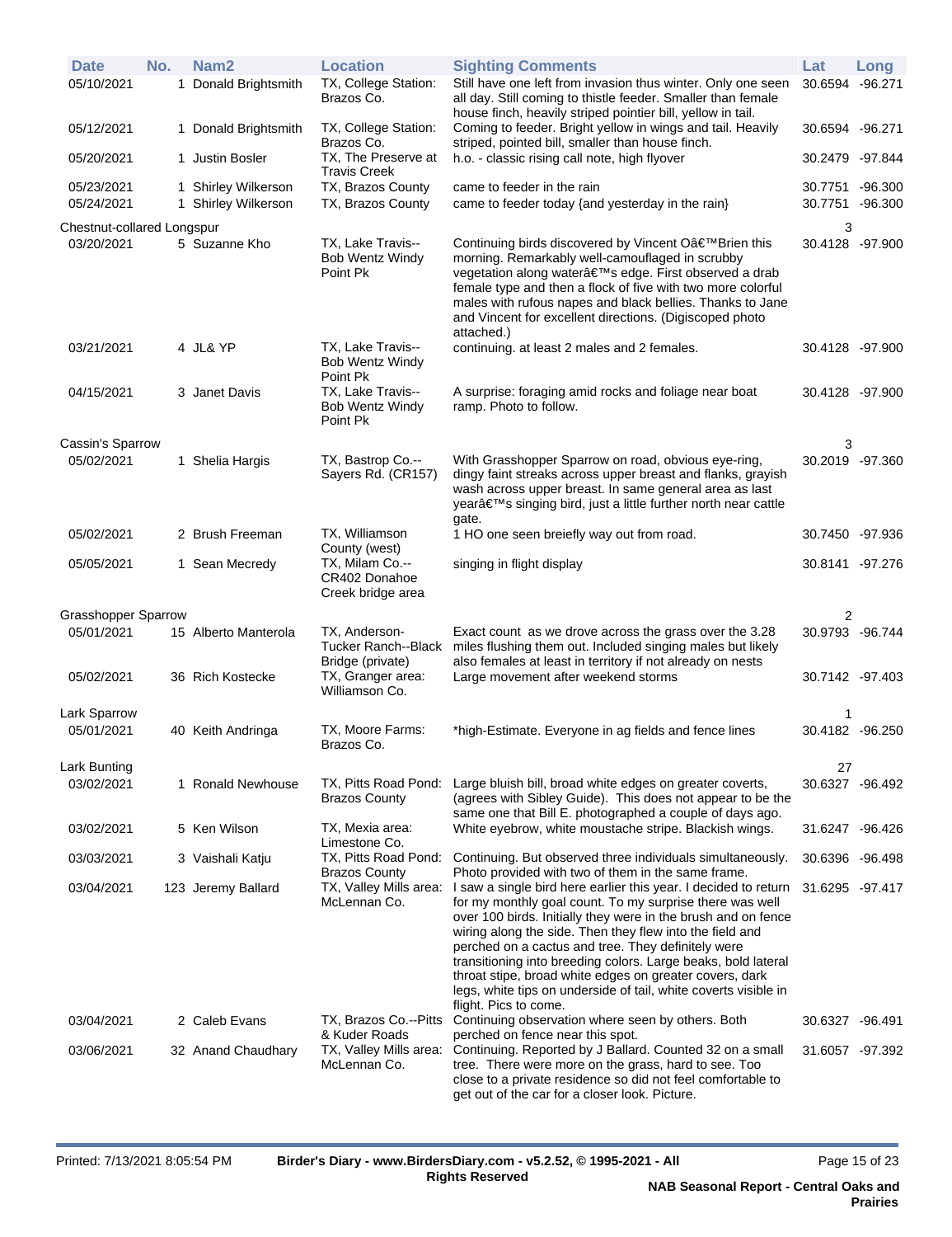| <b>Date</b> | No. | Nam <sub>2</sub>    | <b>Location</b>                        | <b>Sighting Comments</b>                                                                                                                                                                                                                                                                                                                                                                                                                                                                                                                                     | Lat             | Long            |
|-------------|-----|---------------------|----------------------------------------|--------------------------------------------------------------------------------------------------------------------------------------------------------------------------------------------------------------------------------------------------------------------------------------------------------------------------------------------------------------------------------------------------------------------------------------------------------------------------------------------------------------------------------------------------------------|-----------------|-----------------|
| 03/06/2021  |     | 66 Matthew York     | TX, Valley Mills area:<br>McLennan Co. | J. Ballard reported a flock >100 at this location. I saw<br>them in a thicket of greenbriar and honey locust saplings<br>along the fenceline, across the road from a cattle trough at<br>the bend in the road. Likely more than what I was able to<br>see. *Photos*  so, bold black lateral stripe on throat,<br>pale blue-gray mandibles, broad white edges to greater<br>coverts, streaking below with some birds showing a bit<br>more splotching of black. 31.60513 -97.39272                                                                            | 31.5926 -97.385 |                 |
| 03/07/2021  |     | 9 Jason Leifester   | TX, Shipp / Stagners<br>Lake           | Flock along fence around small patches of prickly pear and<br>mesquite along Loop Road (30.012375, -97.140497).                                                                                                                                                                                                                                                                                                                                                                                                                                              | 29.9886 -97.120 |                 |
| 03/07/2021  |     | 1 Erin Flynn        | TX, Bastrop County                     | Non-breeding male or adult female. Black moustache,<br>brownish cheek patch, bright white under cheek, white<br>edges on greater coverts. Dark streaks on sides and belly.<br>Large bluish bill.                                                                                                                                                                                                                                                                                                                                                             | 30.1761 -97.423 |                 |
| 03/08/2021  |     | 8 Phil Rostron      | TX, Shipp / Stagners<br>Lake           | [Phil Rostron] Also 8 Lark Buntings in the big patch of<br>prickly pear right where Loop Rd crosses over Hwy 71 into<br>Smithville. Same spot as previously reported and a<br>location where I have seen them in previous winters.                                                                                                                                                                                                                                                                                                                           | 29.9886 -97.120 |                 |
| 03/08/2021  |     | 7 Chris Holmes      | TX, Valley Mills area:<br>McLennan Co. | Continuing. Nonbreeding plumage. Large-headed, blue<br>bills.                                                                                                                                                                                                                                                                                                                                                                                                                                                                                                | 31.6052 -97.392 |                 |
| 03/09/2021  |     | 80 Tim Farek        | TX, Valley Mills area:<br>McLennan Co. | Continuing birds. Thick bills, streaky brown with white wing<br>bars. Females and non-breeding male plumage. Males<br>transitioning into breeding plumage. Saw a sentinel bird<br>perched on fence at curve in road. A large flock exploded<br>like a covey of quail from the tall grass as I approached.<br>Constantly going from ground to trees to cactus and back<br>to fence line. Flock sometimes mixed with Brown-headed<br>Cowbirds. See pictures.                                                                                                   | 31.6061 -97.392 |                 |
| 03/12/2021  |     | 7 Mike Goebel       | TX, Shipp / Stagners<br>Lake           | Apparently living in/near the large clump of prickly pear<br>cactus just before Loop Road crosses over Hwy 71.<br>Streaky sparrow-like birds, short tail with white tips. Large<br>typical bunting bill, bluish-gray, darker on top. On females<br>wing coverts show strong white edging, on males covert<br>patch appears mostly white. Narrow white eye-ring and<br>hooked white malar area somewhat like a Vesper Sparrow.<br>Dark black throat stripe. Males range from slight black<br>smudging on face, to extensive black on face belly and<br>wings. | 29.9886 -97.120 |                 |
| 03/12/2021  |     | 126 Tim Farek       | TX, Valley Mills area:<br>McLennan Co. | Continuing birds. Large grey beaks. White wing bars.<br>Males transitioning into breeding plumage. A few<br>Individuals on fence lines along road. Flock was at the<br>bend of the road. Photos to follow.                                                                                                                                                                                                                                                                                                                                                   |                 | 31.6228 -97.413 |
| 03/13/2021  |     | 7 Shelia Hargis     | TX, Shipp / Stagners<br>Lake           | Previously reported. Still in same area near loop road and<br>Hwy 71, near cactus.                                                                                                                                                                                                                                                                                                                                                                                                                                                                           | 29.9879 -97.119 |                 |
| 03/13/2021  |     | 33 Matthew York     | TX, Valley Mills area:<br>McLennan Co. | continuing location of large flock. I only had two small<br>groups. Likely more in the grasses and at distance down<br>the hillslope.                                                                                                                                                                                                                                                                                                                                                                                                                        | 31.5926 -97.385 |                 |
| 03/13/2021  |     | 5 Ian Layton        | TX, Smithville:<br>Bastrop Co.         | In cactus patch where Loop road meets SH71. Pictures                                                                                                                                                                                                                                                                                                                                                                                                                                                                                                         | 30.0115 -97.142 |                 |
| 03/13/2021  |     | 27 Amberly Neice    | TX, Valley Mills area:<br>McLennan Co. | Likely underestimate. Continuing birds some even in<br>transitional plumage. Large streaky sparrows with blueish<br>bill and obvious white wing patches.                                                                                                                                                                                                                                                                                                                                                                                                     | 31.6303 -97.418 |                 |
| 03/13/2021  |     | 4 Bernd Gravenstein | TX, Shipp / Stagners<br>Lake           | In field with prickly pear where Loop Road crosses Hwy 71<br>where previously reported. Chunky, big-billed sparrow like<br>with white tips on short tail. Females showed streaky<br>breast, black lateral throat stripe white edges on wings.<br>Male showed bold dark face pattern, white wing patch.                                                                                                                                                                                                                                                       | 30.0049 -97.095 |                 |
| 03/13/2021  |     | 30 Matthew York     | TX, McLennan<br>County                 | estimate of flyover flock. Streaked below, conspicuous<br>broad white edge to greater covers, males showing a bit<br>more black in places. Dark later throat stipe, large-ish gray<br>blue bill. 31.62517 -97.40150                                                                                                                                                                                                                                                                                                                                          | 31.6249 -97.402 |                 |
| 03/13/2021  |     | 4 Shelia Hargis     | TX, Shipp / Stagners<br>Lake           | Previously reported. In the same area as earlier this<br>morning, near northwest end of loop road and Hwy 71.                                                                                                                                                                                                                                                                                                                                                                                                                                                | 29.9879 -97.119 |                 |
| 03/15/2021  |     | 43 Tim Farek        | TX, Crawford area:<br>McLennan Co.     | Gray bills. Streaky brown with white wing bars. Males<br>transitioning into breeding plumage. Different flock than the<br>Wolf Lane flock. Foraging in tall grass on ground. Hard to<br>see until they perch on cactus.                                                                                                                                                                                                                                                                                                                                      | 31.5713 -97.414 |                 |
| 03/16/2021  |     | 1 Caleb Helsel      | TX, Milton Reimers<br>Ranch Park       | Still around. I saw a sparrow fly over the turkey loop trail<br>with obvious white wing patches. Eventually tracked it<br>down and got some classic â€perched on cactus'<br>shots                                                                                                                                                                                                                                                                                                                                                                            | 30.3642 -98.123 |                 |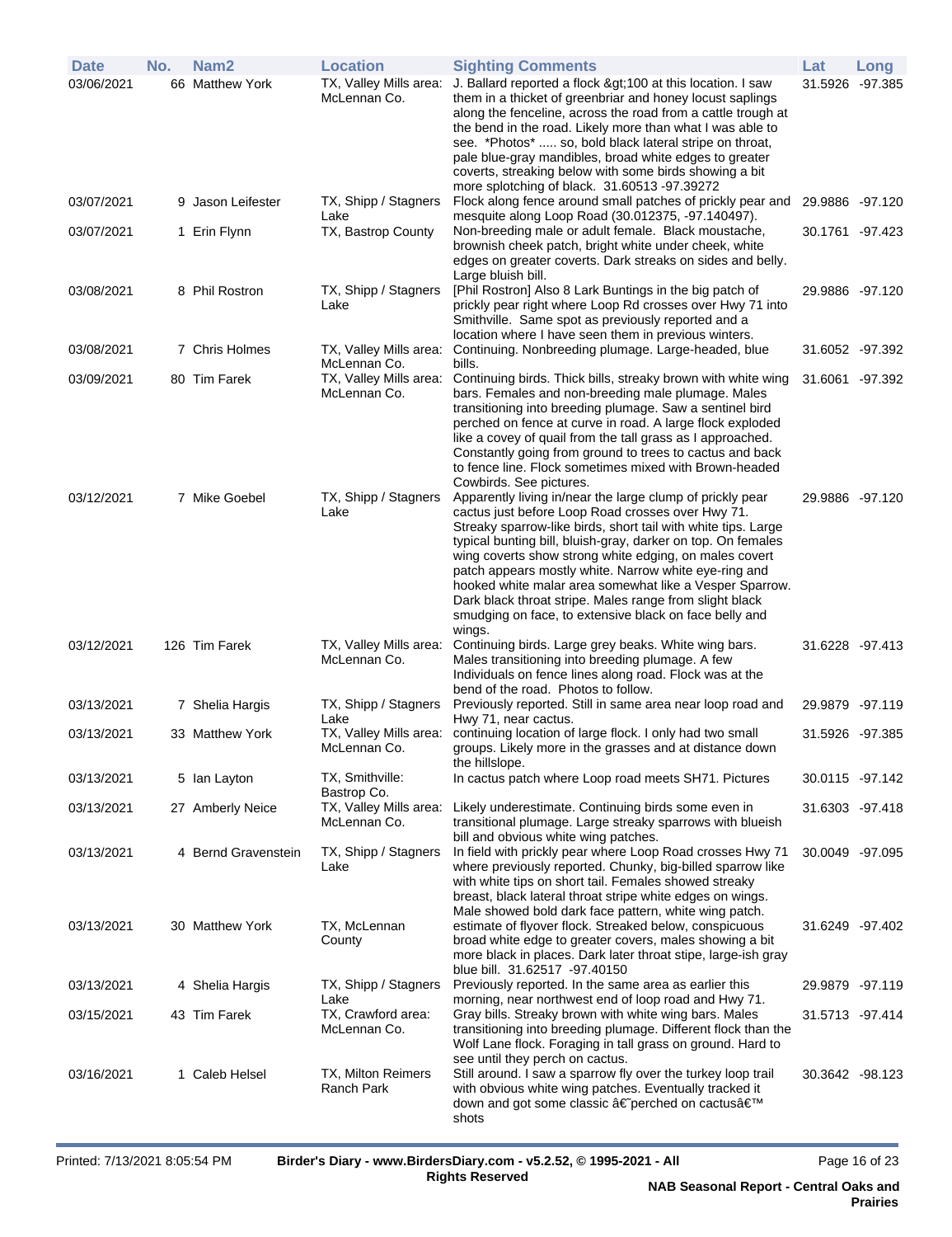| <b>Date</b>                          | No. | Nam <sub>2</sub>    | <b>Location</b>                            | <b>Sighting Comments</b>                                                                                                                                                                                                                                                                                                                                                                                                                                                                                                        | Lat                  | Long |
|--------------------------------------|-----|---------------------|--------------------------------------------|---------------------------------------------------------------------------------------------------------------------------------------------------------------------------------------------------------------------------------------------------------------------------------------------------------------------------------------------------------------------------------------------------------------------------------------------------------------------------------------------------------------------------------|----------------------|------|
| 03/19/2021                           |     | 1 Walter Rudzinski  | TX, Milton Reimers<br>Ranch Park           | Near multi use and turkey loop intersection. Dark face<br>white wing patch large bill sitting on a cactus                                                                                                                                                                                                                                                                                                                                                                                                                       | 30.3642 -98.123      |      |
| 03/20/2021                           |     | 1 Michael McCloy    | TX, Brazos Co.--Pitts<br>& Kuder Roads     | Along Pitts Rd, female, across from driveway immediately<br>before pond. Chunky sparrow, with hefty bill, streaked<br>underside, and dark malar stripe. Prominent white on wing.<br>Numerous photos, photos tba. Came in immediately to<br>playback and perched atop tree alongside several WCSP.<br>Also tried for this species along Kuder Rd at the spot<br>where they have frequently been seen lately, but no luck                                                                                                         | 30.6327 -96.491      |      |
| 03/21/2021                           |     | 37 beau schaefer    | TX, McLennan<br>County                     | Whitish bill, dark face around bill streaked breast non-<br>breeding males some becoming more black; photos                                                                                                                                                                                                                                                                                                                                                                                                                     | 31.5488 -97.433      |      |
| 03/28/2021                           |     | 7 Adam McInroy      | TX, Travis Co.--<br>Wells Lane             | Continuing at skog, between the goats and the creek.<br>Photos.                                                                                                                                                                                                                                                                                                                                                                                                                                                                 | 30.3985 -97.449      |      |
| <b>Brewer's Sparrow</b>              |     |                     |                                            |                                                                                                                                                                                                                                                                                                                                                                                                                                                                                                                                 | 1                    |      |
| 05/03/2021                           |     | 1 Caleb Helsel      | TX, Barton Creek<br><b>Wilderness Park</b> | Seen in the field at the base of the hill of life in low shrubs<br>(30.270333, -97.830075). Before leaving, I decided to walk<br>the trail that runs through the middle of the field which had<br>abundant clay-colored sparrows today. I saw a very plain<br>spizella fly up from a small shrub and fly into a different one<br>with some CCSP. Similar size and shape to nearby clay-<br>colored, but with much more gray coloration, and fine dark<br>streaks on the crown and nape.                                         | 30.2691 -97.824      |      |
| <b>Baird's Sparrow</b><br>05/02/2021 |     | 1 Bill Reiner Jr.   | TX, Pace Bend Park                         | Assumed to be Grasshopper Sparrow from overall pale<br>yellowish color when it flushed with four Clay-colored<br>Sparrows, but strong malar and moustachial streaks<br>eliminated GRSP. Fine streaks across breast but not far<br>down flanks. Flat head makes bill look large (as in GRSP).<br>In patch of grass and Mexican-Hat at 3-way intersection of<br>mowed roads on north side of northeast-most peninsula of<br>day-use area. N30.45963°, W98.00381° A few SAVS                                                       | 1<br>30.4418 -98.035 |      |
|                                      |     |                     |                                            | and GRSP also in the area.                                                                                                                                                                                                                                                                                                                                                                                                                                                                                                      |                      |      |
| Song Sparrow                         |     |                     |                                            |                                                                                                                                                                                                                                                                                                                                                                                                                                                                                                                                 | 1                    |      |
| 03/09/2021                           |     | 30 Woody Raine      | TX, Shipp / Stagners<br>Lake               | Several groups                                                                                                                                                                                                                                                                                                                                                                                                                                                                                                                  | 30.0126 -97.141      |      |
| Green-tailed Towhee                  |     |                     |                                            |                                                                                                                                                                                                                                                                                                                                                                                                                                                                                                                                 | 2                    |      |
| 03/07/2021                           |     | 1 Jason Leifester   | TX, Shipp / Stagners<br>Lake               | Presumably the same individual reported twice last<br>October and November, as this one was in the exact same<br>spot (29.998106, -97.093076). Moved back and forth<br>across road, often in thick tangles of vines. Associating<br>with White-crowned Sparrows. Also a Spotted Towhee and                                                                                                                                                                                                                                      | 29.9886 -97.120      |      |
| 03/08/2021                           |     | 1 Bernd Gravenstein | TX, Shipp / Stagners<br>Lake               | an Eastern Towhee at the same location.<br>[Bernd Gravenstein, Philip Rostron] Continuing bird, at<br>previously reported location.<br>Phil, "Finally caught up with the Green-tailed Towhee which<br>has apparently wintered on Loop Rd in Smithville although<br>it had not been reported on ebird since November until<br>yesterday. Exact same spot as before (29.998106, -<br>97.093076). Initially it was skulking in the thicket on the<br>north side of the road but eventually came out to feed on<br>the south side." | 30.0049 -97.095      |      |
| Bobolink<br>05/03/2021               |     | 20 Gil Eckrich      | TX, Belton                                 | [ph. Steve Snyder, Gil Eckrich] Crazy number but a flock<br>migrating through. Pam Cummings alerted me to their<br>presence. We both seemed to have focusing issues and<br>sun was extremely bright but did get some usable pics. Gil<br>Eckrich joined me but by then the large flock had moved<br>north or spread out, Gil did get to see some. Every time a<br>car would go by they would disperse into the fields but then<br>come back to the fence along the road. Will add a few                                         | 9<br>30.9595 -97.412 |      |
| 05/04/2021                           |     | 14 Daniel Kelch     | TX, Bell County<br>(east)                  | decent pics.<br>[ph. Gil Eckrich, ph. Daniel Kelch]                                                                                                                                                                                                                                                                                                                                                                                                                                                                             | 30.9569 -97.413      |      |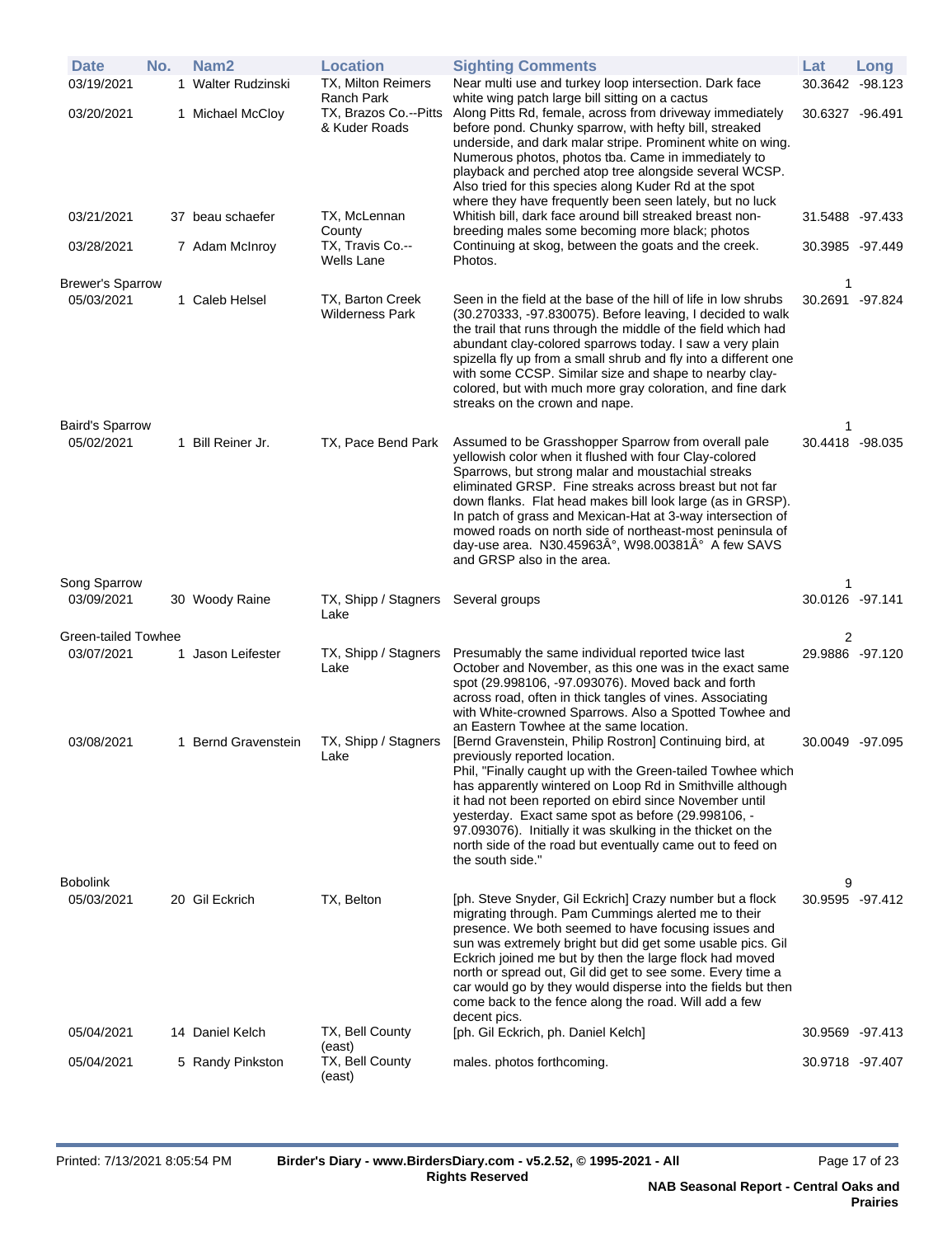| <b>Date</b>                           | No. | Nam <sub>2</sub>     | <b>Location</b>                                                                  | <b>Sighting Comments</b>                                                                                                                                                                                                                                                                                                                                                                                                                                                                                                                                                 | Lat             | Long            |
|---------------------------------------|-----|----------------------|----------------------------------------------------------------------------------|--------------------------------------------------------------------------------------------------------------------------------------------------------------------------------------------------------------------------------------------------------------------------------------------------------------------------------------------------------------------------------------------------------------------------------------------------------------------------------------------------------------------------------------------------------------------------|-----------------|-----------------|
| 05/04/2021                            |     | 15 Charlie Plimpton  | TX, Bell County<br>(east)                                                        | As I arrived at the location where these birds were<br>previously reported, I noticed the flock perched together on<br>the fence line. Before I could get an exact count, another<br>car passed by, and the group flew out into the field. It<br>looked like there were roughly 15-20 birds. A few birds<br>returned to the fence further down the road where I was<br>able to obtain pictures. Birds were actively singing from the<br>fence and the field where the rest of the group dropped<br>down. I returned later on around 4:30 and could not<br>relocate them. | 30.9616 -97.411 |                 |
| 05/06/2021                            |     | 2 Charlie Plimpton   | TX, Bell County<br>(west)                                                        | Identified first by song that was heard during a point count<br>outside of the 100 meter circle I was monitoring. After the<br>count I walked in the direction the song was coming from<br>and found two male birds atop a flame leaf sumac. Lots of<br>Dickcissels present nearby as well. I'II post a few pics<br>later.                                                                                                                                                                                                                                               |                 | 31.1689 -97.696 |
| 05/11/2021                            |     | 12 Greg Pasquariello | TX, Bell County<br>(east)                                                        | A small flock of male and female BOBOLINKS feeding and<br>flying about the field and fences almost exactly at the list<br>coordinates. Noticed them as a bunch of dark birds with<br>white rumps flushed as I was watching dickcissels. Very<br>cooperative, likely will be present in the morning.<br>30.822254992757063, -97.51338218719407                                                                                                                                                                                                                            | 30.8323 -97.512 |                 |
| 05/13/2021                            |     | 18 J Berner          | TX, Katy Prairie--<br>Penick Rd. b/w<br>Hebert & Berry                           | Heard and seen well                                                                                                                                                                                                                                                                                                                                                                                                                                                                                                                                                      |                 | 29.9271 -95.924 |
| 05/13/2021                            |     | 2 David Bradford     | TX, Katy Prairie<br>Conserv.--                                                   | 2 males: mostly black body with white on wing and rump<br>visible in flight, and large golden buff patch on back of                                                                                                                                                                                                                                                                                                                                                                                                                                                      |                 | 29.9288 -95.925 |
| 05/13/2021                            |     | 4 Greg Pasquariello  | Indiangrass Preserve<br>TX, Bell County<br>(east)                                | head and nape!seen when landed on wildflowers.<br>Dry field, carryover from a couple of days earlier                                                                                                                                                                                                                                                                                                                                                                                                                                                                     |                 | 30.8323 -97.512 |
| <b>Hooded Oriole</b><br>05/24/2021    |     | 1 Andrew Dickinson   | TX, Meadow Lake                                                                  | !!! Breeding male. Brilliant flame orange breast, crown and 30.5490 -97.663<br>nape with black throat extending over eye. Large,<br>prominent white wing bars. Lacked black<br>crown/nape/eyeline pattern of Bullock's. Smaller and<br>more slender than Baltimore/Bullock's. Close in size to<br>Orchard but completely different plumage. Feeding in<br>mulberry, then gave chattering call in flight. Unmistakable.                                                                                                                                                   | 1               |                 |
| <b>Bullock's Oriole</b>               |     |                      |                                                                                  |                                                                                                                                                                                                                                                                                                                                                                                                                                                                                                                                                                          | 6               |                 |
| 05/07/2021                            |     | 1 Fay Ratta          | TX, McLennan<br>County                                                           | Bright orange-yellow oriole with black throat and eyeline.<br>Black crest just coming in.                                                                                                                                                                                                                                                                                                                                                                                                                                                                                | 31.6764 -97.292 |                 |
| 05/13/2021                            |     | 1 Anand Chaudhary    | TX, Baylor University-<br>-Moody<br>Library/Martin<br>Museum/McLane<br>Ctr. area | Bullock's x Baltimore Oriole (hybrid). Had identified as<br>BAOR, now corrected. A hybrid Bullock's x Baltimore<br>Oriole was at the Baylor University campus, McLennan Co.<br>13 May+ (Anand Chaudhary).                                                                                                                                                                                                                                                                                                                                                                | 31.5486 -97.114 |                 |
| 05/16/2021                            |     | 1 Anand Chaudhary    | -Moody<br>Library/Martin<br>Museum/McLane<br>Ctr. area                           | TX, Baylor University- Bullock's x Baltimore Oriole (hybrid), Had identified as<br>BAOR, now corrected.                                                                                                                                                                                                                                                                                                                                                                                                                                                                  |                 | 31.5486 -97.114 |
| 05/25/2021                            |     | 1 Andrew Dickinson   | TX, Meadow Lake                                                                  | I am 93.47% sure this is not the same bird I ID'd as<br>Hooded Oriole yesterday. Much more extensive white in<br>wing, deeper orange color, black crown and eyeline. Giving<br>short whistled song from top of large bare sycamore.                                                                                                                                                                                                                                                                                                                                      |                 | 30.5490 -97.663 |
| 05/27/2021                            |     | 1 Anand Chaudhary    | TX, Baylor University-<br>-Moody<br>Library/Martin<br>Museum/McLane<br>Ctr. area | Bullock's x Baltimore Oriole (hybrid), Had identified as<br>BAOR, now corrected.                                                                                                                                                                                                                                                                                                                                                                                                                                                                                         |                 | 31.5486 -97.114 |
| 05/28/2021                            |     | 1 Anand Chaudhary    | -Moody<br>Library/Martin<br>Museum/McLane<br>Ctr. area                           | TX, Baylor University- I thought it was another Baltimore, didn't even think of<br>Bullocks at that time. Did see a yellowish head unlike the<br>hybrid I usually see and hear (and was hearing from nearby<br>at the same time). After R King took pictures, I am<br>confident I had seen the Bullocks.                                                                                                                                                                                                                                                                 |                 | 31.5486 -97.114 |
| <b>Baltimore Oriole</b><br>03/30/2021 |     | 1 Ronald Newhouse    | TX, Brison Park                                                                  | Calling as it moved through the tree tops. Yellow                                                                                                                                                                                                                                                                                                                                                                                                                                                                                                                        | 3               | 30.6077 -96.334 |
| 05/21/2021                            |     | 2 Juan Anaya         | TX, McGregor area:<br>McLennan Co.                                               | underside (with a hint of orange). Female or juvenile male.<br>Male and female feeding on oranges every morning and<br>yucca plants                                                                                                                                                                                                                                                                                                                                                                                                                                      |                 | 31.4413 -97.425 |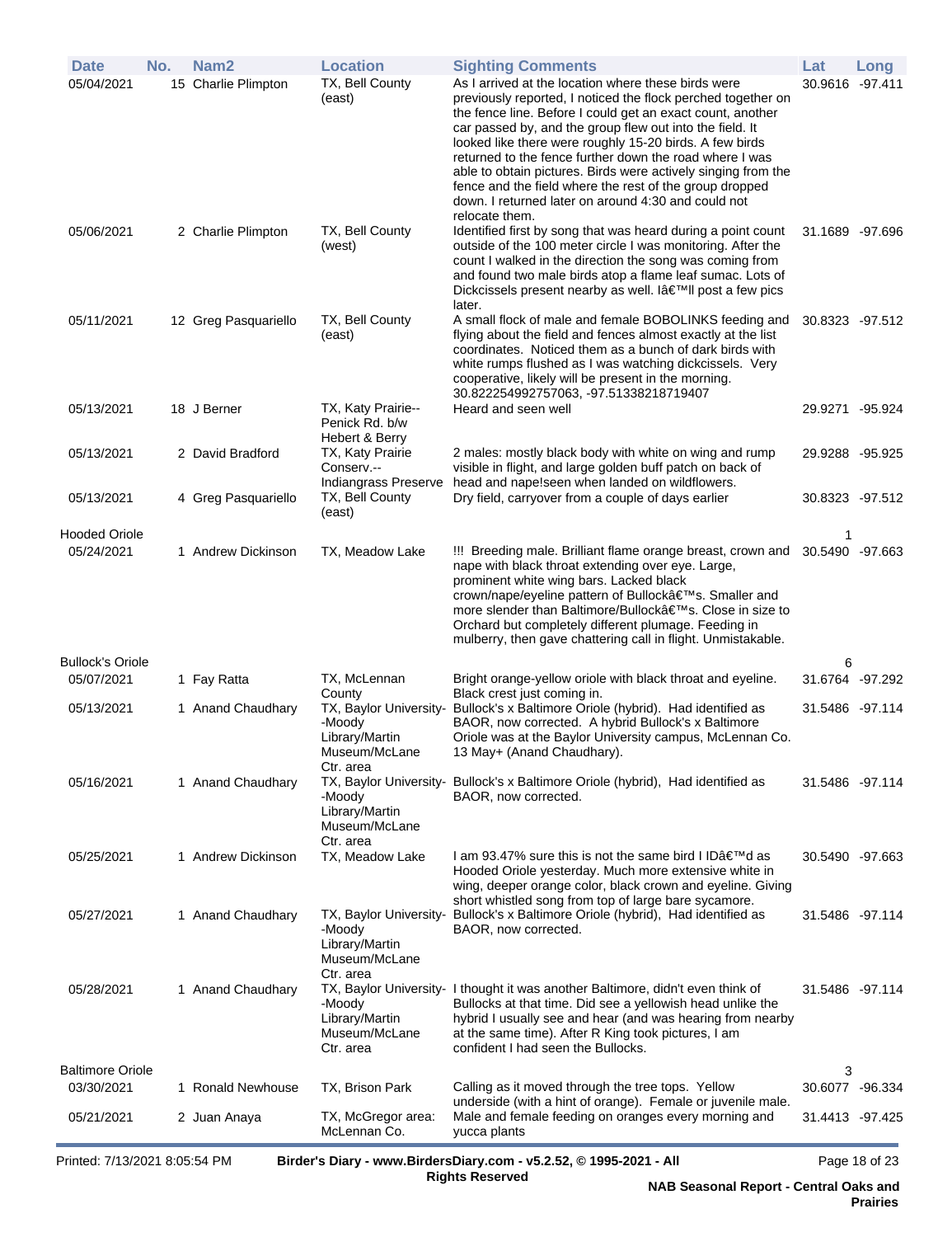| <b>Date</b>                | No. | Nam2                  | <b>Location</b>                                                      | <b>Sighting Comments</b>                                                                                                                                                                                                                                                                                                                                                                                                                                                                                                                 | Lat             | Long      |
|----------------------------|-----|-----------------------|----------------------------------------------------------------------|------------------------------------------------------------------------------------------------------------------------------------------------------------------------------------------------------------------------------------------------------------------------------------------------------------------------------------------------------------------------------------------------------------------------------------------------------------------------------------------------------------------------------------------|-----------------|-----------|
| 05/27/2021                 |     | 2 Juan Anaya          | TX, McGregor area:<br>McLennan Co.                                   | Have seen them stop for water during migration every year<br>for a day or two. This year a pair decided to stay. Going<br>through a lot of oranges. The female loves the trumpet<br>vine. The male favors the yucca plants and rarely comes<br>out in the open.                                                                                                                                                                                                                                                                          | 31.4414         | $-97.424$ |
| Scott's Oriole             |     |                       |                                                                      |                                                                                                                                                                                                                                                                                                                                                                                                                                                                                                                                          | 4               |           |
| 03/03/2021                 |     | 1 Sid Ehlert          | TX, Anderson area:<br>Grimes Co.                                     | [Facebook RBAS, Sid Ehlert] "Big thanks to Pix Hitchcock<br>and her awesome hospitality! I was able to get several<br>shots of the Scott's Oriole which has been visiting her<br>feeders the past few days. Such an amazing bird for the<br>area."                                                                                                                                                                                                                                                                                       | 30.5491 -96.014 |           |
| 03/04/2021                 |     | 1 April Serig         | TX, Anderson area:<br>Grimes Co.                                     | [Facebook RBAS, April Serig] "Thanks to Pix Hitchcock for<br>letting Jackie and I come by to get the Scott's Oriole. And<br>for me bonus Pine Siskins. I know, it has taking me this<br>long to add the siskins to my life list ?? I may have had<br>them pointed out to me before, but this is the best look I've                                                                                                                                                                                                                       | 30.5491 -96.014 |           |
| 03/05/2021                 |     | 1 April Serig         | TX, Anderson area:<br>Grimes Co.                                     | had. Also got my best look at a Pileated Woodpecker too."<br>[Facebook RBAS, April Serig] "Thanks to Pix Hitchcock for<br>letting Jackie and I come by to get the Scott's Oriole. And<br>for me bonus Pine Siskins. I know, it has taking me this<br>long to add the siskins to my life list ?? I may have had<br>them pointed out to me before, but this is the best look I've<br>had. Also got my best look at a Pileated Woodpecker too."<br>"Oriole with yellow belly, dark head, and breast, white<br>edges on wings, mottled back" | 30.5491 -96.014 |           |
| 03/18/2021                 |     | 1 Gil Eckrich         | TX, Bell County<br>(east)                                            | [ph. Gil Eckrich] Well photographed                                                                                                                                                                                                                                                                                                                                                                                                                                                                                                      | 31.2012 -97.493 |           |
| Common Grackle             |     |                       |                                                                      |                                                                                                                                                                                                                                                                                                                                                                                                                                                                                                                                          | 2               |           |
| 03/06/2021                 |     | 650 Simon Burton      | TX, Texas A&M<br>Univ.--Ecology &<br><b>Natural Resource</b><br>area | Roost movement, presumably. Estimated count, counted in 30.5734 -96.365<br>blocks of fifty. Hard to count as they moved over me not far<br>above the tree canopy, in a single broad wave.                                                                                                                                                                                                                                                                                                                                                |                 |           |
| 03/18/2021                 |     | 1,650 Cameron Johnson | TX, Brison Park                                                      | Conservative estimate. Many large flocks of Common<br>Grackles flew over in waves over the course of 15 minutes.                                                                                                                                                                                                                                                                                                                                                                                                                         | 30.6077 -96.334 |           |
| <b>Blue-winged Warbler</b> |     |                       |                                                                      |                                                                                                                                                                                                                                                                                                                                                                                                                                                                                                                                          |                 |           |
| 05/19/2021                 |     | 1 Callen Inman        | TX, Brackenridge<br>Field Labs (U.Tx.)                               | heard characteristic two note song "bee buuuuuzzz�<br>in brambles, then got great looks at a yellow bird with<br>narrow black line through the eyes and two white wing<br>bars. Already recorded this species here about a month<br>ago. On east side of property just south of experimental<br>plots in brambles                                                                                                                                                                                                                        | 30.2821 -97.779 |           |
| Prothonotary Warbler       |     |                       |                                                                      |                                                                                                                                                                                                                                                                                                                                                                                                                                                                                                                                          | 12              |           |
| 04/03/2021                 |     | 2 beau schaefer       | TX, Richland Creek<br>WMA (N.<br>Unit)(Freestone Co.)                | Birds singing in flooded woods on the east side right next<br>to the trail. Heard 2 birds calling back and forth.                                                                                                                                                                                                                                                                                                                                                                                                                        | 31.9833 -96.081 |           |
| 04/03/2021                 |     | 2 Greg Cook           | TX, Richland Creek<br>WMA (N.<br>Unit)(Freestone Co.)                | Loud, distinctive, 3 note song.                                                                                                                                                                                                                                                                                                                                                                                                                                                                                                          | 31.9833 -96.081 |           |
| 04/12/2021                 |     | 4 Rich Kostecke       | TX, Granger Lake--<br>San Gabriel Unit                               | Counted singing territorial individuals in fairly extensive<br>willow woodland                                                                                                                                                                                                                                                                                                                                                                                                                                                           | 30.6674 -97.402 |           |
| 04/13/2021                 |     | 1 beau schaefer       | TX, Lake Waco<br>Wetlands (PPW-W<br>028)                             | Not sure why this is rare since the swampy river habitat is<br>perfect for them on the east side. Great looks at a singing<br>bird. Bright yellow with bluish wings, jet black eye and bill,<br>white undertail. Sweet, sweet, sweet call at beginning and<br>end of sound clip.                                                                                                                                                                                                                                                         | 31.6074 -97.304 |           |
| 04/14/2021                 |     | 1 Anand Chaudhary     | TX, Lake Waco<br>Wetlands (PPW-W<br>028)                             | Seen briefly (approx 3 seconds). Bright yellow bird, darkish 31.6074 -97.304<br>tail moving from stump to stump along water. Heard<br>familiar call for > 10 minutes. First attempt at uploading a<br>bird song.                                                                                                                                                                                                                                                                                                                         |                 |           |
| 04/18/2021                 |     | 1 Chris Koch          | TX, Lake Waco<br>Wetlands (PPW-W<br>028)                             | Follow up on previously reported on the far east side of the<br>area. Down thr mowed road/path next to the river. Bright<br>yellow and singing distinctly while perched on dead tree<br>branch. Picture to come                                                                                                                                                                                                                                                                                                                          | 31.6074 -97.304 |           |
| 04/24/2021                 |     | 2 Cheryl Wolfe        | TX, Lake Waco<br>Wetlands (PPW-W                                     | Heard but not seen.                                                                                                                                                                                                                                                                                                                                                                                                                                                                                                                      | 31.6074 -97.304 |           |
| 04/26/2021                 |     | 3 beau schaefer       | 028)<br>TX, Lake Waco<br>Wetlands (PPW-W<br>(028)                    | At least 3; singing along river at 3 distinct and separate<br>locations; may have been more.                                                                                                                                                                                                                                                                                                                                                                                                                                             | 31.6074 -97.304 |           |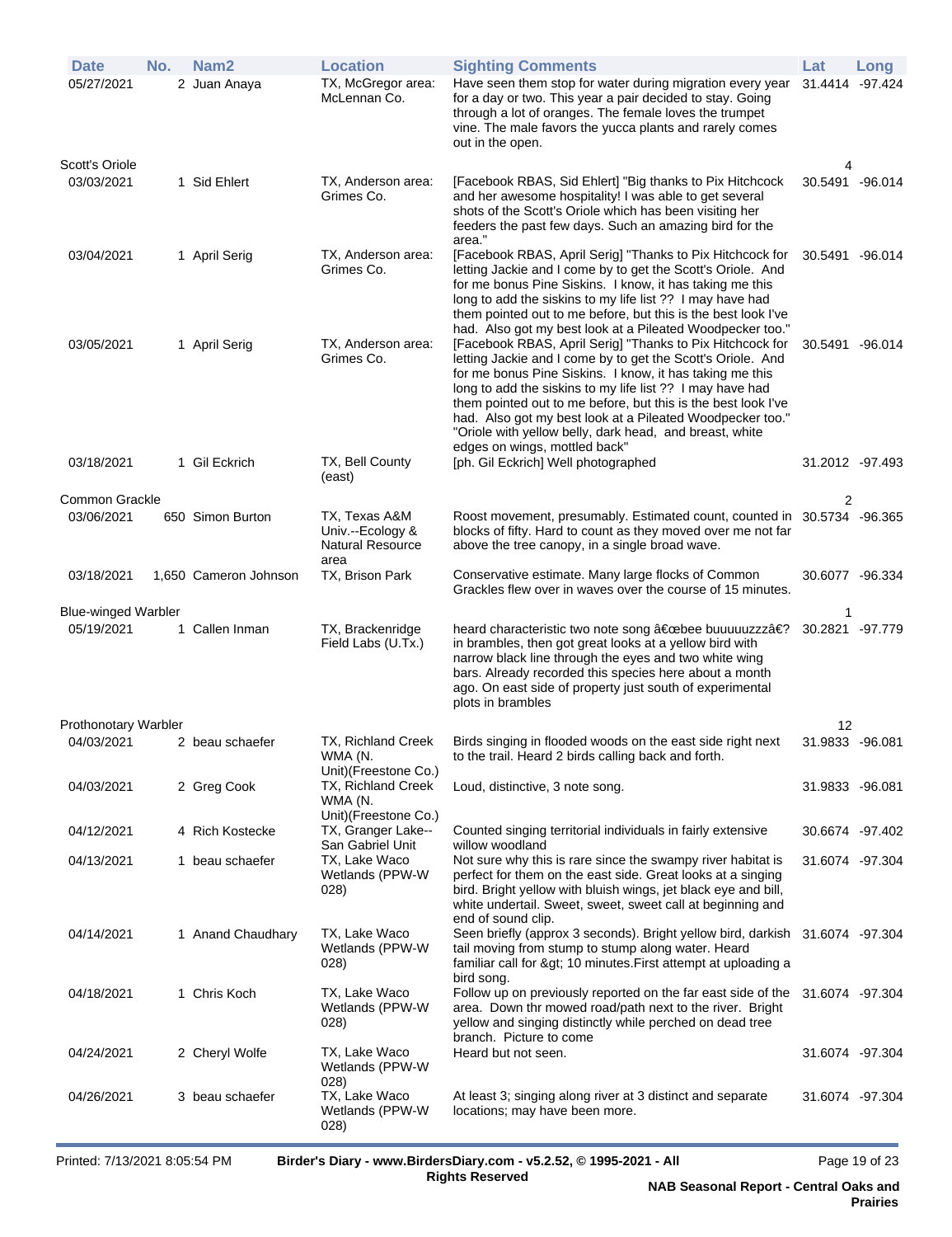| <b>Date</b>                 | No. | Nam <sub>2</sub>   | <b>Location</b>                           |                       | <b>Sighting Comments</b>                                                                                                                                                                                                                                                                                                                                                                                                                                                                                                                                                                                      | Lat             | Long    |
|-----------------------------|-----|--------------------|-------------------------------------------|-----------------------|---------------------------------------------------------------------------------------------------------------------------------------------------------------------------------------------------------------------------------------------------------------------------------------------------------------------------------------------------------------------------------------------------------------------------------------------------------------------------------------------------------------------------------------------------------------------------------------------------------------|-----------------|---------|
| 05/02/2021                  |     | 2 Fay Ratta        | TX, Lake Waco<br>Wetlands (PPW-W<br>028)  |                       | Heard right after Jeremy and Nate got the photo. 2 clearly<br>calling their 7-note "sweet�                                                                                                                                                                                                                                                                                                                                                                                                                                                                                                                    | 31.6074 -97.304 |         |
| 05/07/2021                  |     | 1 Cheryl Wolfe     | TX, Lake Waco<br>Wetlands (PPW-W<br>028)  |                       | In swampy back edge of Waco Wetlands. Singing loudly.                                                                                                                                                                                                                                                                                                                                                                                                                                                                                                                                                         | 31.6074 -97.304 |         |
| 05/28/2021                  |     | 1 Kay Zagst        | TX, Lake Waco<br>Wetlands (PPW-W<br>028)  |                       | Known location. Heard only with the distinctive sweet,<br>sweet, sweet.sweet.sweet song. Too distant to get a good<br>audio recording worth uploading.                                                                                                                                                                                                                                                                                                                                                                                                                                                        | 31.6074 -97.304 |         |
| 05/29/2021                  |     | 1 C. Jackson       | TX, Lake Waco<br>Wetlands (PPW-W<br>(028) |                       | Singing next to river southeast of same place as last year<br>(or was that year before?) at 0915. This was just as the sun<br>began to pierce the fog. I did not get a visual but l'm<br>gonna go ahead and report it. Song was clear, but It stayed<br>well out of sight and no closer than 75-100 feet to the<br>southeast, on the river edge. I waited to no avail. Need a<br>boat to get within view. Song was clear and repeated<br>maybe a dozen times. Only afterward did I remember my<br>phone to record. I was focused on its possibly coming in<br>view, scanning, standing ready to take a photo. | 31.6074 -97.304 |         |
| Orange-crowned Warbler      |     |                    |                                           |                       |                                                                                                                                                                                                                                                                                                                                                                                                                                                                                                                                                                                                               | 1               |         |
| 03/12/2021                  |     | 13 Simon Kiacz     | TX, Lick Creek Park<br>(PPW-W 008)        | *high.                | Estimate                                                                                                                                                                                                                                                                                                                                                                                                                                                                                                                                                                                                      | 30.5622 -96.213 |         |
| Nashville Warbler           |     |                    |                                           |                       |                                                                                                                                                                                                                                                                                                                                                                                                                                                                                                                                                                                                               | 4               |         |
| 04/15/2021                  |     | 16 Callen Inman    | TX, Brackenridge<br>Field Labs (U.Tx.)    | in each case          | Lots of singing males, some song variations easily<br>confused for other warblers but I double checked visual ID                                                                                                                                                                                                                                                                                                                                                                                                                                                                                              | 30.2821 -97.779 |         |
| 04/25/2021                  |     | 25 Callen Inman    | TX, Onion Creek<br>Metropolitan Park      | verified as Nashville | Singing everywhere, with some notable song variations.<br>Some songs similar to Tennessee and Black-and-white but                                                                                                                                                                                                                                                                                                                                                                                                                                                                                             | 30.1618 -97.756 |         |
| 04/25/2021                  |     | 26 Brooke Smith    | TX, Mckinney<br>Roughs Park (HOTE<br>034) |                       | Over the course of the hike Nashville's were heard<br>signing every step of the way.                                                                                                                                                                                                                                                                                                                                                                                                                                                                                                                          | 30.1366 -97.459 |         |
| 04/30/2021                  |     | 20 Paul DiFiore    | TX, Boggy Creek<br>Greenbelt, Austin      | Just everywhere       |                                                                                                                                                                                                                                                                                                                                                                                                                                                                                                                                                                                                               | 30.2676 -97.714 |         |
| MacGillivray's Warbler      |     |                    |                                           |                       |                                                                                                                                                                                                                                                                                                                                                                                                                                                                                                                                                                                                               |                 |         |
| 05/03/2021                  |     | 1 Lance Felber     | TX, Mills Pond at<br>Wells Branch         |                       | Found earlier by Jane Tillman and refound by Byron Stone. 30.4500 -97.680<br>Grey hood with eye arcs. Poor photo tba                                                                                                                                                                                                                                                                                                                                                                                                                                                                                          |                 |         |
| Common Yellowthroat         |     |                    |                                           |                       |                                                                                                                                                                                                                                                                                                                                                                                                                                                                                                                                                                                                               | 1               |         |
| 05/13/2021                  |     | 20 Joseph Mitchell | TX, Oak Springs,<br>Austin                |                       | 5 different males and tons of immature/female. I've never<br>seen so many anywhere. Likely an undercount.                                                                                                                                                                                                                                                                                                                                                                                                                                                                                                     | 30.2715 -97.702 |         |
| American Redstart           |     |                    |                                           |                       |                                                                                                                                                                                                                                                                                                                                                                                                                                                                                                                                                                                                               | 2               |         |
| 03/26/2021                  |     | 1 Carlos Ross      | TX, MetCenter Disc<br>Golf Course, Austin |                       | FOY, early. Male in large oak tree by CAPCOG side<br>entrance with YRWA (myrtle) and RCKI.                                                                                                                                                                                                                                                                                                                                                                                                                                                                                                                    | 30.2038 -97.705 |         |
| 05/14/2021                  |     | 16 Vaishali Katju  | TX, College Station:<br>Brazos Co.        | photos.               | Extremely high density of birds. Tally. Happy to provide                                                                                                                                                                                                                                                                                                                                                                                                                                                                                                                                                      | 30.6103 -96.284 |         |
| Cerulean Warbler            |     |                    |                                           |                       |                                                                                                                                                                                                                                                                                                                                                                                                                                                                                                                                                                                                               | 2               |         |
| 05/06/2021                  |     | 1 Laura Sare       | TX, Brazos County                         |                       | Male, blue above with white chin, blue streaks on flanks<br>and white wingbars, was singing the three part buzzy song                                                                                                                                                                                                                                                                                                                                                                                                                                                                                         | 30.5921         | -96.404 |
| 05/13/2021                  |     | 1 Daniel Kelch     | TX, Temple Lions<br>Park                  | photographed          |                                                                                                                                                                                                                                                                                                                                                                                                                                                                                                                                                                                                               | 31.0617 -97.405 |         |
| Magnolia Warbler            |     |                    |                                           |                       |                                                                                                                                                                                                                                                                                                                                                                                                                                                                                                                                                                                                               | 1               |         |
| 05/11/2021                  |     | 20 Jason Leifester | TX, Elgin area:<br>Bastrop Co.            |                       | Most at Morris Memorial Park, but also in my yard. Often<br>several interacting aggressively.                                                                                                                                                                                                                                                                                                                                                                                                                                                                                                                 | 30.3493 -97.371 |         |
| <b>Bay-breasted Warbler</b> |     |                    |                                           |                       |                                                                                                                                                                                                                                                                                                                                                                                                                                                                                                                                                                                                               | 3               |         |
| 05/07/2021                  |     | 2 Randy Pinkston   | TX, Temple Lions<br>Park                  |                       | adult female found first, foraging directly overhead in mid-<br>canopy--great views. not much later a stunning adult male<br>appeared less than 30 feet away. he was very cooperative<br>while actively foraging directly overhead.                                                                                                                                                                                                                                                                                                                                                                           | 31.0617 -97.405 |         |
| 05/11/2021                  |     | 8 Vaishali Katju   | TX, College Station:<br>Brazos Co.        |                       | Individually counted along transect. Have photos.                                                                                                                                                                                                                                                                                                                                                                                                                                                                                                                                                             | 30.6103 -96.284 |         |
| 05/19/2021                  |     | 1 Suzanne Kho      | TX, Nicholas<br>Dawson Park               |                       | Beautiful male with reddish brown head, throat and flanks.                                                                                                                                                                                                                                                                                                                                                                                                                                                                                                                                                    | 30.2524 -97.754 |         |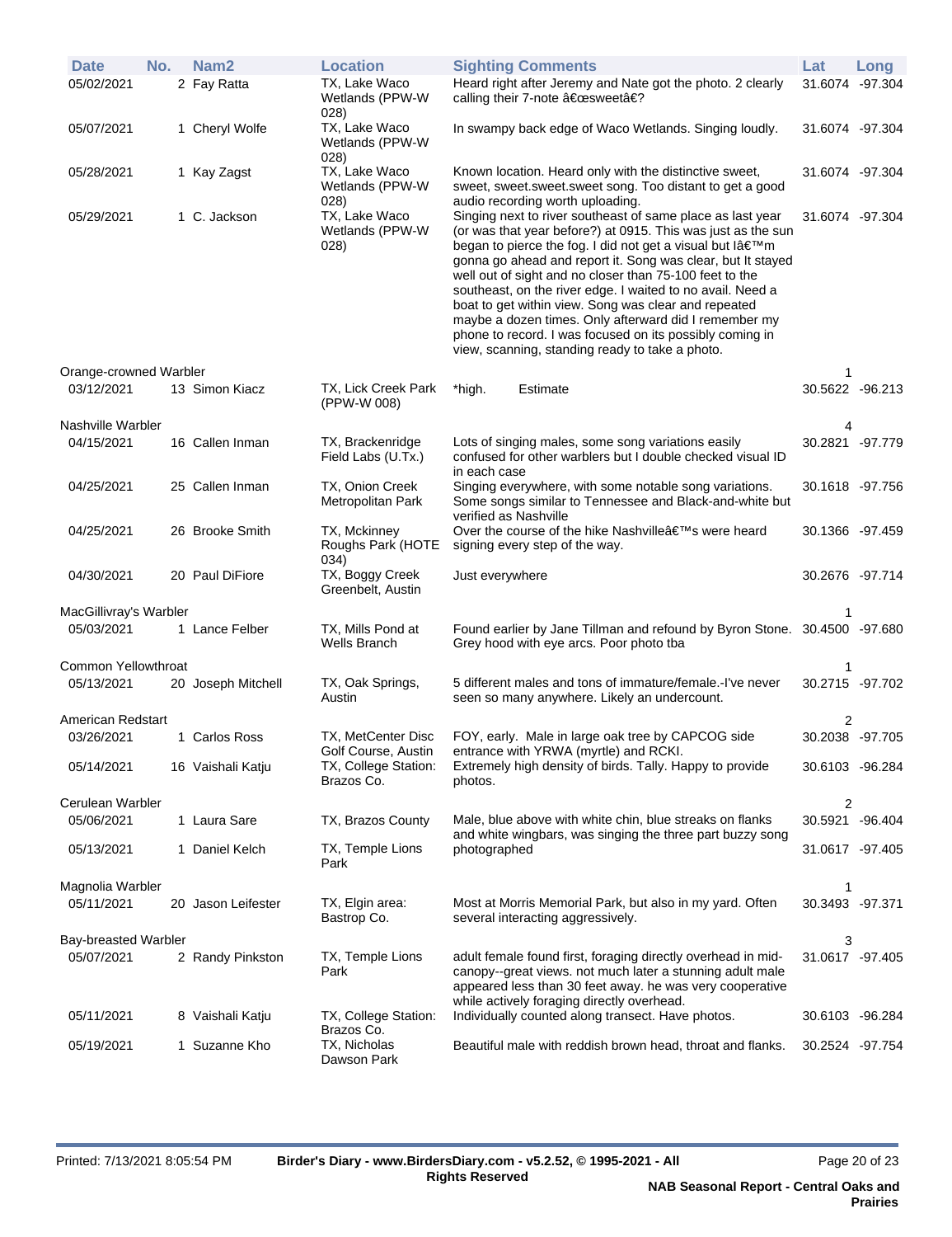| <b>Date</b>                         | No. | Nam <sub>2</sub>                      | <b>Location</b>                                                      | <b>Sighting Comments</b>                                                                                                                                                                                                                                                                                                                                                      | Lat              | Long |
|-------------------------------------|-----|---------------------------------------|----------------------------------------------------------------------|-------------------------------------------------------------------------------------------------------------------------------------------------------------------------------------------------------------------------------------------------------------------------------------------------------------------------------------------------------------------------------|------------------|------|
| <b>Blackburnian Warbler</b>         |     |                                       |                                                                      |                                                                                                                                                                                                                                                                                                                                                                               | 1                |      |
| 05/19/2021                          |     | 5 Dianne Robinson                     | TX, Texas A&M<br>Univ.--Ecology &<br><b>Natural Resource</b><br>area | 2 male and 1 female in one spot, 1 male and 1 female in<br>another area in separate warbler flock                                                                                                                                                                                                                                                                             | 30.5734 -96.365  |      |
| Yellow-rumped Warbler               |     |                                       |                                                                      |                                                                                                                                                                                                                                                                                                                                                                               | 1                |      |
| 03/28/2021                          | 1   |                                       | TX, College Station--<br>Southwood Valley                            | [FaceBook RBAS] Sandra Elkins, Southwood Valley,<br>Audubon's yellow rump warbler still hanging around for the<br>bark butter. Really I don't know if it's the same one but it's<br>so rare I'm assuming it is. He is just so much darker and<br>brighter now.                                                                                                                | 30.5847 -96.304  |      |
| <b>Black-throated Gray Warbler</b>  |     |                                       |                                                                      |                                                                                                                                                                                                                                                                                                                                                                               | 1                |      |
| 04/30/2021                          |     | 1 Ron and Susan Marti TX, Smithville: | Bastrop Co.                                                          | [Ron and Susan Martin] Seen well over 25 minutes. Head<br>pattern seen well and unlike bwwa. Short bill unlike bwwa.<br>Throat pattern and chest stripes match that of female btgr.                                                                                                                                                                                           | 30.0085 -97.145  |      |
| <b>Black-throated Green Warbler</b> |     |                                       |                                                                      |                                                                                                                                                                                                                                                                                                                                                                               |                  |      |
| 03/11/2021                          |     | 1 Janet Davis                         | TX, Austin (Travis<br>Co.                                            | Nice surprise. Early migrant. Black throat and streaks on<br>sides; white wing bars. Yellow cheeks and green back.<br>Photo to follow.                                                                                                                                                                                                                                        | 30.3437 -97.742  |      |
| 03/24/2021                          |     | 10 Rhett Raibley                      | TX, Lemontree Park                                                   | Conservative estimate without double counting, large<br>mixed flock                                                                                                                                                                                                                                                                                                           | 30.6047 -96.316  |      |
| 04/29/2021                          |     | 11 Christopher Rustay                 | TX, Brothers Pond<br>Park                                            | as exact a count as possible. these guys were everywhere.<br>probably an undercount                                                                                                                                                                                                                                                                                           | 30.5839 -96.300  |      |
| 05/25/2021                          |     | 1 Suzanne Kho                         | TX, West Bouldin<br>Creek Greenbelt                                  | Getting a little late; female; seen and heard chipping.                                                                                                                                                                                                                                                                                                                       | 30.2540 -97.760  |      |
| Scarlet Tanager                     |     |                                       |                                                                      |                                                                                                                                                                                                                                                                                                                                                                               | 3                |      |
| 04/09/2021                          |     | 1 Meredith Anderson                   | TX, Brison Park                                                      | Bright red bird with black wings. Sitting still, quietly on open 30.6077 -96.334<br>branch. Picture available, will upload.                                                                                                                                                                                                                                                   |                  |      |
| 04/10/2021                          |     | 1 Bill Eisele                         | TX, Brison Park                                                      | 8:18 am. Male. Presumably the continuing bird found by<br>Meredith yesterday. Red bird with black wings and tail.<br>East side of big sit clearing.                                                                                                                                                                                                                           | 30.6077 -96.334  |      |
| 05/01/2021                          |     | 2 Sharon Richardson                   | TX, Mills Pond at<br>Wells Branch                                    | Vibrant male and female seen.                                                                                                                                                                                                                                                                                                                                                 | 30.4500 -97.680  |      |
| Western Tanager                     |     |                                       |                                                                      |                                                                                                                                                                                                                                                                                                                                                                               | 2                |      |
| 03/01/2021                          |     | 1 Darrell Vollert                     | TX, Chappell Hill:<br>Washington Co.                                 | Continuing male visiting suet feeder. Had not seen this bird<br>in a while.                                                                                                                                                                                                                                                                                                   | 30.1484 - 96.257 |      |
| 03/03/2021                          |     | 1 Darrell Vollert                     | TX, Chappell Hill:<br>Washington Co.                                 | Continuing male visiting suet feeder.                                                                                                                                                                                                                                                                                                                                         | 30.1484 - 96.257 |      |
| <b>Black-headed Grosbeak</b>        |     |                                       |                                                                      |                                                                                                                                                                                                                                                                                                                                                                               | 18               |      |
| 03/01/2021                          |     | 2 Erik Sauder                         | TX, Austin (Travis<br>Co.                                            | Continuing male and female, with great looks at male.<br>Black face, black wings with multiple white patches.<br>Orange-yellow underparts, nape and rump. At the level of<br>feeders, but stayed in the surrounding trees.                                                                                                                                                    | 30.2117 -97.779  |      |
| 03/01/2021                          |     | 1 Justin Bosler                       | TX, Williamson<br><b>Creek Central</b><br>Greenbelt--Tom             | continuing f-type, loosely assoc. w/ NOCA in greenbelt<br>away from feeders                                                                                                                                                                                                                                                                                                   | 30.2124 -97.779  |      |
| 03/02/2021                          |     | 1 Robin Dennis                        | Donovan Nature Trail<br>TX, Austin (Travis<br>Co.)                   | Female                                                                                                                                                                                                                                                                                                                                                                        | 30.2126 -97.779  |      |
| 03/09/2021                          |     | 2 Cassie Tremant                      | TX, Austin (Travis<br>Co.                                            | Continuing M and F pair                                                                                                                                                                                                                                                                                                                                                       | 30.2118 -97.780  |      |
| 03/11/2021                          |     | 1 Cassie Tremant                      | TX, Austin (Travis<br>$Co.$ )                                        | Continuing. F                                                                                                                                                                                                                                                                                                                                                                 | 30.2118 -97.780  |      |
| 03/14/2021                          |     | 1 Gus Cothran                         | TX, College Station--<br>Woodcreek                                   | Stocky bird, slightly larger than a Cardinal. Black head with<br>white stripe at top of head, another above the eye and a<br>third at jaw-line. Light orange breast with flanks slightly<br>yellower and faint streaking on lower flanks (none in breast<br>area). The species has been seen regularly in the area this<br>location this year but not since late January.     | 30.5933 -96.274  |      |
| 03/15/2021                          |     | 1 Caleb Helsel                        | TX, Roy G. Guerrero<br>Colorado River<br>Metro Park                  | Huge surprise! Seen on one of the back trails of circle<br>acres (30.2389327, -97.7012018). The bird flew across<br>the path in front of me and started preening. I think it was a<br>first year male. Robin sized with large conical bill, orange<br>breast, lemon yellow belly, and dark back with white wing<br>bars. I saw the bird fly west towards the pyrrhuloxia area | 30.2462 -97.705  |      |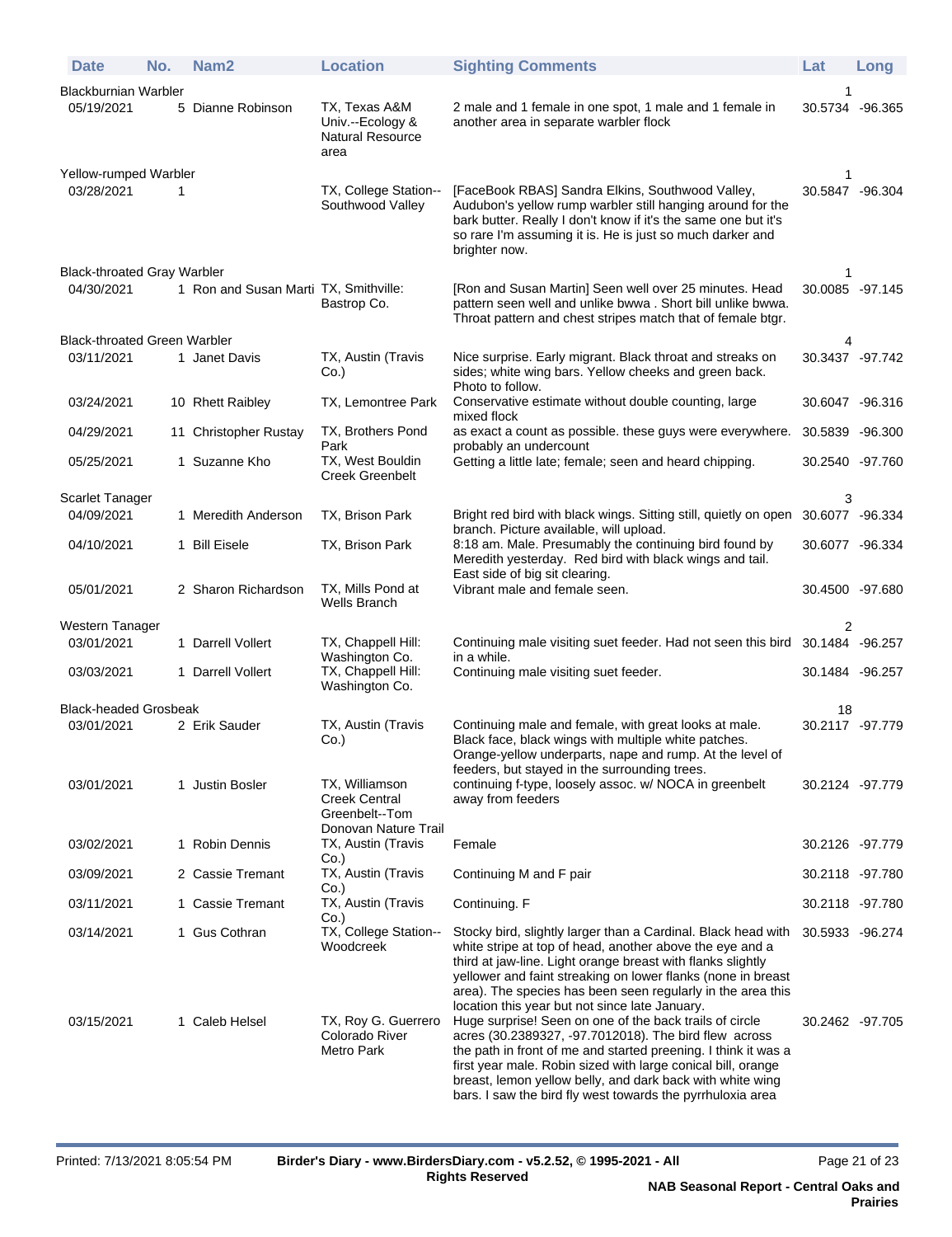|                              |     | $D_{\text{right}}$ di 7/12/2021 0.05.54 DM |                                                                                            | Dividents Diams, unusu Divident Diams com LuE 2 52 @ 4005 2024 All                                                                                                                                                                                                                                                                                                                                                                                                                                                                                                                                                                        |                                  | Dose02A522                         |
|------------------------------|-----|--------------------------------------------|--------------------------------------------------------------------------------------------|-------------------------------------------------------------------------------------------------------------------------------------------------------------------------------------------------------------------------------------------------------------------------------------------------------------------------------------------------------------------------------------------------------------------------------------------------------------------------------------------------------------------------------------------------------------------------------------------------------------------------------------------|----------------------------------|------------------------------------|
| 05/10/2021                   |     | 1 Brian Burgoyne                           | TX, Camp Swift:<br>Bastrop Co.                                                             | [ph. Brian Burgoyne] Water feature                                                                                                                                                                                                                                                                                                                                                                                                                                                                                                                                                                                                        | 30.1894 - 97.284                 |                                    |
| 05/09/2021                   |     | 2 Brian Sheehan                            | (Burleson Co.)<br>TX, Commons Ford<br>Ranch Metro Park                                     | Adult male and female in close proximity. SE corner of<br>prairie, where trail to riverfront meets trail coming out of<br>woods.                                                                                                                                                                                                                                                                                                                                                                                                                                                                                                          |                                  | 30.3374 -97.893                    |
| 04/30/2021<br>05/08/2021     |     | 1 Brush Freeman<br>1 Brazos Banditry       | TX, Devine Lake Pk<br>TX, Lake Somerville<br>SP- Birch Creek Unit<br>(PPW-W 005)           | One dull femaleSee photo<br>Found on either the Bluestem bend trail or Beautyberry<br>trail by Gregory Lewis                                                                                                                                                                                                                                                                                                                                                                                                                                                                                                                              |                                  | 30.5833 -97.882<br>30.3011 -96.643 |
|                              |     |                                            |                                                                                            | cardinals etc. Small, finch sized. Dropped to ground at<br>base of Winged Elm and appeared to be feeding on<br>Chickweed. Chunky bunting bill. Clear white double<br>wingbars, intense blue face, chin and fore crown, warm<br>brown mantle extending up onto nape. Some blue patches<br>in the brown, so presumably first-alternate male. Orangey-<br>brown chest and white belly.                                                                                                                                                                                                                                                       |                                  |                                    |
| 04/25/2021                   |     | 1 Simon Burton                             | TX, College Station--<br>Foxfire: Brazos Co.                                               | [Simon Burton] Briefly visited back yard, which is Post Oak<br>and Elm sp. with significant understory of grasses and<br>forbs. First seen moving from tree to tree at about head<br>height, not using the canopy to forage, unlike the warblers,                                                                                                                                                                                                                                                                                                                                                                                         | 30.5972 -96.278                  |                                    |
| Lazuli Bunting<br>04/20/2021 |     | 1 Donald Brightsmith                       | TX, College Station:<br>Brazos Co.                                                         | [Donald Brightsmith at 9900 Hunters Hollow] Came to<br>feeder. Male with clear blue in face, wide rusty breast band<br>and white belly. Back had weak light brown wing bars and<br>most of back was brown. Looks like a first year male?                                                                                                                                                                                                                                                                                                                                                                                                  | $\mathbf{Q}$<br>30.6594 - 96.271 |                                    |
|                              |     |                                            | Greenbelt                                                                                  | binoculars lense for documentation purposes as this bird<br>gets flagged as unreported/rare.                                                                                                                                                                                                                                                                                                                                                                                                                                                                                                                                              |                                  |                                    |
| 05/13/2021                   |     | 1 Ryan Pierce                              | Wells Branch<br>TX, JJ Seabrook                                                            | We were first struck by the dark bill which was bi-colored<br>with upper mandible dark gray and lower mandible slightly<br>lighter gray rather than pale bill of Rose-breasted<br>Grosbeak. Chest had a buffy orange wash with finer<br>streaking on sides and showed an un-streaked central<br>breast and belly which is typical for BHGR. RBGR typically<br>shows heavier streaking on breast/belly. Buffy orange<br>wash extended around neck. Lemon-yellow could be seen<br>under wing as bird moved around rather than warmer buffy<br>color of underwings of RBGR. See photos.<br>Male. Uploading a couple blurry photos through my | 30.2847 -97.700                  |                                    |
| 05/09/2021                   |     | 1 Laurie Miraglia                          | Park<br>TX, Mills Pond at                                                                  | Observed female/immature-type grosbeak in top of tree.                                                                                                                                                                                                                                                                                                                                                                                                                                                                                                                                                                                    | 30.4500 -97.680                  |                                    |
| 05/07/2021                   |     | 1 Randy Pinkston                           | TX, Temple Lions                                                                           | trailhead at Atwood Street. Orange breast, black wings with<br>white wing patches, grosbeak bill and black head. Frontal<br>view only before losing sight of the bird.<br>foraging on mulberries. photos forthcoming.                                                                                                                                                                                                                                                                                                                                                                                                                     | 31.0617 -97.405                  |                                    |
| 05/02/2021                   |     | 1 Janet Davis                              | TX, Circle Acres,<br>Austin                                                                | silver beak, orange from the neck down with black wings<br>with white streaks. Seen only briefly before flying away.<br>Possibly the same male that Suzanne saw last weekend.<br>Perching in thick upper canopy atop hillside next to                                                                                                                                                                                                                                                                                                                                                                                                     | 30.2414 -97.697                  |                                    |
| 04/30/2021                   |     | 1 Adrian Johnson                           | Austin<br>TX, Austin (Travis<br>Co.)                                                       | head and black wings with white patches.<br>Adult male in breeding plumage. Black head with orange<br>streak behind the eye was visible - round-ish head, thick                                                                                                                                                                                                                                                                                                                                                                                                                                                                           | 30.3127 -97.698                  |                                    |
| 04/24/2021                   |     | 1 Suzanne Kho                              | TX, Circle Acres,                                                                          | feeder.<br>Perched high in tree; male with dark orange breast, black                                                                                                                                                                                                                                                                                                                                                                                                                                                                                                                                                                      | 30.2414 -97.697                  |                                    |
| 03/26/2021                   |     | 1 Ann Bishop                               | TX, Austin (Travis<br>Co.)                                                                 | feeders in Woodcreek subdivision, College Station, Brazos<br>Co. since 1 Dec was again seen 14-22 Mar (Gus Cothran).<br>Until this past winter, the species was rare in the county."<br>A single black-headed grosbeak on feeder. Then moved to<br>nearby branch. Seen from inside house, 12 feet or so to                                                                                                                                                                                                                                                                                                                                | 30.2501 -97.795                  |                                    |
| 03/22/2021                   |     | 1 Gus Cothran                              | $Co.$ )<br>TX, College Station--<br>Woodcreek                                              | [Gus Cothran] Continuing bird. NAB report, "A Black-<br>headed Grosbeak that has been seen sporadically at                                                                                                                                                                                                                                                                                                                                                                                                                                                                                                                                | 30.5933 -96.274                  |                                    |
| 03/21/2021                   |     | 1 Steven McDonald                          | Metro Park<br>TX, Lake Creek Trail-<br>-West (Williamson                                   |                                                                                                                                                                                                                                                                                                                                                                                                                                                                                                                                                                                                                                           | 30.4674 -97.777                  |                                    |
| 03/21/2021                   |     | 1 Caleb Helsel                             | Greenbelt--Tom<br>Donovan Nature Trail<br>TX, Roy G. Guerrero Continuing<br>Colorado River |                                                                                                                                                                                                                                                                                                                                                                                                                                                                                                                                                                                                                                           | 30.2462 -97.705                  |                                    |
| <b>Date</b><br>03/15/2021    | No. | Nam <sub>2</sub><br>1 Justin Bosler        | <b>Location</b><br>TX, Williamson<br><b>Creek Central</b>                                  | <b>Sighting Comments</b><br>continuing f-type, foraging in lower canopy nr. trail just W of 30.2124 -97.779<br>S. 1st St bridge                                                                                                                                                                                                                                                                                                                                                                                                                                                                                                           | Lat                              | Long                               |

Printed: 7/13/2021 8:05:54 PM **Birder's Diary - www.BirdersDiary.com - v5.2.52, © 1995-2021 - All Rights Reserved**